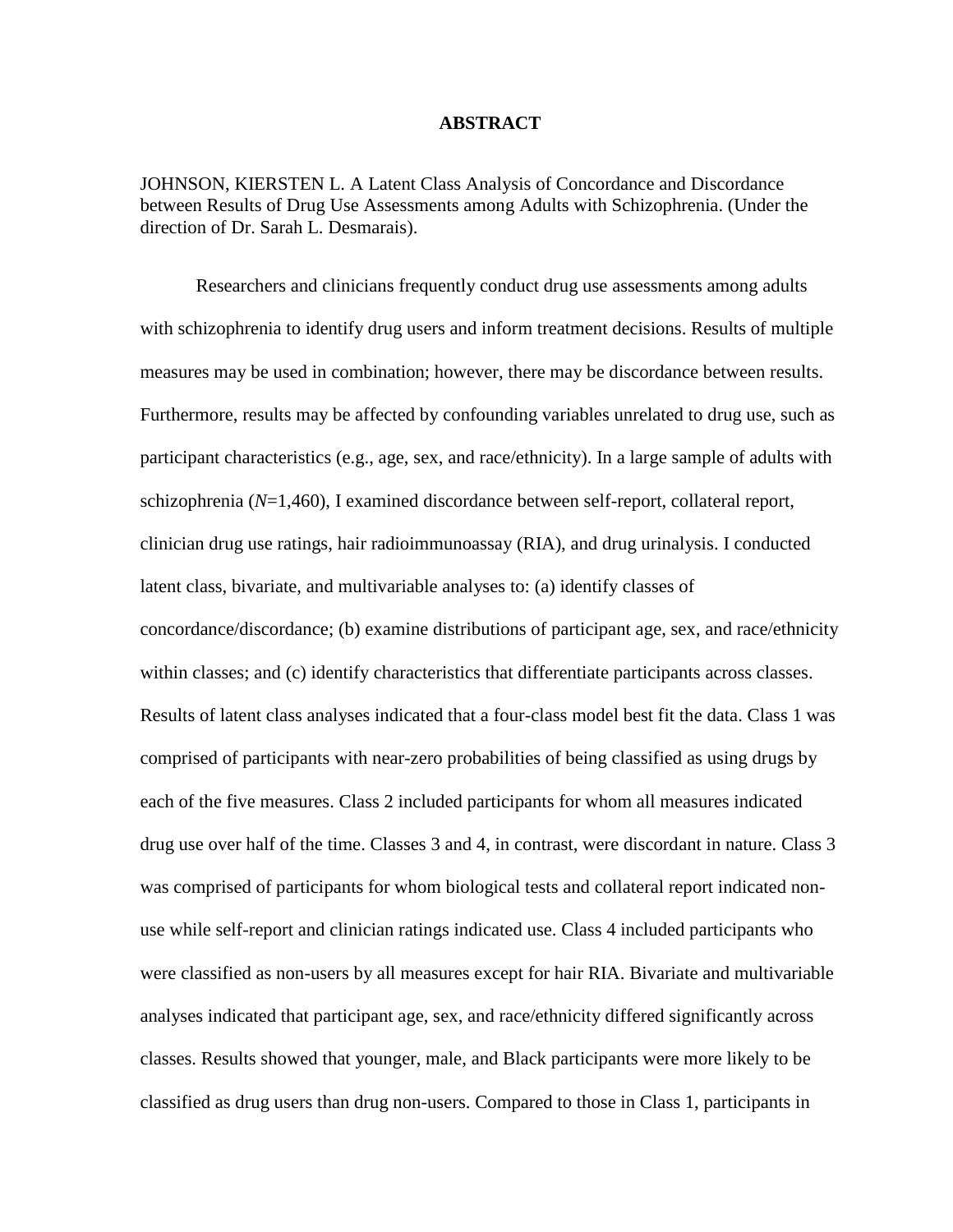Class 3 were more likely to be younger in age, while participants in Class 4 were more likely to be Black than White. This study is the first application of latent class analysis to evaluate discordance between results of drug use assessment methods. Findings showed that discordance between results occurs at non-trivial rates and is, in part, attributable to participant age and race/ethnicity. These results may assist in developing population-specific guidelines to limit discordance, reduce false positives, and, ultimately, improve detection and treatment of drug use in adults with schizophrenia.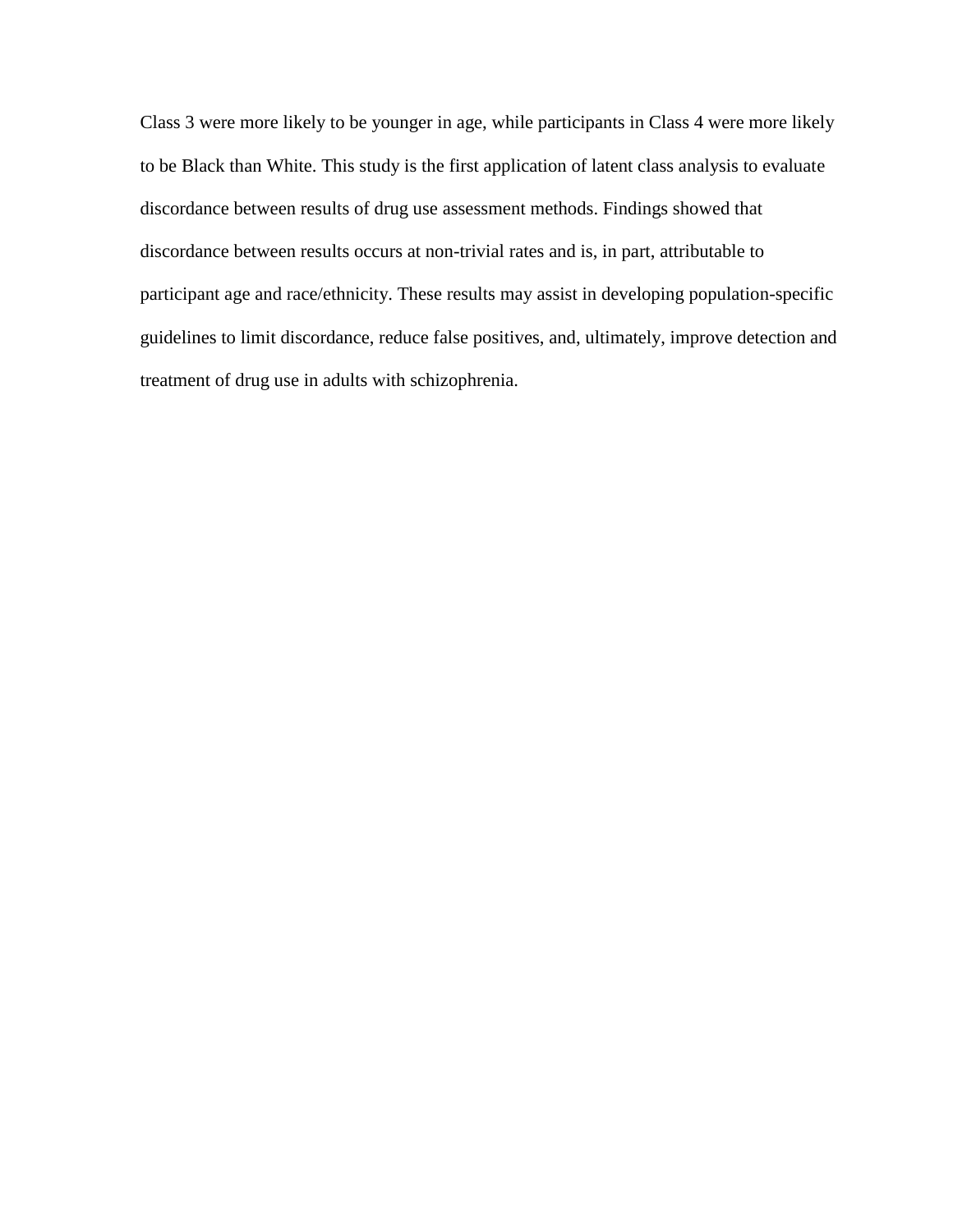© Copyright 2014 by Kiersten L. Johnson

All Rights Reserved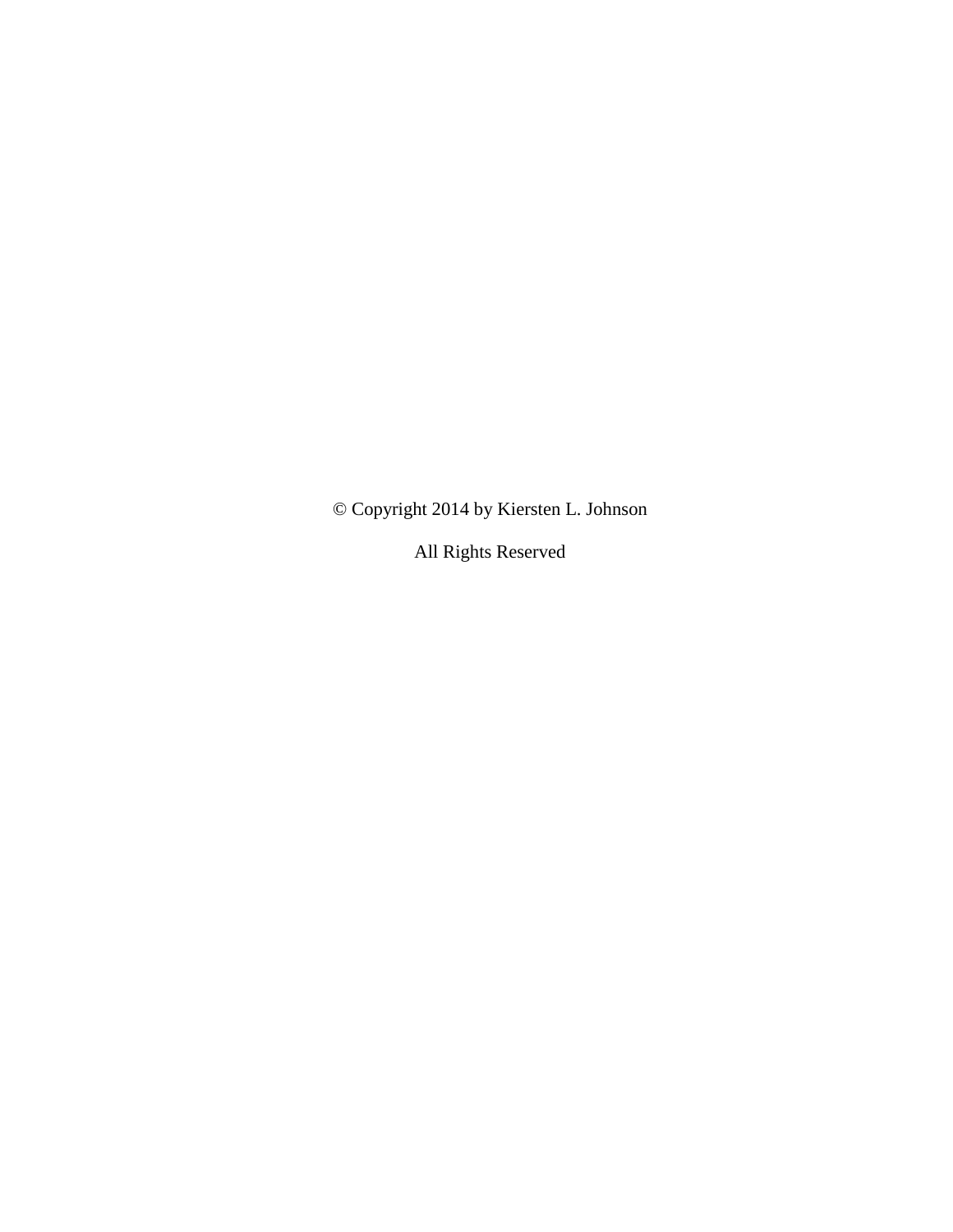A Latent Class Analysis of Concordance and Discordance between Results of Drug Use Assessments among Adults with Schizophrenia

> by Kiersten L. Johnson

A thesis submitted to the Graduate Faculty of North Carolina State University in partial fulfillment of the requirements for the degree of Master of Science

Psychology

Raleigh, North Carolina

2014

APPROVED BY:

\_\_\_\_\_\_\_\_\_\_\_\_\_\_\_\_\_\_\_\_\_\_\_\_\_\_\_\_\_\_\_ \_\_\_\_\_\_\_\_\_\_\_\_\_\_\_\_\_\_\_\_\_\_\_\_\_\_\_\_\_\_

Sarah L. Desmarais, PhD Adam W. Meade, PhD Committee Chair

Roger E. Mitchell, PhD

\_\_\_\_\_\_\_\_\_\_\_\_\_\_\_\_\_\_\_\_\_\_\_\_\_\_\_\_\_\_\_\_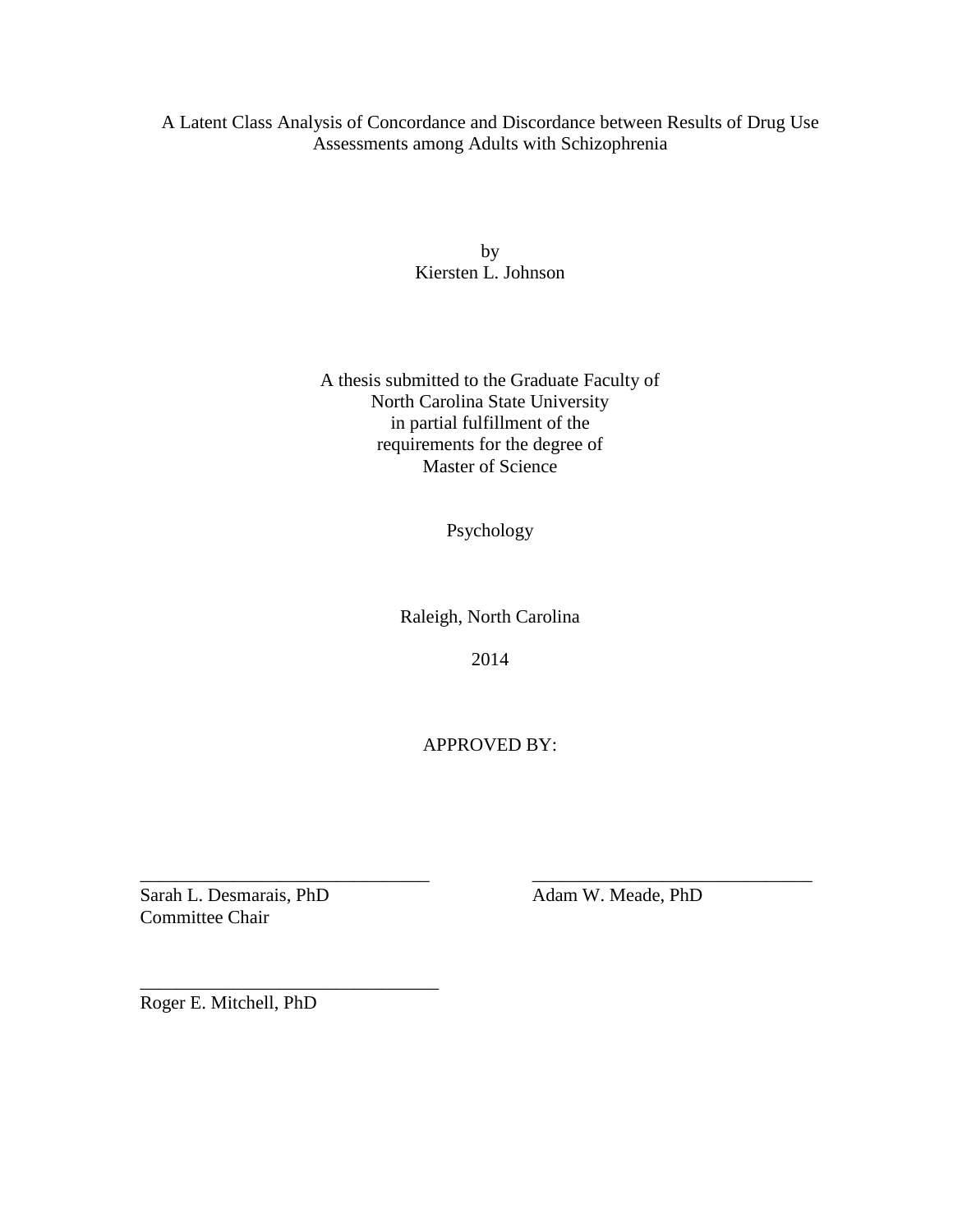#### **BIOGRAPHY**

Kiersten Laine Johnson was born on August 25th, 1989 in High Point, North Carolina. She grew up in nearby Greensboro, where she attended Western Guilford High School. After graduating with honors from the University of North Carolina at Chapel Hill in 2011, she entered the Psychology in the Public Interest program at North Carolina State University in 2012. Under the direction of Dr. Sarah Desmarais, her research interests include violence risk assessment and correlates of substance use, violence, and victimization in adults with mental illness. Kiersten lives in Raleigh with her husband, Brant, and golden retriever, Link.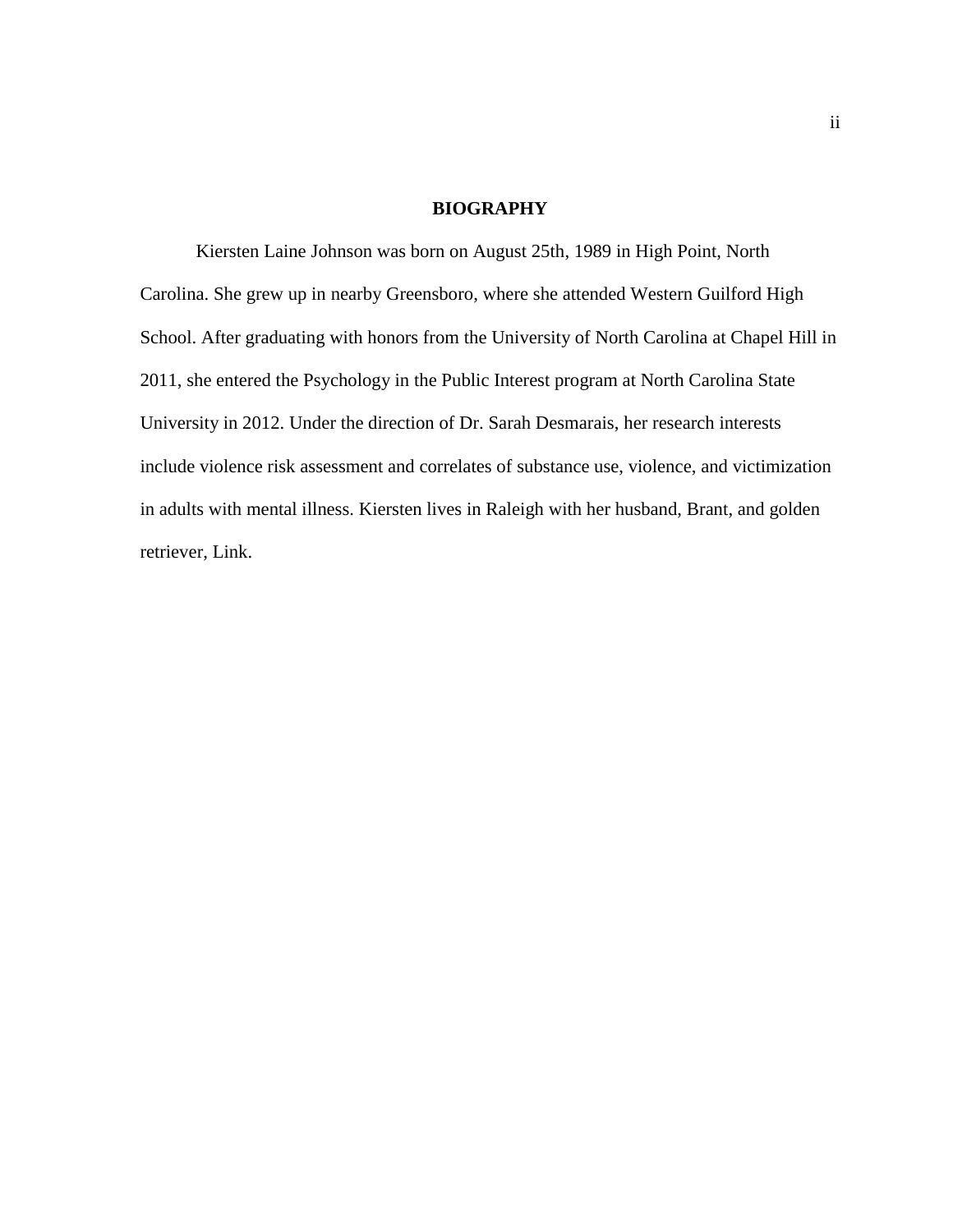#### **ACKNOWLEDGMENTS**

First and foremost, I would like to express my sincere gratitude to my advisor, Dr. Sarah Desmarais, for her incredible guidance and support in the past two years. The knowledge that you and Dr. Richard Van Dorn have imparted to me (not to mention the time invested) has made an incredible difference in my development as a research scientist. I am so fortunate to be your student! I would also like to thank the other members of my thesis committee, Drs. Adam Meade and Roger Mitchell, for their encouragement and valuable input.

I thank my cohort and labmates: Mary Guerrant, Hilary Rampey, Candalyn Rade, and Evan Lowder, for opportunities to discuss research and shared classes. More importantly, I am grateful for the times that haven't involved graduate school at all, in places ranging from Costco, to the Asheboro Zoo, to Bourbon Street.

Finally, I am indebted to my parents, Jeff Jeske and Kathleen Overman-Jeske; my sister, Colleen Tetsworth; and my husband, Brant Johnson. I love you all dearly!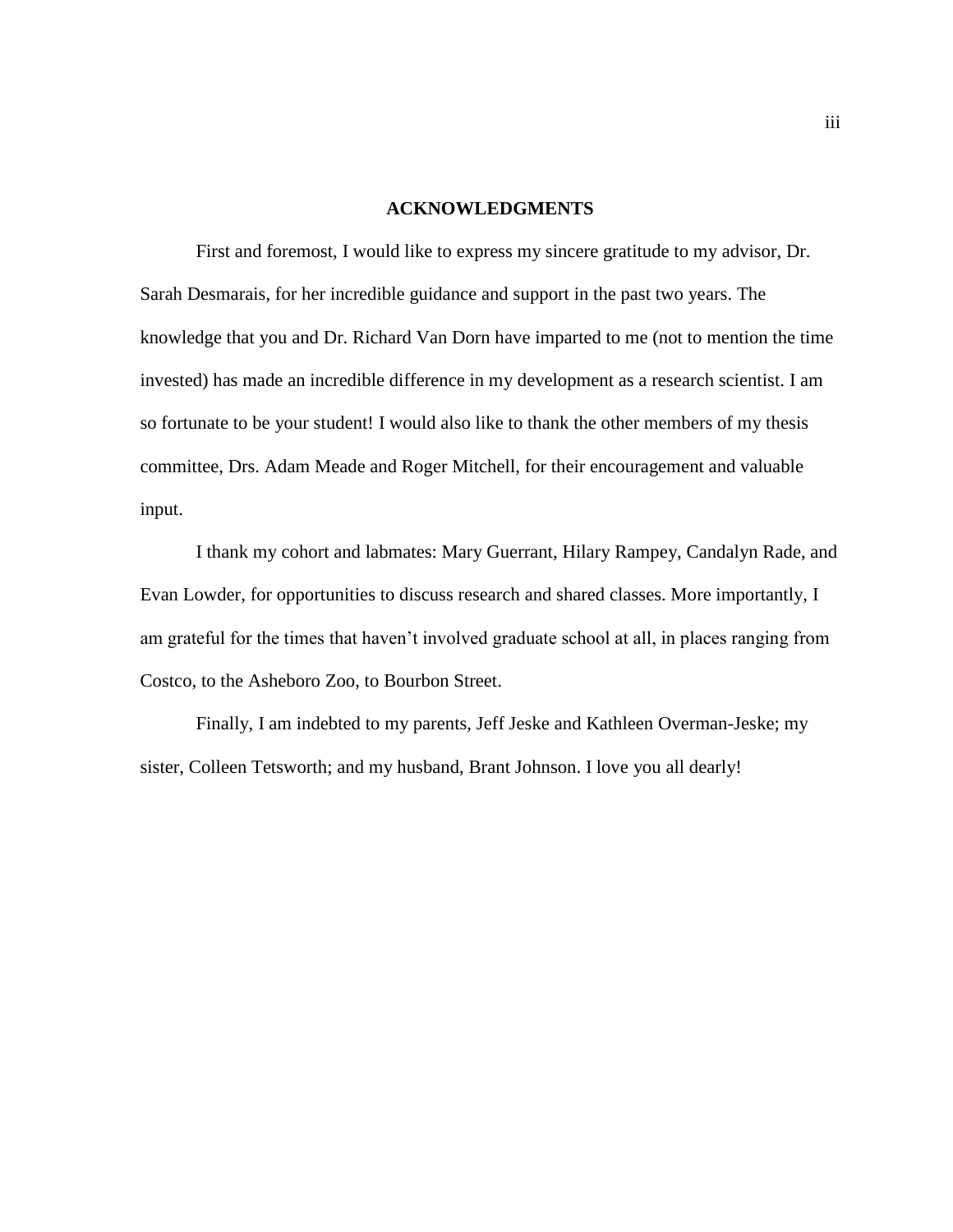## **TABLE OF CONTENTS**

| Results.<br>20 |
|----------------|
|                |
|                |
|                |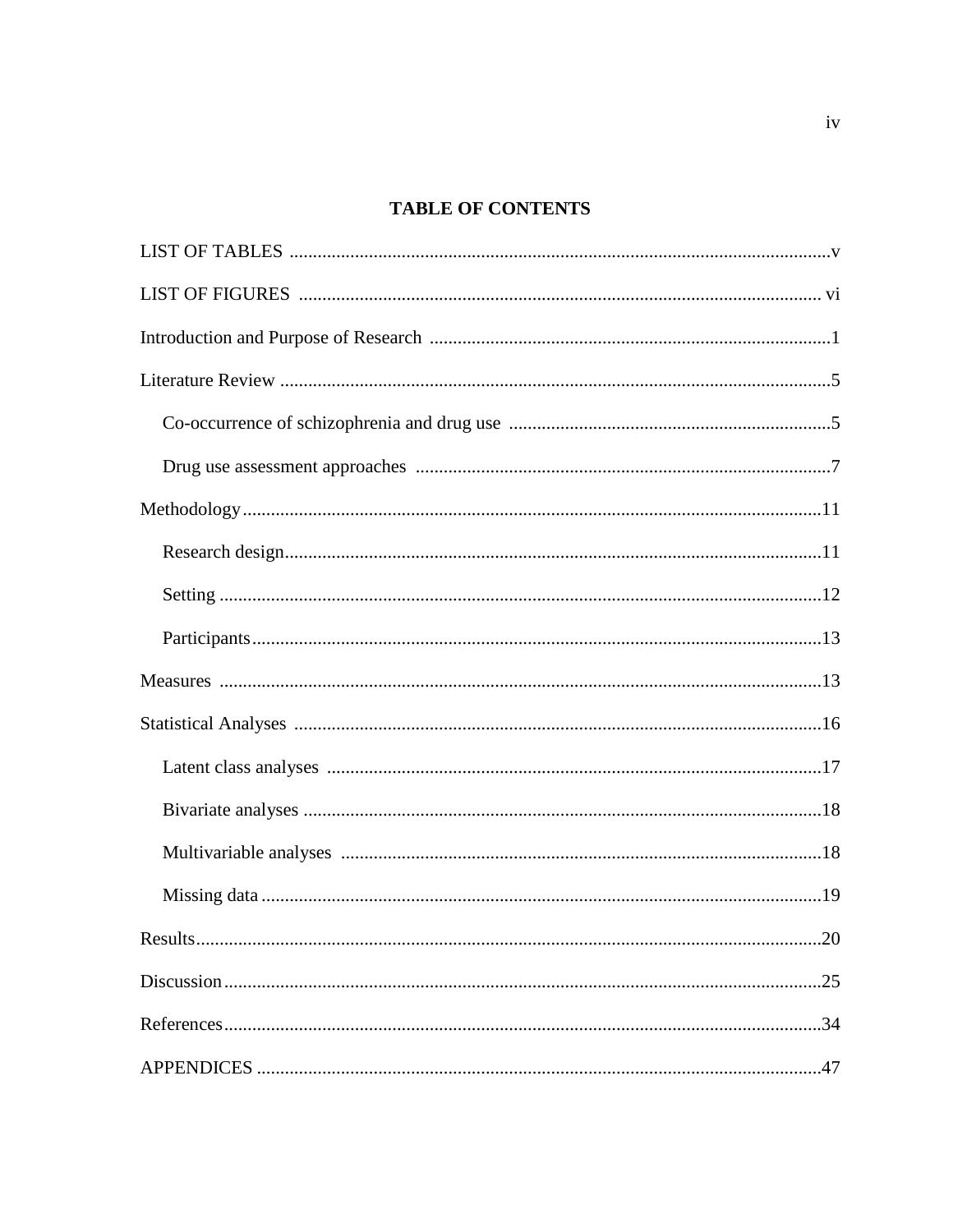## **LIST OF TABLES**

| Table 2. Sample Characteristics Overall and by Latent Class                            |  |
|----------------------------------------------------------------------------------------|--|
| Table 3. Sample Characteristics Overall and by Latent Class                            |  |
| Table 4. Multinomial Logistic Regression Analysis of Class Membership as a Function of |  |
| Table 5. Multinomial Logistic Regression Analysis of Class Membership as a Function of |  |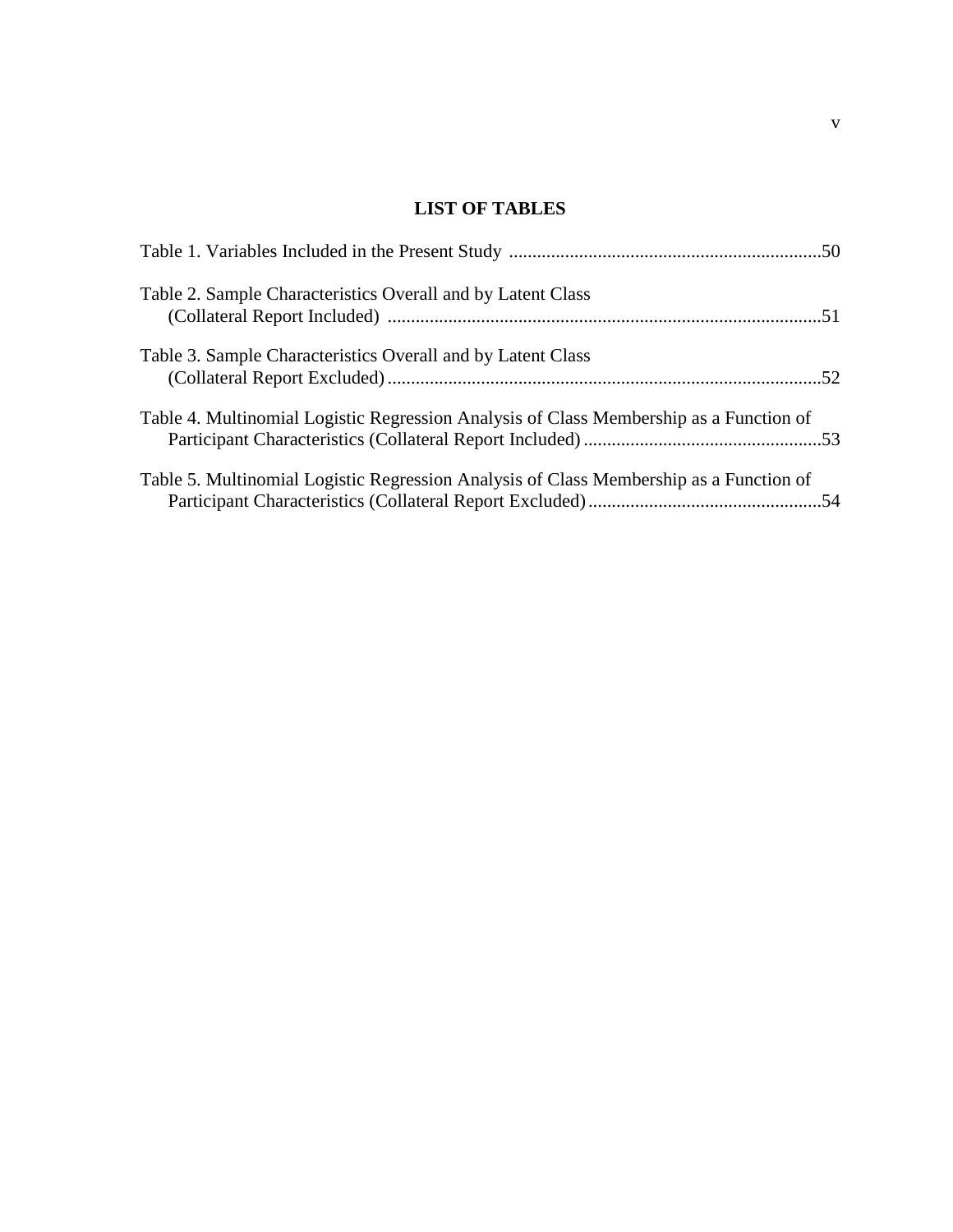# **LIST OF FIGURES**

| Figure 1. Conditional probabilities of drug use assessment measures |  |
|---------------------------------------------------------------------|--|
|                                                                     |  |
| Figure 2. Conditional probabilities of drug use assessment measures |  |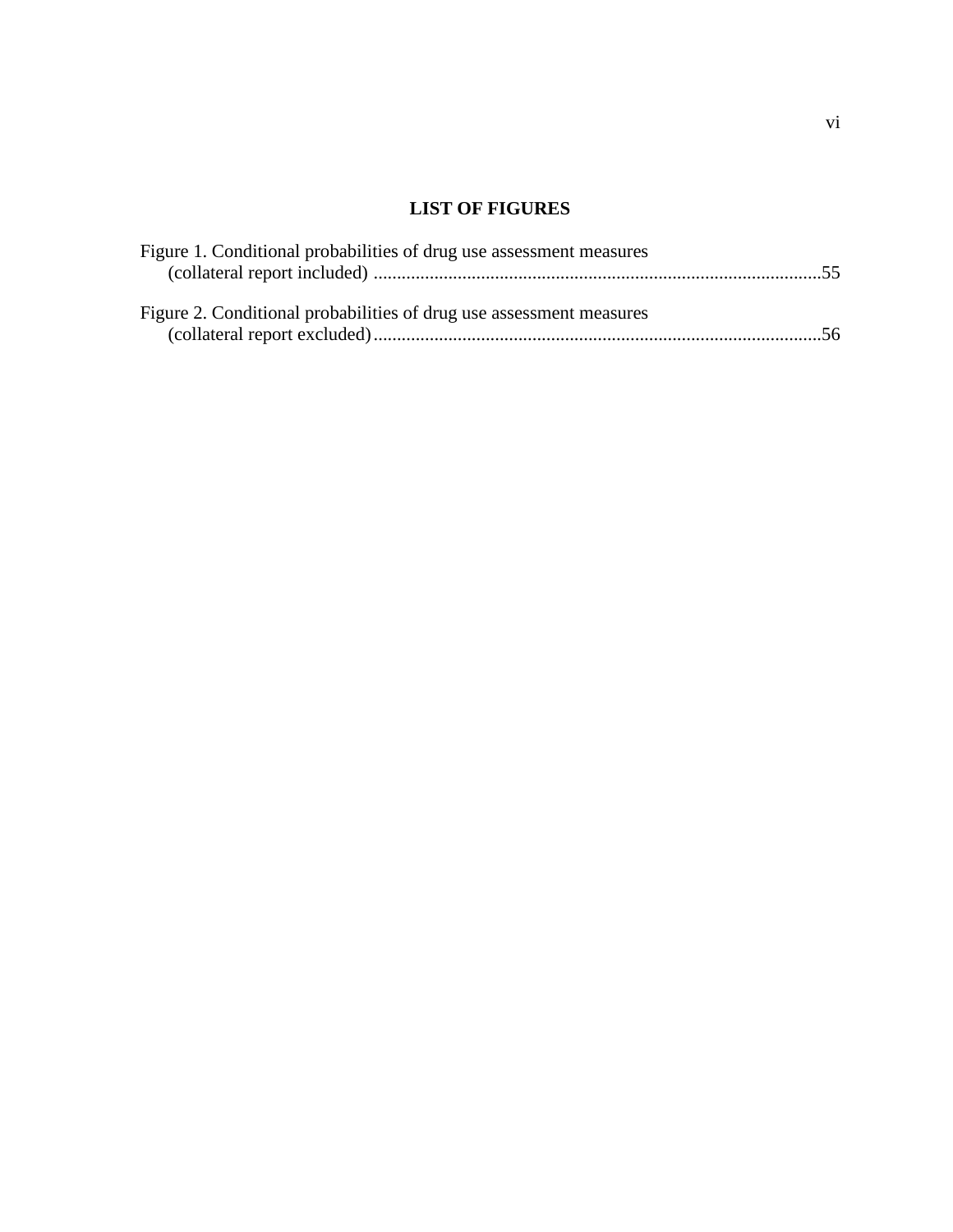#### **Introduction and Purpose of Research**

The co-occurrence of schizophrenia and illicit drug use is associated with serious adverse outcomes such as violence, homelessness, treatment noncompliance, and increased psychotic symptoms (Swanson et al., 2006; Reimherr, Swartz, & Olsen, 2010; Swofford, Scheller-Gilkey, Miller, Woolwine, & Mance, 2000). Accordingly, accurate identification of illicit drug use is critical for research and clinical practice with this population (Bennett, 2009; Carey & Correia, 1998; Drake, Osher, & Wallach, 1989). On an individual level, results of drug use assessments inform decisions regarding medication, treatment programs, and level of supervision (Center for Substance Abuse Treatment, 2005; 2009). More broadly, findings of these assessments contribute to estimates of drug use prevalence (Grant et al., 2006) and relevant policy formation (Regier et al., 1998). Considered the "gold standard", structured diagnostic approaches, such as the Structured Clinical Interview for DSM-IV (SCID; Spitzer, Williams, Gibbon, & First, 1996) and the Diagnostic Interview Schedule (Robins et al., 1988), are time intensive, costly, and require considerable training (Bennett, 2009; Desmarais, Van Dorn, Sellers, Young, & Swartz, 2013; Wolford et al., 1999). Consequently, a large number of screening methods have been developed; to demonstrate, the Alcohol & Drug Abuse Institute (2013) has record of 169 public screening tools intended for use with adults.

The core components of these numerous assessment options are by and large the same; frequently used measures include self-report, collateral report, clinician interviews, and biological tests, such as drug urinalysis, radioimmunoassay (RIA) of hair samples, and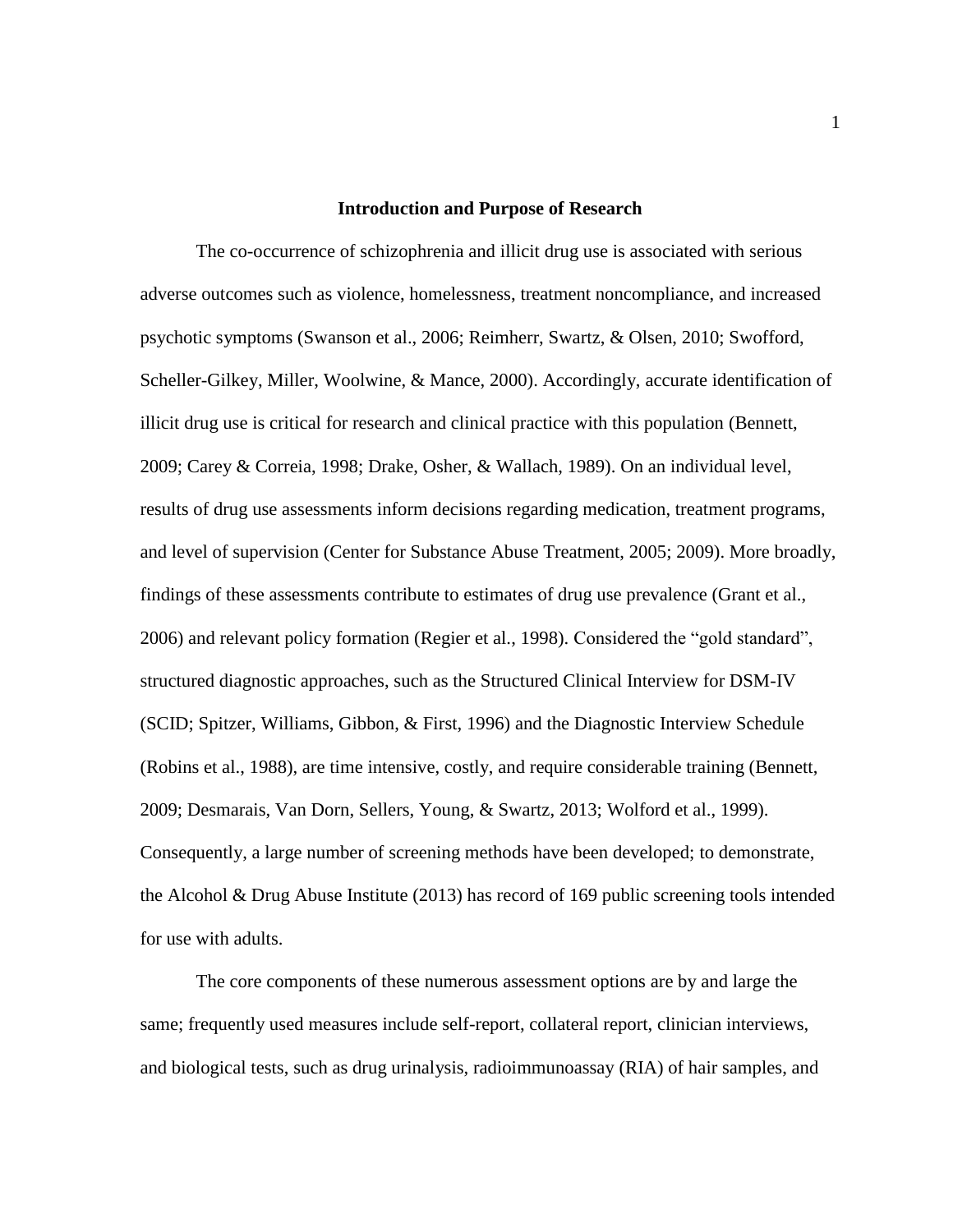blood tests. Such measures are increasingly used in combination by researchers and clinicians alike to improve identification of drug use among adults with mental illnesses. Though this multi-method approach may increase detection rates (Drake et al., 1990; Swartz, Swanson, & Hannon, 2003), it introduces the potential for discordance between test results. In other words, situations will arise in which one or more measures classify an individual as a drug user, while results of other tests indicate the opposite. For example, in a sample of adults with schizophrenia, including information from multiple measures led to overidentification of drug use compared to SCID diagnoses (Desmarais et al., 2013). Convention has been to classify an individual as drug using if at least one of the measures produces a positive result (Bahorik, Newhill, Queen, & Eack, 2013; Drake et al., 1990; Swartz et al., 2003). If the result is a false positive, however, doing so may have devastating consequences; for instance, it may result in the misallocation of limited treatment resources to non-users. Alternatively, it may preclude treatment and/or reduce housing options, as many programs require a period of abstinence prior to treatment and consider use grounds for dismissal (Brunette, Mueser, & Drake, 2004; Drake et al., 2001). Moreover, false positives may overestimate the prevalence of drug use in epidemiological research and misinform related policies.

Given these potential consequences of incorrect classification, research has explored factors that may affect assessment results. Findings of this work suggest differences in the reliability and validity of drug use measures as a function of participant age, sex, and race/ethnicity (Bennett, 2009). To demonstrate, in a study evaluating self-report of substance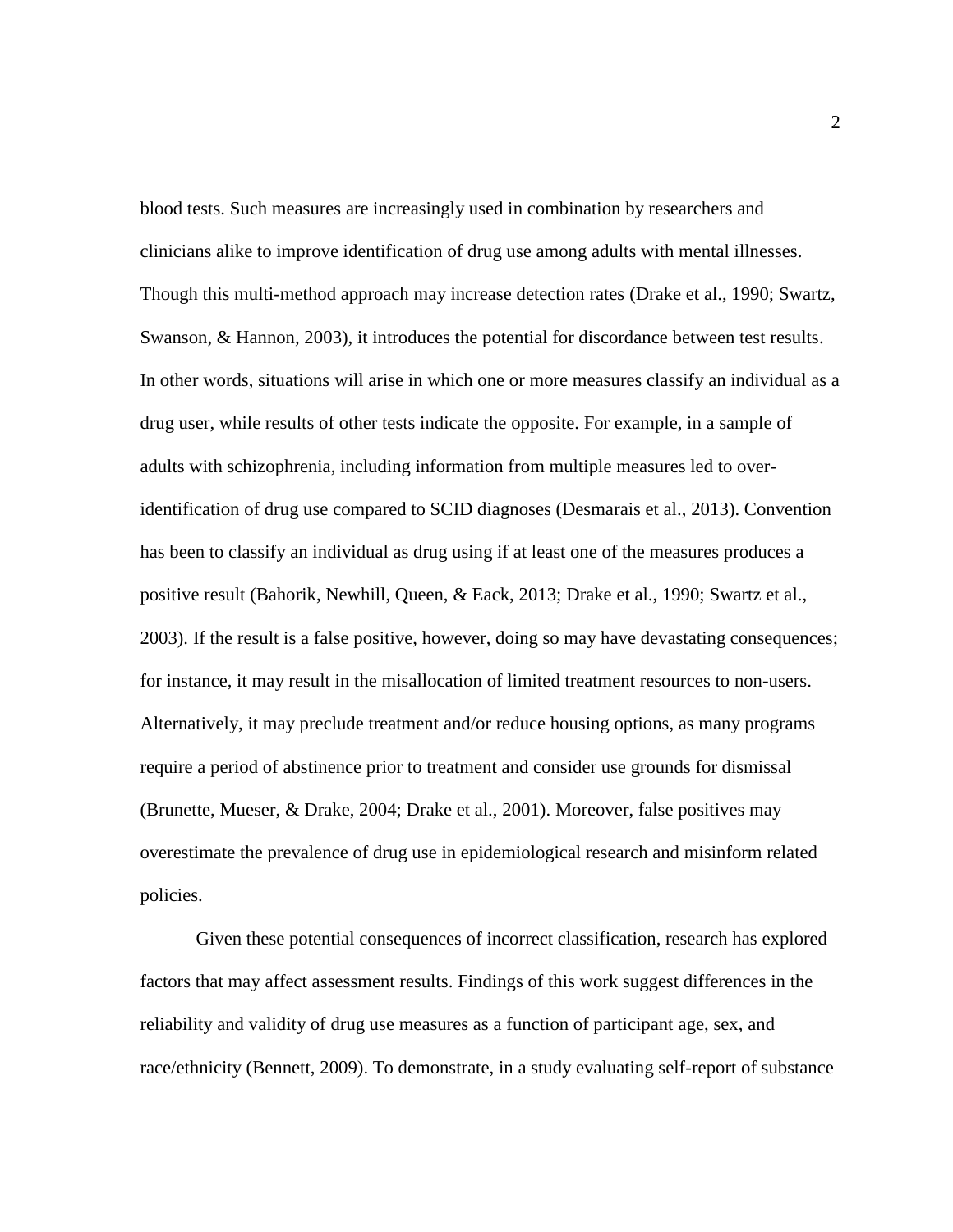use in homeless adults (percentage with schizophrenia unspecified), better reliability was associated with both younger and female participants (Drake, McHugo, & Biesanz, 1995). Another, more recent study found older adults with schizophrenia to be more likely than their younger counterparts to conceal their drug use in self-report (Bahorik et al., 2013, but see Van Dorn, Desmarais, Swartz, Young, & Sellers, 2014). Racial differences in self-report have also been noted, with research suggesting that Black respondents may be less likely to disclose drug use (Fendrich, Johnson, Wislar, Hubbell, & Spiehler, 2004; Ledgerwood, Goldberger, Risk, Lewis, & Kato Price, 2008). Additionally, a number of general population studies have examined a potential racial bias in biological tests, with mixed results: some cite an over-identification of drug use due to metabolites in African American hair (Borges, Roberts, Wilkins, & Rollins, 2003; Cone & Joseph, 1996; Ledgerwood et al., 2008), whereas others find no racial disparity (Hoffman, 1999; Kelly, Mieczkowski, & Sweeney, 2000; Mieczkowski, 2011). Finally, a study of adults with schizophrenia found that inclusion of biological tests as part of a multi-method assessment approach improved accuracy for White participants but not for their Black counterparts (Van Dorn, Desmarais, Young, Sellers, & Swartz, 2012).

All told, there is some evidence that discordance among drug test results reflects factors beyond use itself (Bennett, 2009). If indeed this is the case, there are direct implications for policy and practice. Specifically, rather than simply implementing the 'most reliable' measure or set of measures overall, researchers and clinicians should consider the "menu of assessment techniques" available, including their strengths as well as potential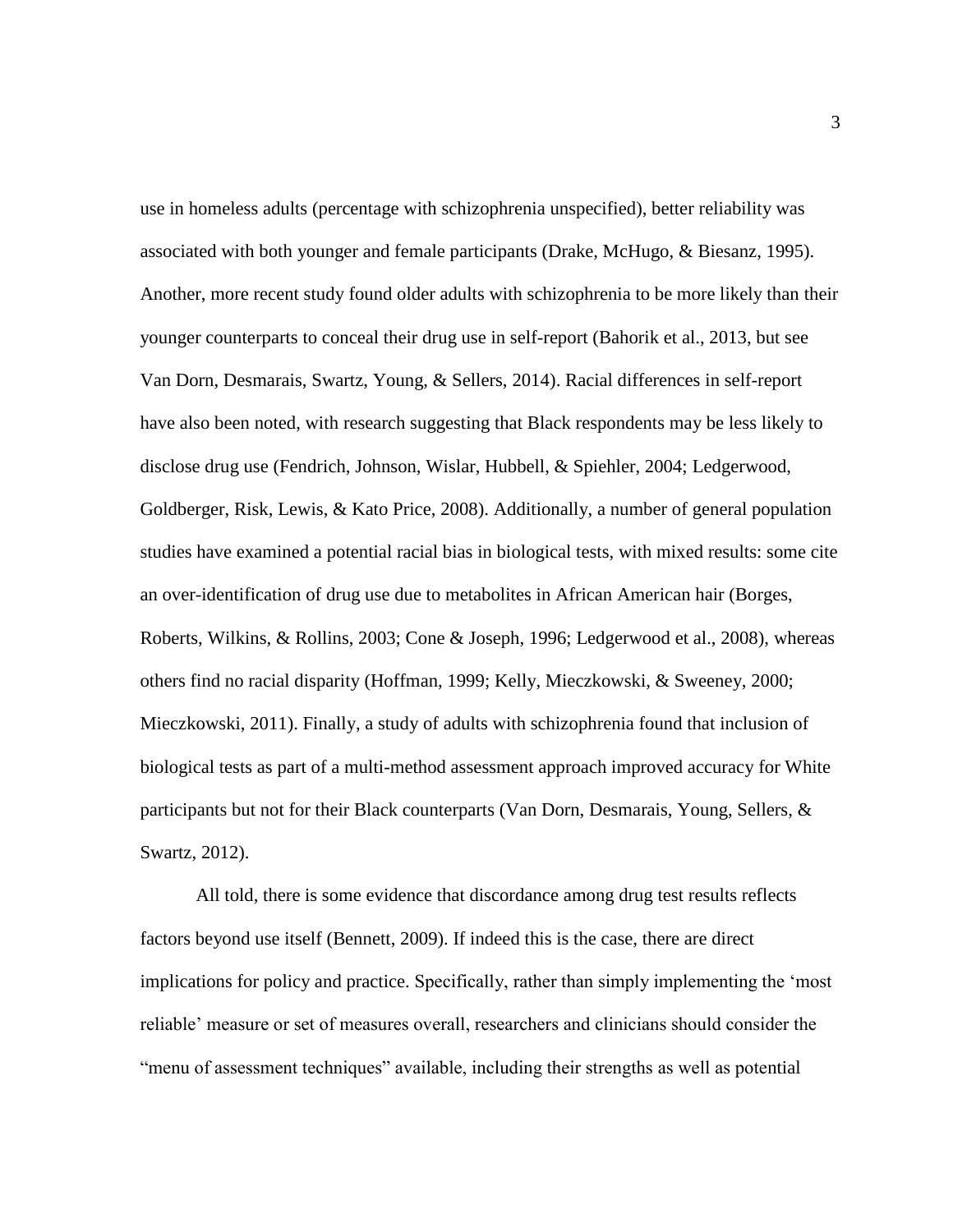biases, to match strategies to each individual (Bennett, 2009, p. 61). For example, if there is support for an over-identification of drug use in hair RIA of Black individuals, then this approach should not be used, or at least, results should be interpreted with caution (Cone  $\&$ Joseph, 1996). However, there is a need for further research systematically evaluating the potential associations of participant characteristics with discordance between drug test results in adults with schizophrenia.

#### **Purpose of Research**

To date, no studies have applied latent class analysis (LCA) to evaluate drug use measures in adults with schizophrenia, despite it being recognized as a state-of-the-art analytic approach (Vermunt & Magidson, 2004). This statistical technique reduces the number of cases based on similar response patterns, resulting in a smaller set of class memberships (Hagenaars & McCutcheon, 2002). Thus, LCA can be used to identify discrete subgroups based upon categorical or continuous observed variables (Vermunt & Magidson, 2004) and to more fully explain the relationship between observed variables. The development of more sophisticated statistical methods, coupled with the introduction of more general latent class models in the late 1970s, made feasible the application of LCA. Today, LCA represents one of the fastest growing areas in the field of applied statistics (Hagenaars & McCutcheon, 2002). Accordingly, the two aims of this project are:

- 1. To identify latent classes of concordance/discordance between self-report, collateral report, clinician interviews, and biological tests.
- 2. To examine participant age, sex, and race/ethnicity as correlates of these classes.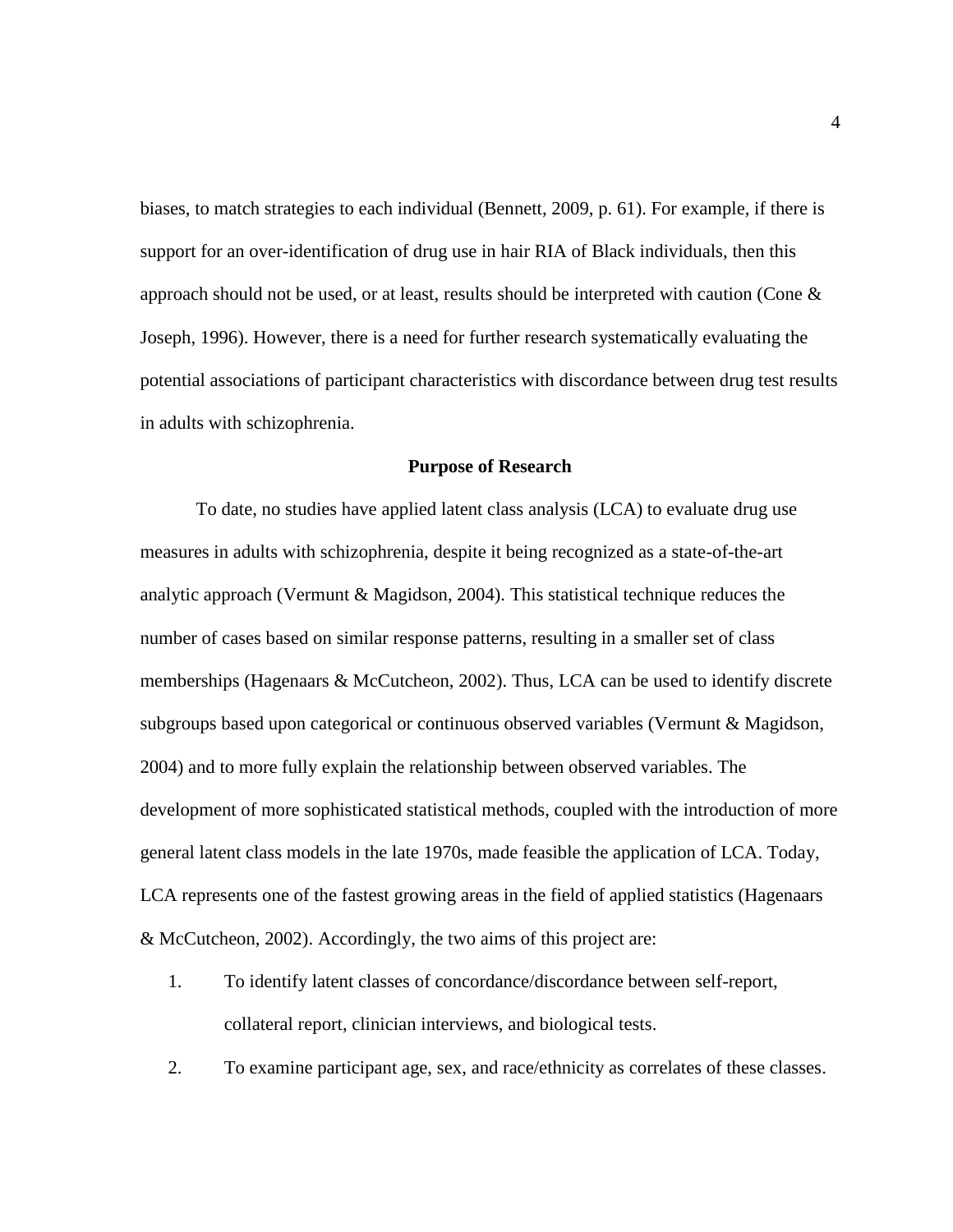#### **Literature Review**

#### **Co-occurrence of Schizophrenia and Drug Use**

Illicit drug use occurs at high rates in adults with schizophrenia: over a quarter of adults with schizophrenia are diagnosed with a drug use disorder in their lifetime (Regier et al., 1990; Vincenti et al., 2010), with similar rates for current disorders (Fowler, Carr, Carter, & Lewin, 1998) and even higher rates of use (Swartz et al., 2006a). Estimates suggest the lifetime risk of developing a drug use disorder is up to six times greater for adults with schizophrenia than for the general population (Regier et al., 1990). This heightened risk of drug use has been attributed to a variety of factors, including social networks, quality of living environment, poverty, coping, interpersonal skills and social functioning (Gregg, Barrowclough, & Haddock, 2007). Consequently, researchers and clinicians who work with adults with schizophrenia regularly face issues associated with drug use.

Some experts suggest that adults with mental illnesses – schizophrenia or otherwise – are more vulnerable to the negative effects of drug use that adults without mental illnesses, such that any use, whether disordered or not, leads to impaired functioning. Specifically, the supersensitivity hypothesis suggests that adults with mental illnesses have a psychobiological vulnerability, determined by genetic and early environmental events, that is responsible for triggering onset or relapses of a psychiatric disorder. Whereas psychotropic medications serve to decrease this vulnerability, alcohol and/or drug use may increase it. As a result, adults with mental illnesses may be more likely than the general population to experience adverse consequences from substance use (Mueser, Drake, & Wallach, 1998). Furthermore,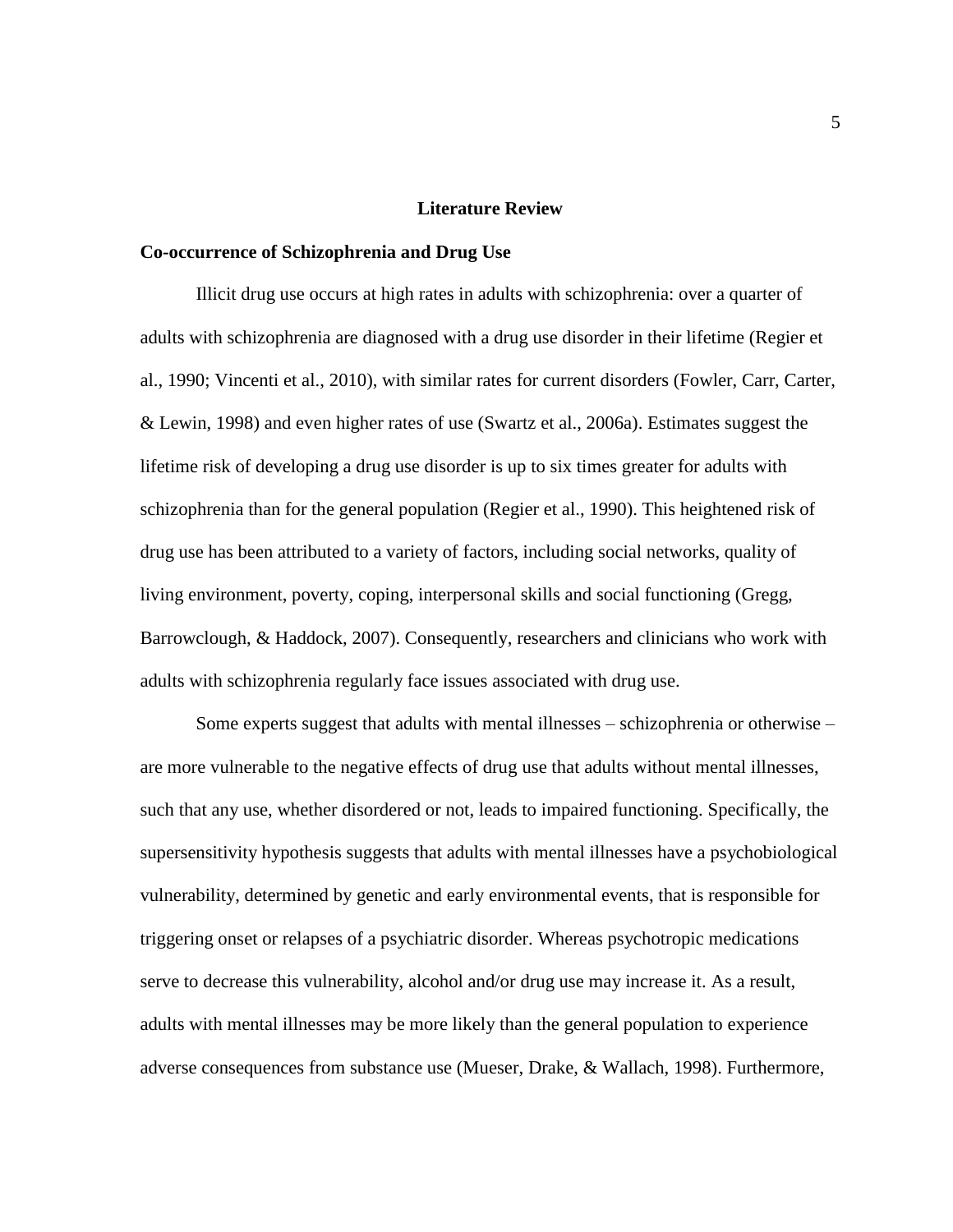these negative outcomes may result from lower levels of use than those seen in the general population (Drake et al., 1989; Drake & Wallach, 1993). To demonstrate, several studies have shown participants with schizophrenia react strongly to small doses of amphetamine that generate minimal responses in participants without a mental illness (Janowsky & Davis, 1976; Janowsky, El-Yousef, Davis, & Sekerke, 1973; Lieberman, Kane, & Alvir, 1987; Lieberman et al., 1984).

Indeed, drug use by adults with schizophrenia – whether it meets the diagnostic criteria for disordered use or not – has been strongly linked to a number of negative outcomes in the research literature. For example, prior research has shown that drug users are significantly more likely to be homeless than non-users (Gelberg, Linn, & Leake, 1988; Reimherr et al., 2010). There is also evidence of a significant association between drug use and treatment noncompliance: in a study with schizophrenic patients  $(n = 37)$ , drug users experienced four times as many psychiatric relapses as non-users due to treatment noncompliance over the year-long course of the study (Swofford, Kasckow, Scheller-Gilkey, & Inderbitzen, 1996). Additionally, the co-occurrence of schizophrenia and drug use is associated with an increased number of psychotic symptoms and psychiatric relapses (Dixon, 1999; Pencer & Addington, 2003; Swofford et al., 2000), which, in turn, increase risk for other adverse outcomes (Swanson et al., 2006; Swartz et al., 1998; Van Dorn, Volavka, & Johnson, 2012).

The hazards associated with drug use by adults with schizophrenia also have implications for public policy and public safety. Events precipitated by drug use, such as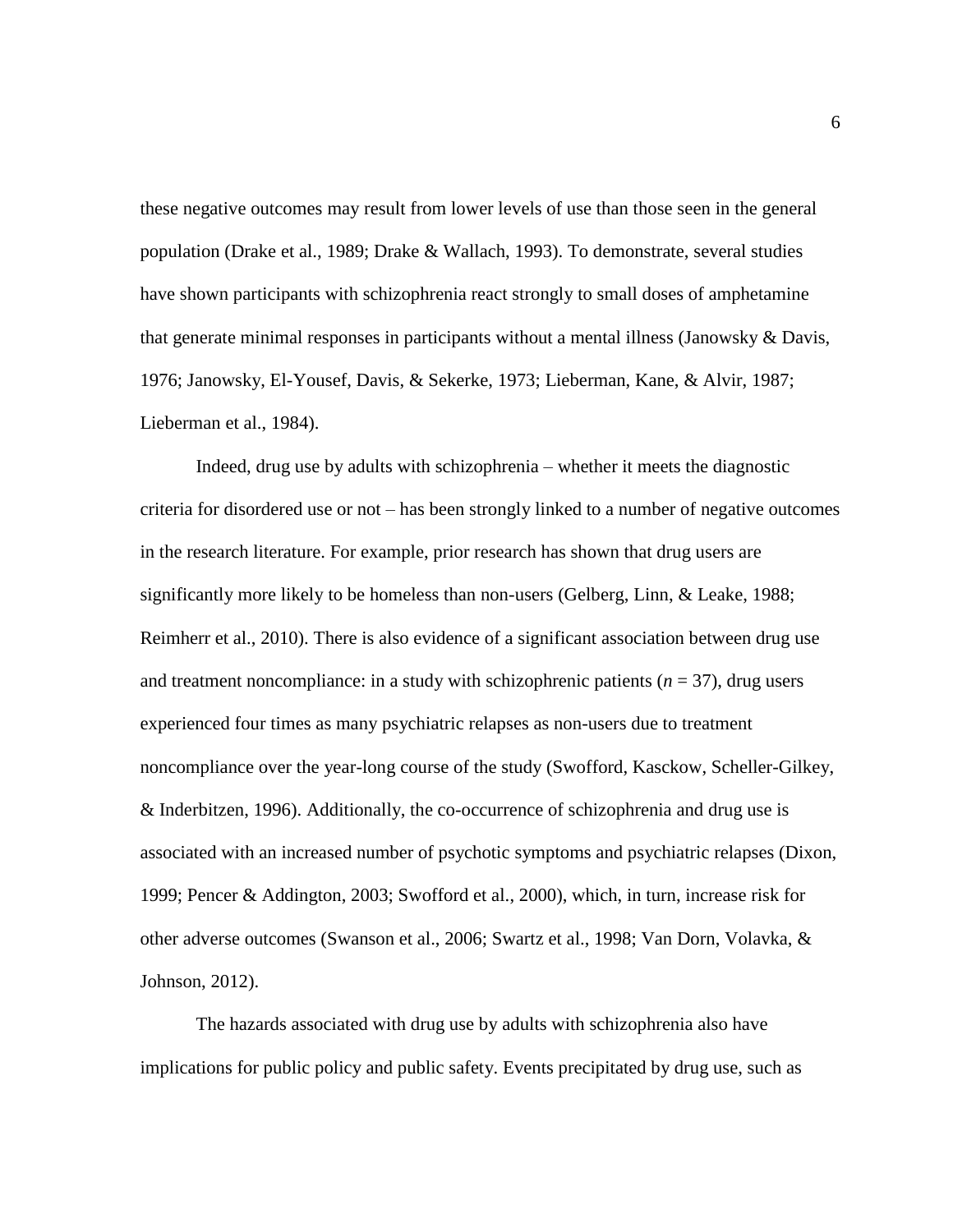treatment noncompliance and psychiatric decompensation, can necessitate hospitalization and crisis-oriented care; estimates suggest the cost of care associated with schizophrenic patients with co-occurring substance disorders to be over \$10,000 greater annually than for their non-substance using counterparts (Dickey  $\&$  Azeni, 1996). Moreover, drug use has been associated with a 2.5-factor increase in the perpetration of serious violent behavior in adults with schizophrenia (Swanson et al., 2006). Though many effective approaches exist for integrating the treatment of mental health and drug use problems, they necessitate *accurate* identification of drug use (Drake et al., 2001; Drake, Mueser, Brunette, & McHugo, 2004).

#### **Drug Use Assessment Approaches**

Past studies on the accuracy of different drug use assessment methods have generally taken on one of two strategies. The first strategy involves evaluating the results of each measure separately in an attempt to identify the 'most accurate' approach. The second strategy involves examining accuracy when the results of multiple measures are combined. Findings of studies implementing the first strategy have typically found adequate accuracy across measures (Bryant, Rounsaville, Spitzer, & Williams, 1992; Desmarais et al., 2013; Van Dorn, Desmarais, et al., 2012). However, others have cast doubts on whether assessments geared for the general population perform adequately in adults with serious mental illnesses, including schizophrenia, schizoaffective disorder, bipolar disorder, and major depression. For example, Wolford and colleagues (1999) examined the classification accuracy of self-report, medical exams, drug urinalysis, and collateral report by a family member, friend, or caregiver in a sample of 320 patients recently admitted to a psychiatric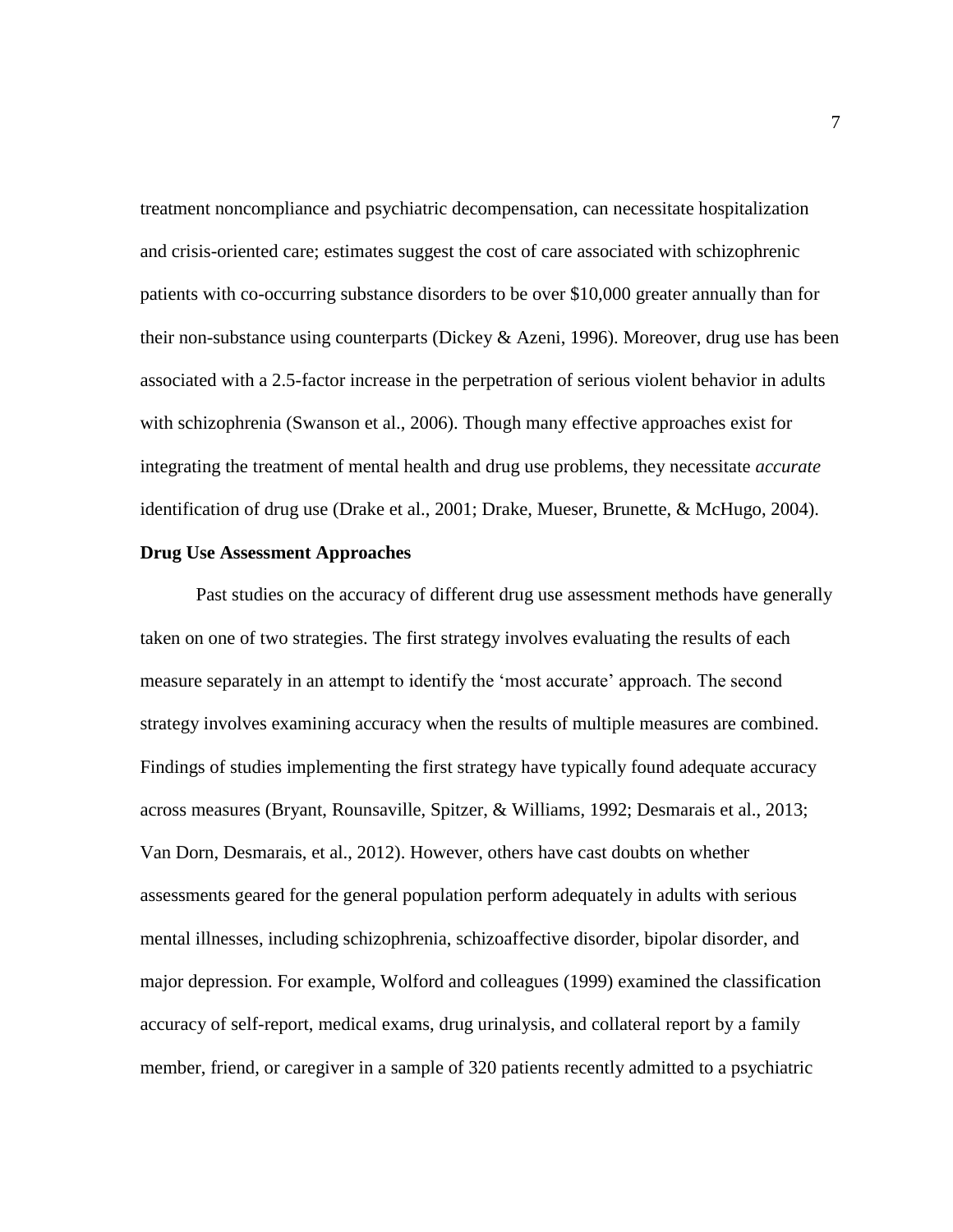hospital. The majority of participants were female (53.4%), White (97.8%), and had a primary diagnosis of schizophrenia (29.4%). The criterion was the combined results of the SCID and AUS/DUS assessments; a positive rating on either measure indicated drug use. Bivariate analyses showed no significant relationships between the criterion measures and results of medical exams or biological tests. In contrast, participant self-report and collateral report both discriminated between users and non-users (*p*s < .001). The authors concluded that many of the drug use measures employed in the general population may have "limited utility" in adults with serious mental illnesses (p. 324).

Studies examining drug use assessment accuracy when results of multiple tests are combined (i.e., the second strategy) have produced more favorable findings overall. For example, Drake and colleagues (1990) looked at the consensus diagnoses (determined by combining information from clinical records, clinician ratings, and self-report) in a rural sample of 75 outpatients with schizophrenia or schizoaffective disorder. The majority of participants were female (52.0%), with a primary diagnosis of schizophrenia (89.3%). There were multiple cases in which the results of the drug use measures were discordant, both for current ( $n = 6$ ) and lifetime drug use ( $n = 11$ ); these cases ultimately were classified as using. Data analysis used Kendall's tau coefficient to examine the association between results of the different assessment approaches. The criterion was a DSM-III-R (American Psychiatric Association, 1987) classification of drug use or dependence. Results indicated that consensus diagnoses were positively associated with the DSM-III-R classifications (*p* < .001). Despite its relatively small sample size, this study has been used to justify the adoption of multi-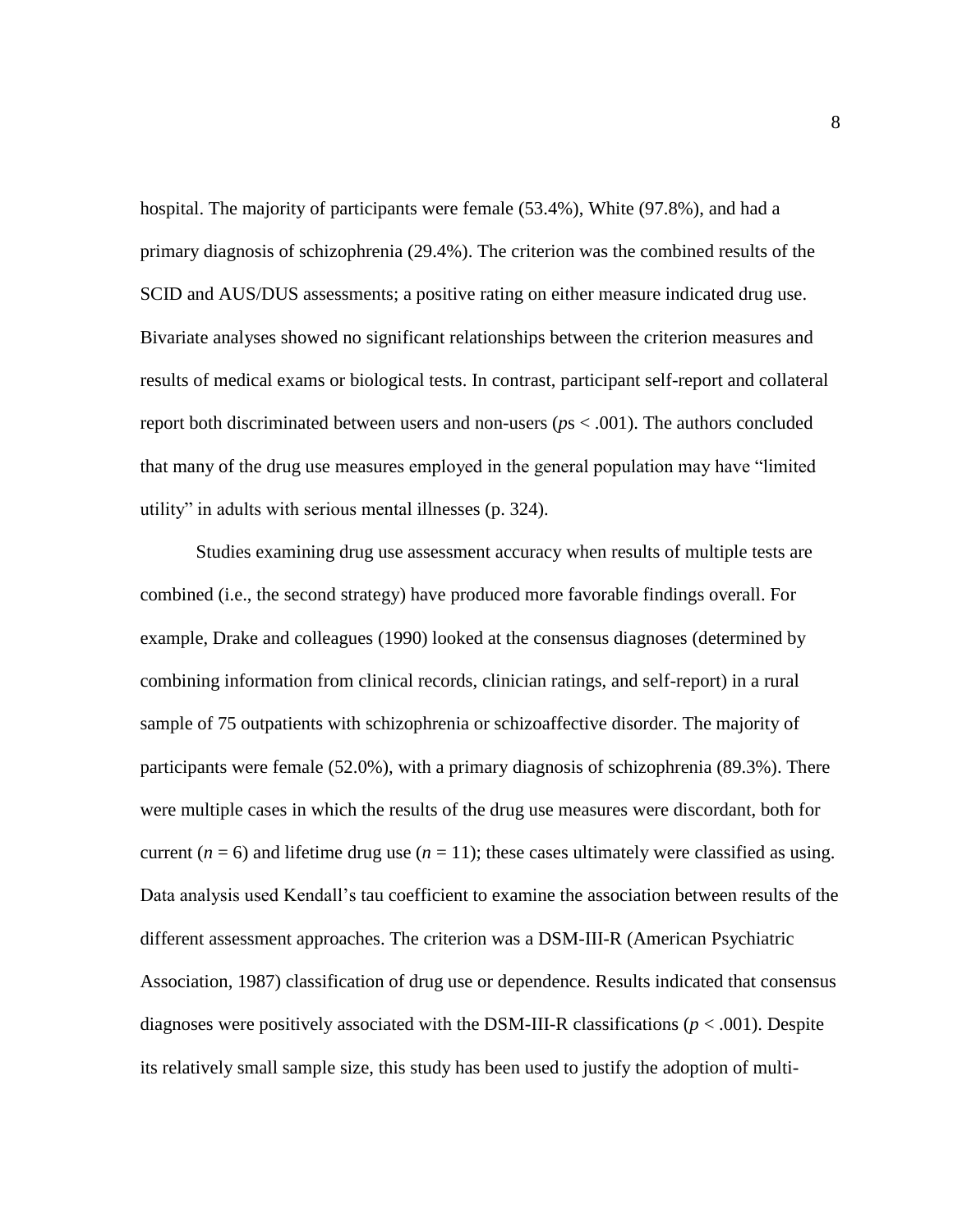method assessment approaches with adults with schizophrenia (see Desmarais et al., 2013 for further review).

Mentioned earlier, two recent evaluations of the data included herein have examined results of both single and multi-measure drug use assessment approaches within the same sample. Desmarais and colleagues (2013) examined clinician ratings on the AUS/DUS, selfreport, collateral report, drug urinalysis and RIA of hair samples to identify drug use using baseline data drawn from the National Institute of Mental Health (NIMH) Clinical Antipsychotic Trials of Intervention Effectiveness (CATIE) study (Lieberman et al., 2005). Briefly, the CATIE study examined antipsychotic medication effectiveness for adults with schizophrenia ( $N = 1,460$ ); its methodology is described more fully below (see Research Design). Results of SCID for the DSM-III-R (First, Spitzer, Gibbon, & Williams, 1996) assessments served as the criterion measure. Calculations of sensitivity, specificity, positive predictive values, negative predictive values, percent classified correctly, and the Areas under the Curve (AUC) of Receiver Operating Characteristic curves, indicated that assessment accuracy was good and comparable across measures. Regression analyses were conducted to see if multi-method assessments improved classification accuracy. Results showed that biological tests and clinician ratings added minimal accuracy over self-report alone; specifically, though model fit increased in each step ( $\Delta \chi^2 = 26.15$ ,  $p < .001$  and  $\Delta \chi^2 =$ 10.83, *p* < .001, respectively), biological tests increased *R²* by just .05 and clinician ratings, .01.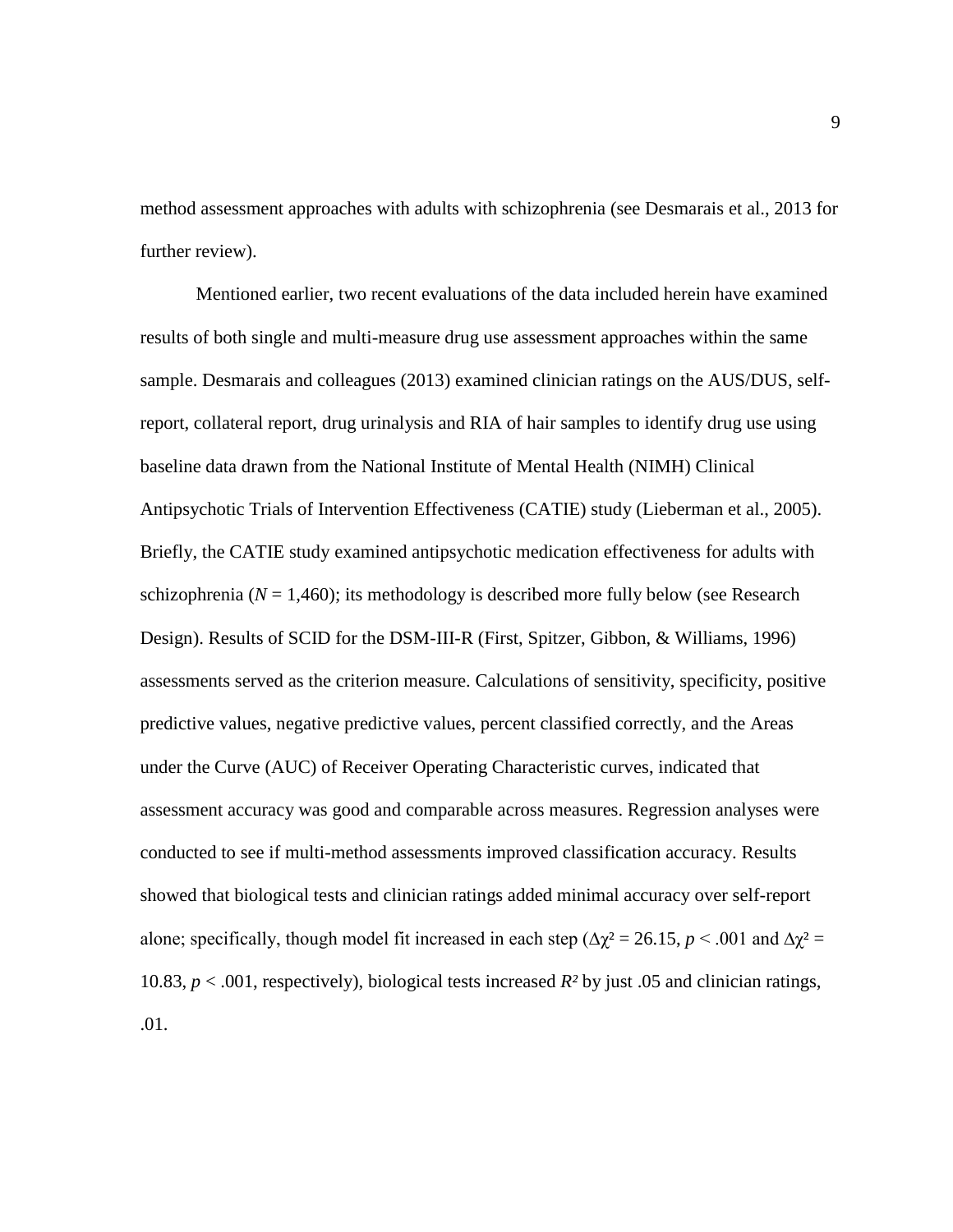Van Dorn, Desmarais, and colleagues (2012) evaluated self-report and biological tests for assessing illicit drug use in the same CATIE study baseline data. Results of SCID for the DSM-III-R assessments and self-reported drug use in the past three months were used as criterion measures. After conducting sensitivity, specificity, and conditional probabilities as well as AUCs for each measure, results illustrated good accuracy across tests. Hierarchical logistic regression analyses examined the incremental validity of biological tests over selfreport alone in order to identify factors affecting accuracy. Results showed that assessment accuracy improved with the addition of biological tests for White participants ( $R^2 = 0.08$ ,  $\Delta \chi^2$ ) = 10.14, *p* < .01) but not for Black participants (*R²* = 0.03*,* ∆χ² = 5.09, *p* > .05), providing further evidence of racial bias in hair testing.

In sum, results of prior research generally demonstrate accuracy of different drug use assessment approaches, though there are some differences in performance by measure and by participant characteristics. Thus, results of these screening approaches may be useful for estimating drug use prevalence, informing placements, and establishing treatment plans (Bennett, 2009). Though combining results of multiple assessment measures may increase rates of detection (e.g., Drake et al., 1990; see also Swartz et al., 2003), this practice also may introduce discordance between test results. Past studies have employed a conservative decision rule, classifying discordant cases as drug use (Bahorik et al., 2013; Drake et al., 1990; Swartz et al., 2003). While this strategy decreases likelihood of false negatives (i.e., failure to correctly identify a drug user), it also may increase likelihood of false positives (i.e., incorrect identification of a non-drug user as using), which are no less consequential.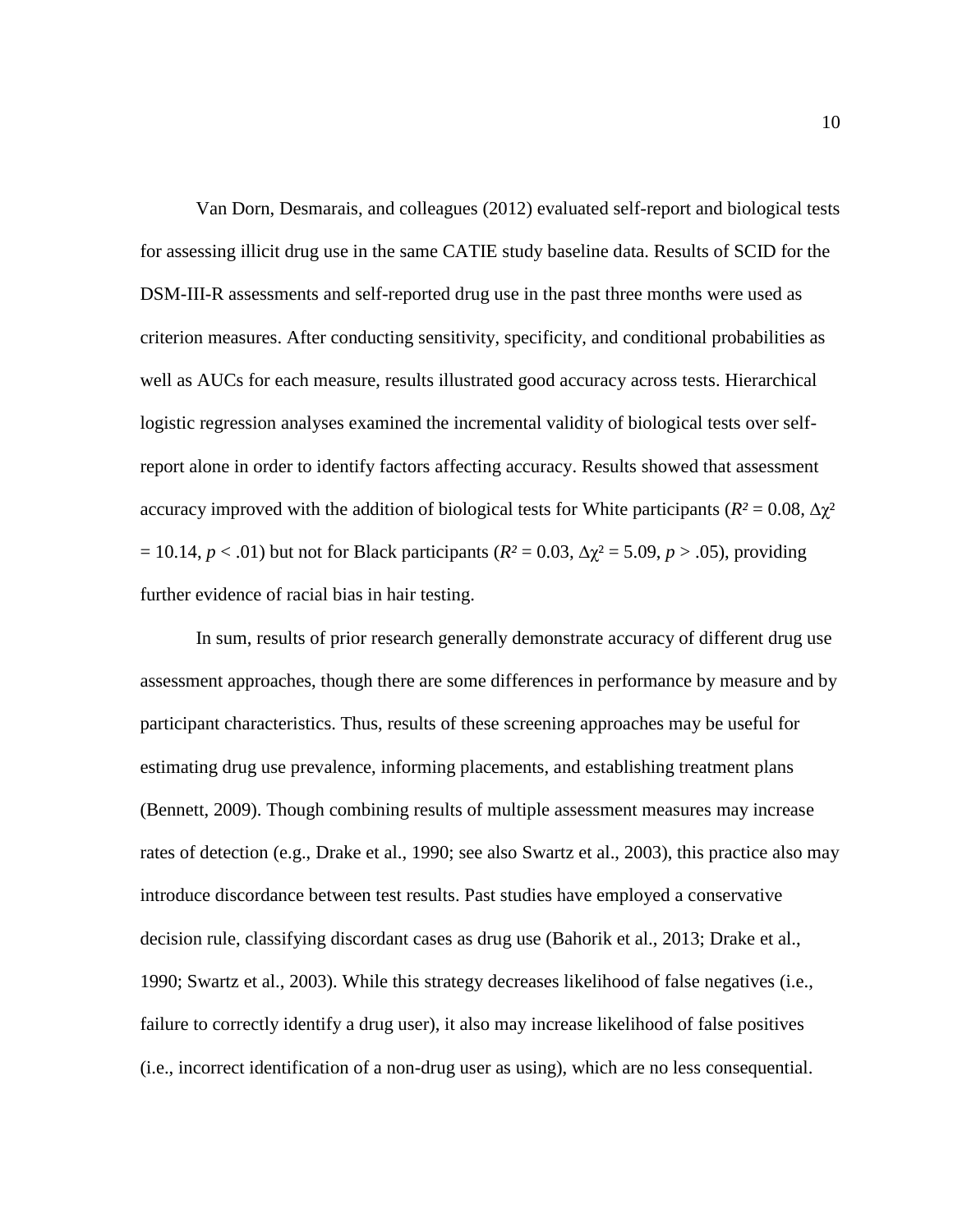Therefore, there is need for further research examining discordance between results of different drug use assessment approaches in adults with schizophrenia. In this study, I employed a state-of-the-art analytic strategy, LCA, to identify classes of concordance and discordance between drug use assessment results in a large sample of adults with schizophrenia. Specifically, I examined concordance and discordance between results of selfreport, collateral report, clinician ratings on the DUS, RIA of hair samples, and drug urinalysis in detecting use of marijuana, cocaine, opiates, phencyclidine (PCP), amphetamines, and other illicit drugs. (Alcohol is excluded from analyses because the CATIE study did not include biological tests for alcohol use.) After identifying latent classes, I conducted bivariate and multivariable analyses to examine distributions of participant characteristics and identify their associations with class membership. This study represents the first application of LCA to evaluate discordance between results of different drug use assessment approaches in adults with schizophrenia, and advances our understanding of drug use assessment in this population.

#### **Methodology**

#### **Research Design**

I analyzed data from a large, secondary dataset in a psychometric design. The CATIE study is a double-blind, randomized clinical trial that examined antipsychotic medication effectiveness for adults with schizophrenia (Lieberman et al., 2005). The CATIE data are ideal for addressing the study aims for two reasons. First, the sample is sufficiently large and representative of the target population (Stroup et al., 2003). Second, the reliability and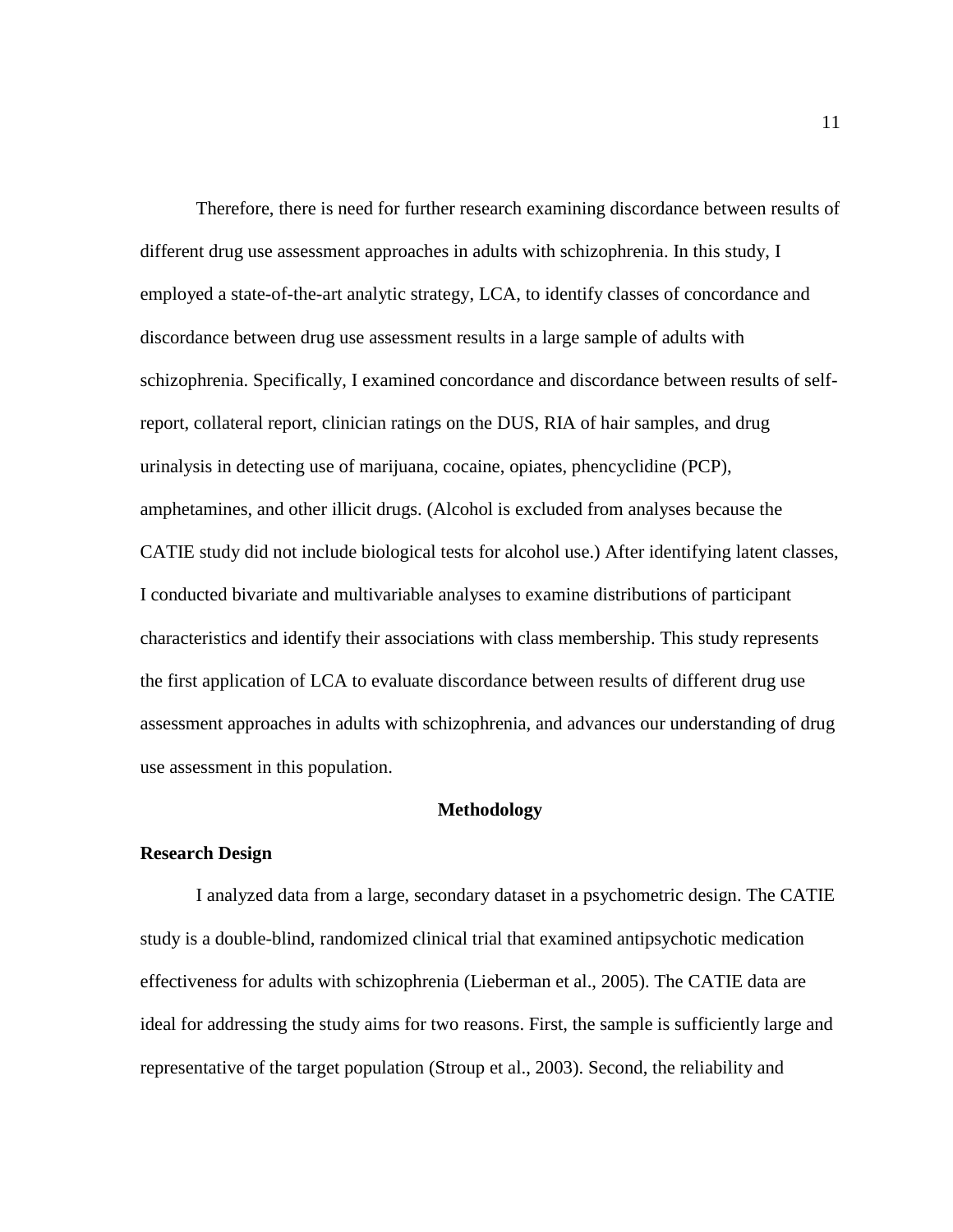validity of results from its drug use measures have previously been established (Desmarais et al., 2013; Van Dorn, Desmarais, et al., 2012). The present study examined results of drug use measures (i.e., self-report, collateral report, clinician rating, hair RIA, and drug urinalysis) administered at baseline as independent variables, with concordance/discordance between tests as the outcome of interest.

#### **Setting**

The CATIE study was conducted between January 2001 and December 2004 at 57 sites across the United States (16 university clinics, 10 state mental health agencies, seven Veterans' Affairs Medical Centers, six private non-profit centers, four private practice sites, and 14 mixed-system sites). Data from one site  $(n = 33)$  were excluded due to concerns regarding data integrity. These sites systematically screened new or existing inpatients and outpatients with chronic or recurrent schizophrenia. Inclusion criteria were: (a) 18 years of age or older; (b) schizophrenia; and (c) ability to take oral antipsychotics. First episode and treatment-refractory patients were excluded. There were few other exclusion criteria; only 7% of screened patients were excluded from the study. (For further details regarding recruitment, as well as inclusion and exclusion criteria, see Stroup et al., 2003). The protocol was approved by local IRBs, and participants provided written informed consent. The RTI International and North Carolina State University IRBs approved the current study procedures.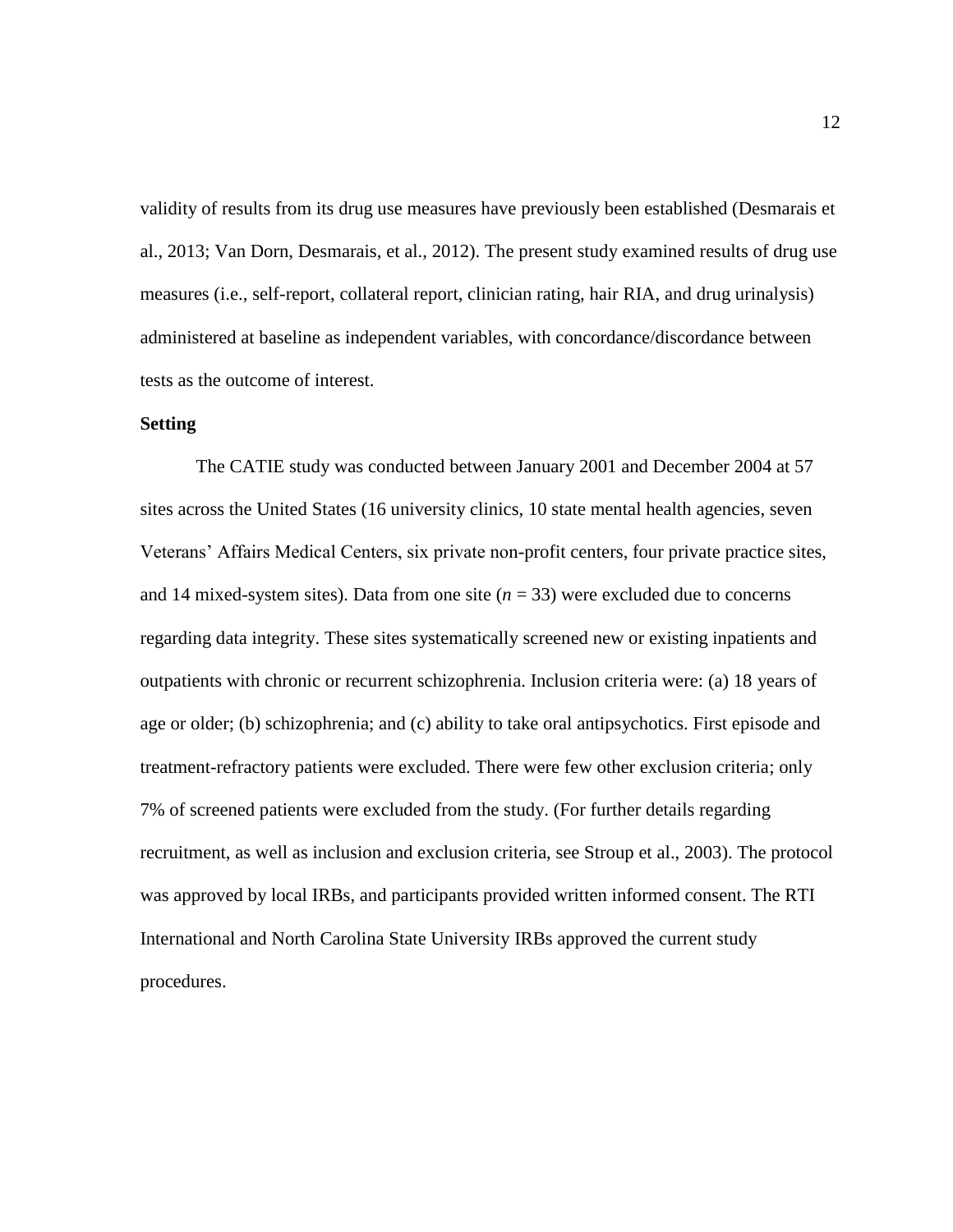### **Participants**

The present data are taken from baseline assessments (i.e., prior to randomization and initiation of experimental treatments) of 1,460 adults with schizophrenia enrolled in the CATIE study. Over half of participants were male  $(73.9\%, n = 1,079)$ , with 49.5% of participants identifying as White (*n* = 722), 34.7% (*n* = 506) Black, 11.6% (*n* = 106) Hispanic, and 4.2% ( $n = 61$ ) "other/mixed" race. Age at baseline ranged between 18 and 67 years ( $M = 40.56$ ,  $SD = 11.10$ ). Detailed descriptions of the sample characteristics are available elsewhere (Keefe et al., 2006; Swartz et al., 2006a). Due to its broad inclusion criteria, the CATIE study sample is representative of its intended population of communitybased adults with schizophrenia: enrolled participants included a wide range of schizophrenic patients, from partially remitted outpatients to exacerbated inpatients. Prior research illustrates that the CATIE sample resembles a usual-care, quasi-random, observational, and non-interventional population in its demographic and clinical characteristics (Swanson et al., 2006).

#### **Measures**

Table 1 provides an overview of the variables included in the present analyses. They are described in detail below.

#### **Covariates**

**Sex.** Participant sex is a dichotomous variable with 1 representing *female* and 0 representing *male*.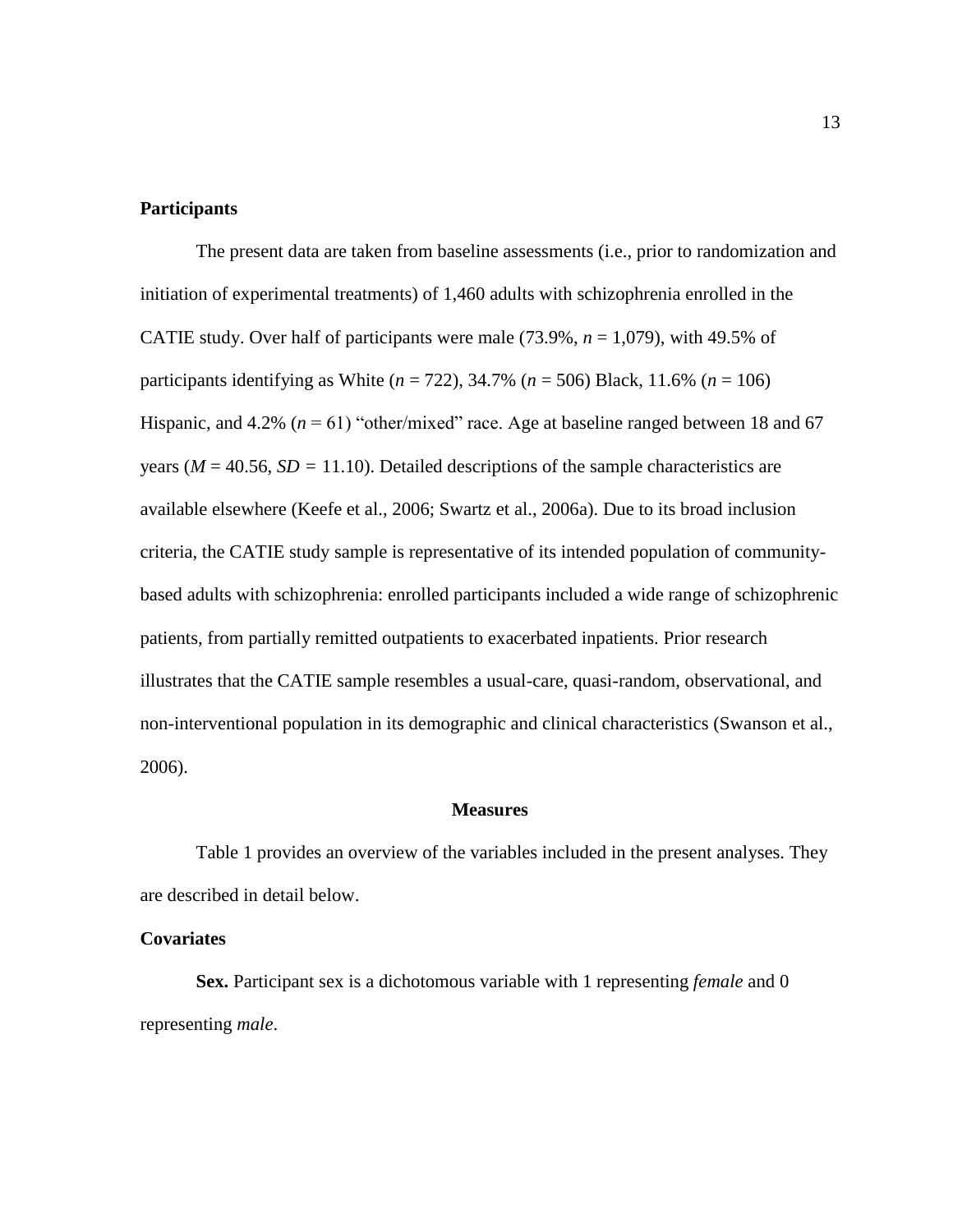**Age.** The variable age is a continuous measure of participant age (in years) at the time of the baseline assessment.

**Race/ethnicity.** Respondent race/ethnicity is indicated by four variables: White, Black, Hispanic, and other race/ethnicity. Each variable is dichotomous, with 1 representing *group membership* and 0 representing *non-membership*.

#### **Drug Use Measures**

 $\overline{a}$ 

Drug use assessment measures were either administered to participants on the same day or on two consecutive days (M. Swartz, personal communication, August  $22$ ,  $2013$ ).<sup>1</sup> All measures tested for use of marijuana, cocaine, opiates, PCP, amphetamines, or other illicit drugs. These measures are described in greater detail below.

**Self-report.** Study participants reported their drug use in the prior three months in research interviews (see Appendix A). Items included use of each drug (i.e., marijuana, cocaine, opiates, PCP, amphetamines, or other). Participants indicated "yes" (1) or "no" (0) for each item. A positive response to one or more questions indicated *drug use*.

**Collateral report.** Interviews with family members/caregivers were conducted for 645 (44.2%) participants. Respondents rated the participant's excessive use of drugs in the prior month. Ratings ( $0 =$  never,  $1 =$  rarely,  $2 =$  occasionally,  $3 =$  often) were recoded to indicate *use* (1), *abuse* (2), or *dependence* (3) (Swartz et al., 2006b). For the purposes of the present study, ratings of 1 or higher indicate *drug use*.

<sup>&</sup>lt;sup>1</sup> While measures were administered at the same time, some cover different time frames; as a result, discordance may, in fact, reflect accurate results on the various tests.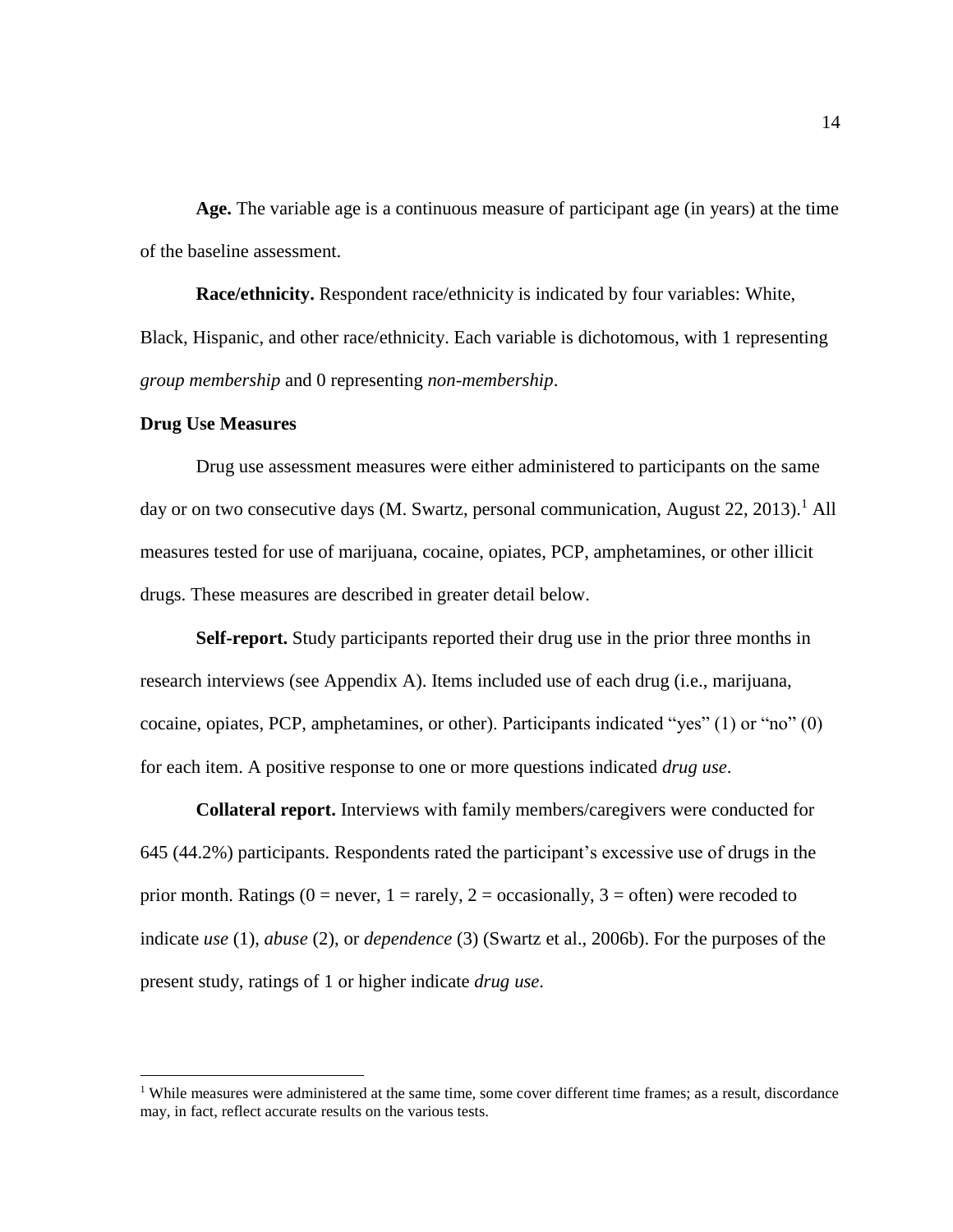**Clinician Drug Use Scale.** Medical doctors or experienced clinicians completed DUS (Drake et al., 1990) ratings for all participants (see Appendix B). Clinicians provided separate ratings (1 = abstinent, 2 = use without impairment, 3 = abuse, 4 = dependence, and 5 = dependence with institutionalization) regarding the participant's use of drugs over the prior three months by weighting evidence from self-report, interviews, behavioral observations, and collateral (e.g., family, community, day center, etc.). Results of SCID assessments and biological tests were not available to clinicians. CATIE study clinicians were trained using an approach that has been shown to minimize assessment error and increase reliability and validity in large multisite trials (Tracy, Adler, Rotrosen, Edson, & Lavori, 1997; Müller & Wetzel, 1998; Salyers & Mueser, 2001). Interrater reliability data are not available; however, prior studies using similar training protocols have found good interrater agreement (e.g.,  $\kappa$  = .95 for drug use, Drake et al., 1989). Resulting clinician ratings (1 = abstinent, 2 = use without impairment,  $3 =$  abuse,  $4 =$  dependence, and  $5 =$  dependence with institutionalization) were recoded for analyses as *abstinence* (1), *use* (2), *abuse* (3), and *dependence* (4 or 5). For the purposes of the current study, ratings of 2 or higher indicate *drug use*, and were then recoded to *non-use* (0) and *use* (1).

**Hair assay.** Participant hair specimens were collected and analyzed by RIA, which assays drugs and their metabolites transferred from capillary circulation through the hair follicle to the internal structure of the hair (Baumgartner, Hill, & Bland, 1989). A tuft of hair about the diameter of pencil lead was cut from the back of the scalp. A larger volume was removed from participants with short hair. If none was present on the head, hair was taken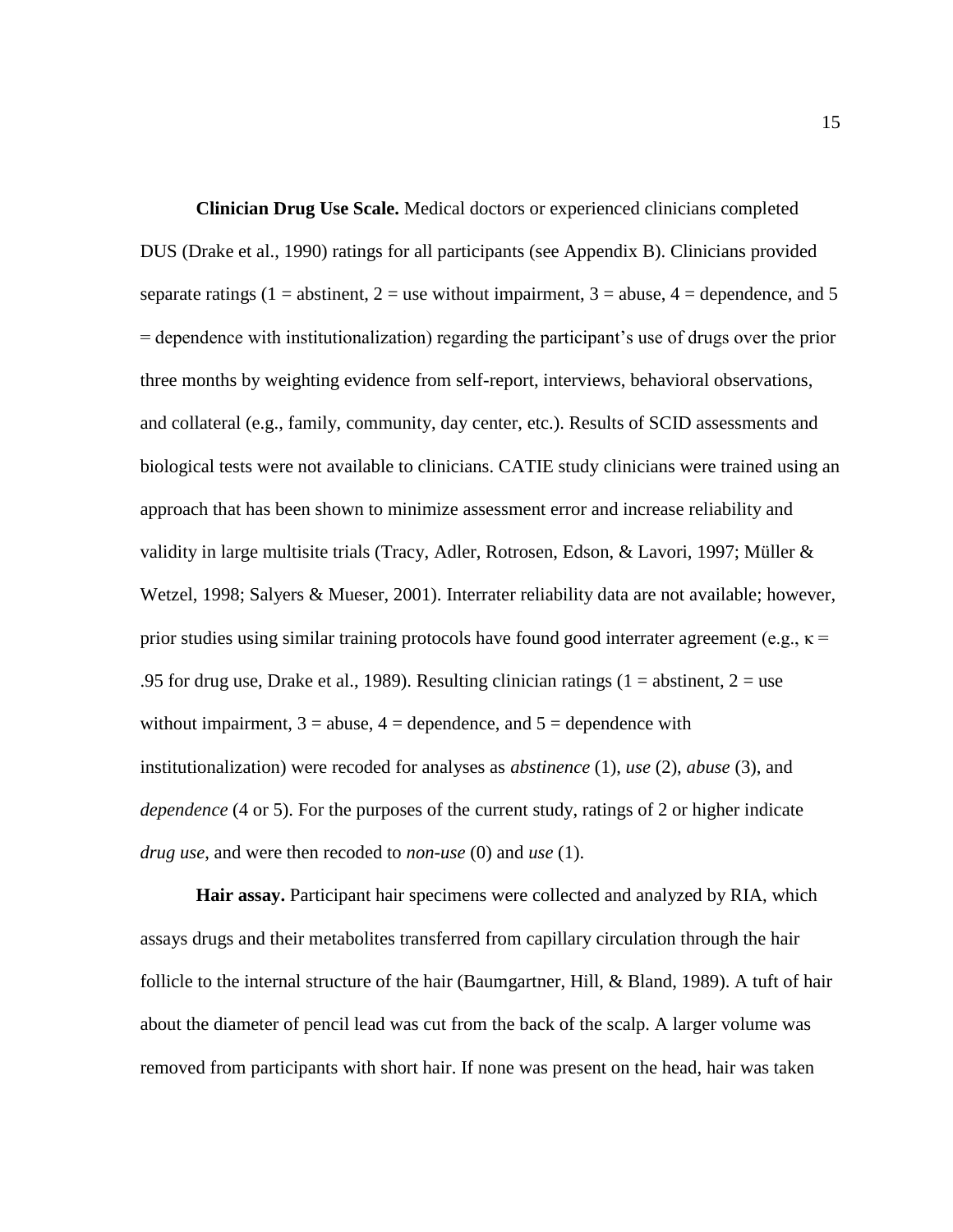from the chest, arm, or leg. Samples 1.5 in. long were taken, affording assessment of drug use in the preceding three months. All hair samples were collected by study sites and sent to PsycheMedics Corporation for analysis. Values more than three standard deviations from the mean were then considered positive, indicating *drug use*, once confirmed by gas chromatography/mass spectrometry.

**Drug urinalysis.** Drug urinalysis was performed with a rapid multiple immunoassay urine drug test. Results were analyzed at Quintiles Laboratories. Generally, urine samples have a shorter window of drug detection than do RIA of hair samples, with an average detection window of one to four days (DuPont & Baumgartner, 1995; Verstraete, 2004). However, this time frame can vary by drug and frequency of use, with extremely chronic cocaine and marijuana use being detected up to three weeks after most recent use (Verstraete, 2004). Positive test results indicate *drug use*; however, positive test results due to use of prescribed medications on either hair RIA or drug urinalysis were not coded as positive.

#### **Statistical Analyses**

This study employed latent class, bivariate, and multivariable analyses to: (a) identify classes of concordance/discordance between drug use measures; (b) examine distributions of participant age, sex, and race/ethnicity within classes; and (c) identify characteristics that differentiate participants across classes. Below, I describe each analytic strategy in further detail.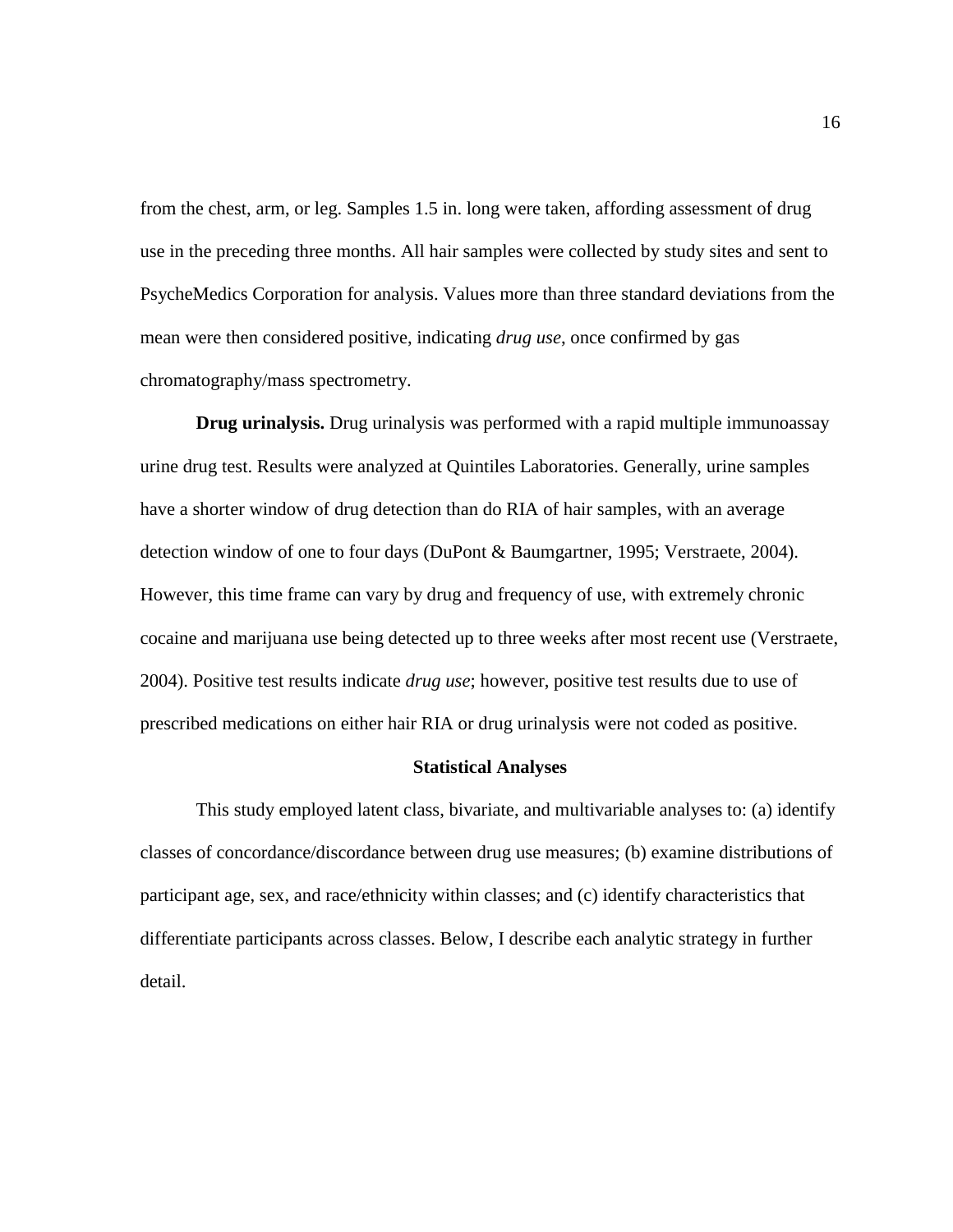#### **Latent Class Analyses**

Latent class analyses (LCA) were conducted in Mplus 7.11 (Muthén & Muthén, 1998-2012) to identify concordant/discordant classes of drug use measures. Specifically, the drug use measures were entered into a latent class model with drug use (yes, no) as the outcome variable. Because collateral reports were completed for 44.2% of the sample, the LCA was first run with collateral reports included, and then excluded. Results were compared for consistency. Currently, there is no formal approach dictating appropriate sample size for LCA. However, conservative recommendations for factor analysis consider a sample size greater than 1,000 to be excellent (Comrey & Lee, 1992), an estimate which has been extended to LCA (Nylund, Asparouhov, & Muthén, 2007). As a result, the total sample size of 1,460 was sufficient for identifying latent classes.

There is no one commonly accepted approach for determining the number of classes in applications of LCA; likelihood-based tests (e.g., Lo–Mendell–Rubin, bootstrap likelihood ratio test) and information criterion tests (e.g., Bayesian information criterion, Akaike's information criterion) are used interchangeably. For my analyses, I used the bootstrap likelihood ratio test (BLRT), which has been demonstrated as the most consistent indicator across both likelihood-based and information criterion tests (Nylund et al., 2007). This method uses bootstrap samples to estimate the log likelihood difference distribution and obtain a *p* value to compare the increase in model fit between  $k - 1$  and *k* class models. Specifically, I: (1) estimated  $k-1$  and k class models for calculating the  $-2^*$  log likelihood difference; (2) generated a bootstrap sample under the  $k-1$  class model and computed the -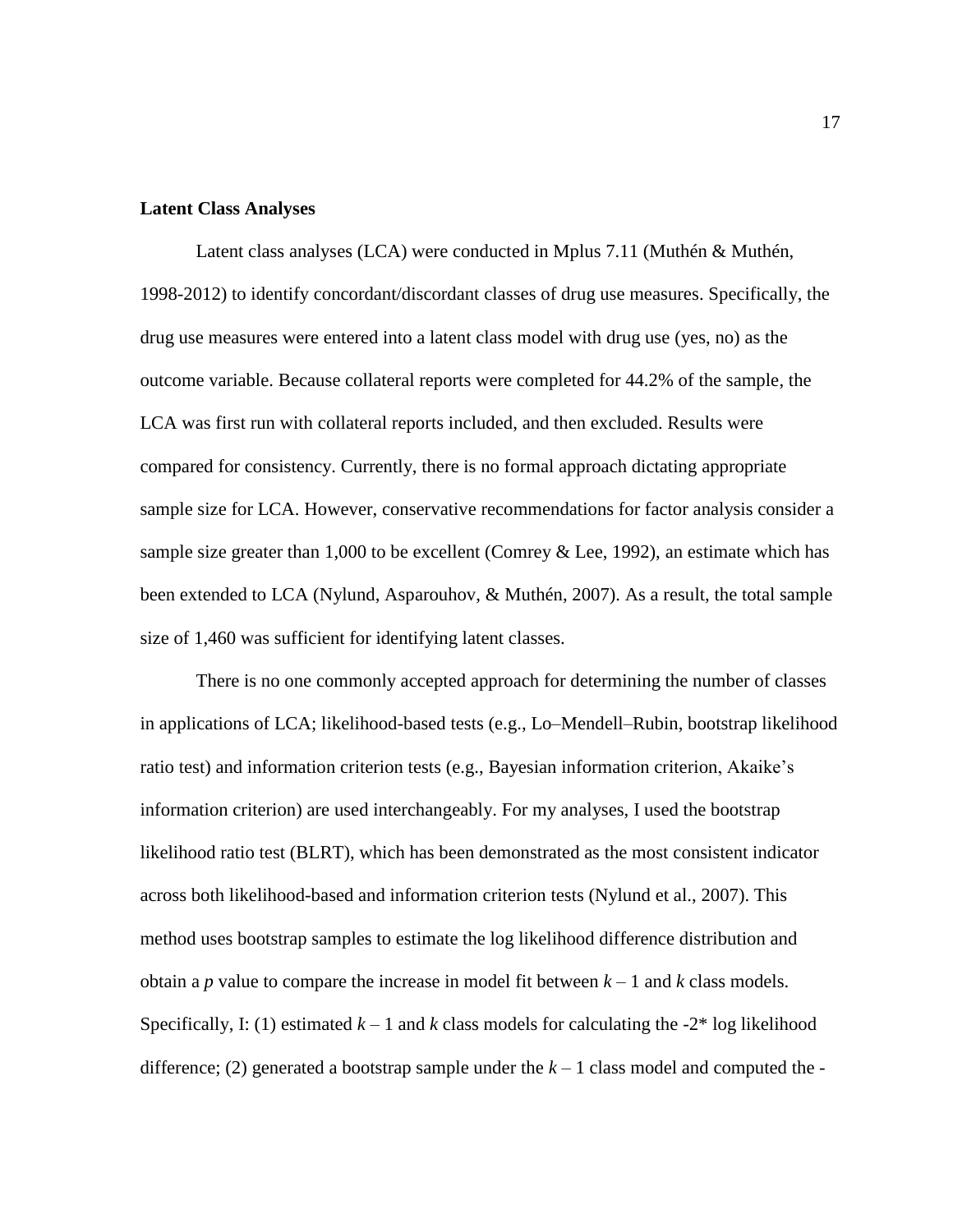2\* log likelihood difference between the two models; (3) repeated this process independently several times to approximate the true log likelihood difference distribution; (4) obtained the *p*  value by comparing the distribution from  $(3)$  with the  $-2^*$  log likelihood difference from  $(1)$ ; and (5) used the *p* value to determine if the  $k-1$  class model should be replaced by the  $k$ class model.

#### **Bivariate Analyses**

Once classes of concordance/discordance were identified, I conducted bivariate analyses to examine differences in age, sex, and race/ethnicity between classes in SPSS, v.19. A one-way ANOVA was conducted for age, with *post hoc* pairwise comparisons using Bonferroni adjusted *t*-tests. Chi-square tests were conducted for categorical variables (sex and race/ethnicity), with *post hoc* pairwise comparisons using Bonferroni adjusted *z*-tests. These analyses identify differences in the distribution of demographic characteristics between classes. Based on total sample size of 1,460 and as many as eight classes, I had power of approximately .89 to detect differences small in size ( $w = .10$ ) for the chi-square analyses, and approximately .81 for the one-way ANOVA, calculated using G\*Power 3.1.4 (Faul, Erdfelder, Lang, & Buchner, 2007).

#### **Multivariable Analyses**

I then conducted multinomial logistic regression in SPSS, v.19. For this statistical test, one level of the outcome is considered a reference category to which the other levels are compared (Tabachnick & Fidell, 2001). As a result, I obtained the probability that a participant belongs to a particular category; thus, in the present study, results indicate the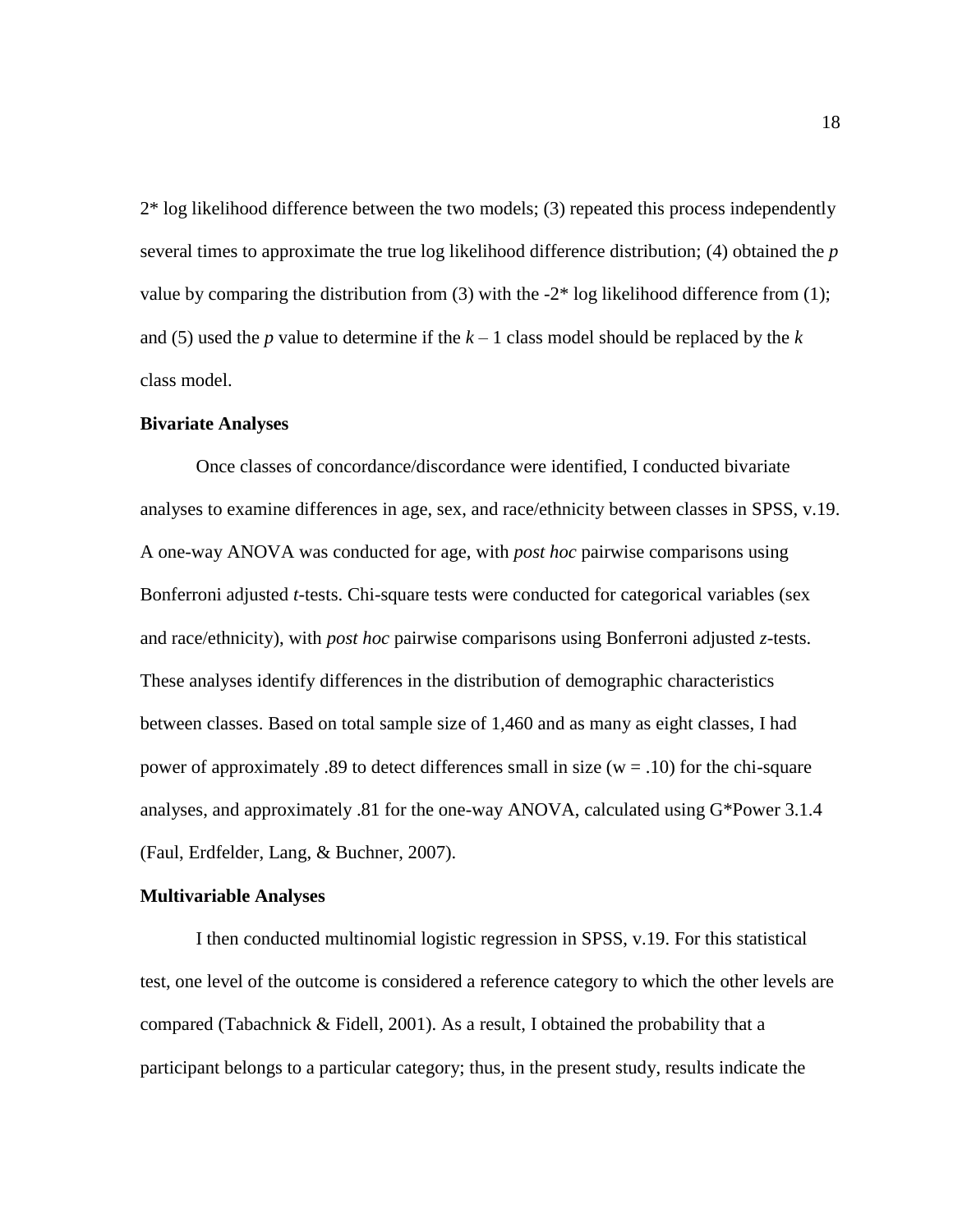extent to which a participant characteristic (e.g., age, sex, and race/ethnicity) is associated with each concordant/discordant class. Odds ratios show the probability of membership in each class as compared to the designated reference group. For class membership, the reference group (i.e., concordant drug non-use) was selected from the classes identified through LCA. For the covariates of sex and race/ethnicity, female and White participants, respectively, served as reference groups. Based on total sample size of 1,460, I had power ranging from .75 to .83 to detect small effect sizes ( $w = .10$ ) with up to eight classes, calculated using G\*Power 3.1.4 (Faul et al., 2007).

#### **Missing Data**

Missing data in the CATIE has previously been classified as missing at random (MAR) due to the large amount of patient information collected (Shortreed & Moodie, 2012; Van Dorn et al., 2013). MAR indicates that the missingness may be a function of observed covariates and outcomes but is not related to the variable that has the missing data. Mplus provides maximum likelihood estimates when programmed to assume that data are MAR. Maximum likelihood is considered superior to multiple imputation due to its efficiency, consistency, and avoidance of imputation and analysis model conflict (Allison, 2012). Maximum likelihood first constructs a likelihood function and then creates parameter estimates that maximize the probability of observing what has been observed elsewhere in the model (Allison, 2012). For the multivariable analyses, there was no missing data in the independent (i.e., age, sex, race/ethnicity; Shortreed, Laber, Stroup, Pineau, & Murphy, under review) or dependent variables (i.e., classes).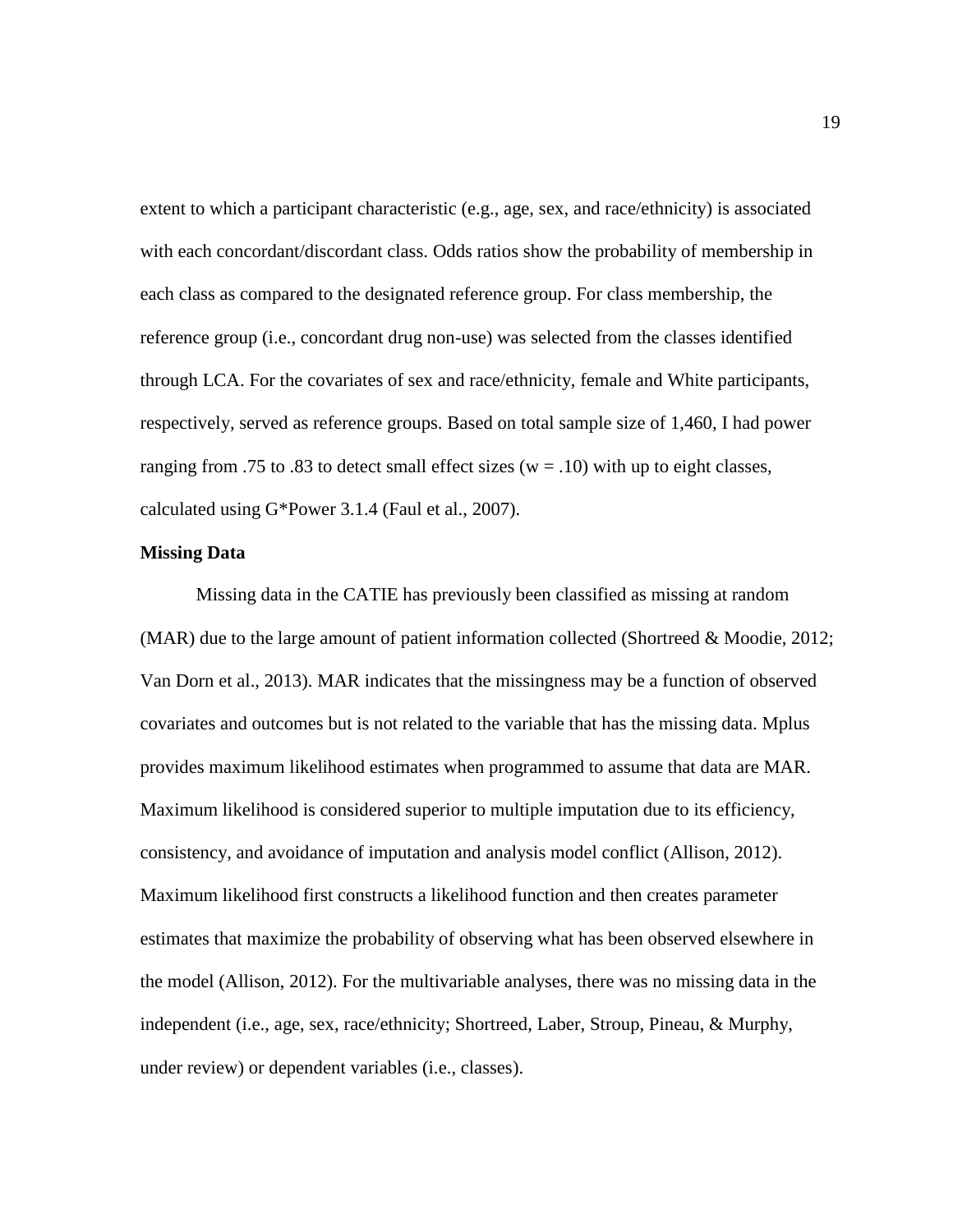#### **Results**

#### **Latent Class Analyses**

**Collateral reports included.** Both the Bayesian information criterion (BIC) and bootstrap likelihood ratio tests identified a four-class model as best fitting the data (samplesize adjusted BICs: three classes  $= 4371.41$ , four classes  $= 4353.48$ , five classes  $= 4372.36$ ). The conditional probabilities, which illustrate the probability of each measure indicating drug use, are plotted for each of the four latent classes in Figure 1. Class 1 included participants with near-zero probabilities of being classified as drug user by each of the five measures. Class 2 included participants for whom all measures indicated drug use over half of the time. Class 3 was discordant in nature; whereas participants had near-zero probabilities of being classified as drug users by drug urinalysis, hair RIA, and collateral report, those same individuals were almost always identified as drug users by self-report ( $p = .913$ ) and clinician DUS ( $p = .924$ ). Class 4 was also discordant; here, participants were unlikely to be classified as drug users by all measures except hair RIA, which always classified them as drug users.

Participants were assigned to classes as indicated by posterior membership probabilities, which speak to the level of certainty in its categorizations. To demonstrate, a participant with a probability of .88 of belonging to Class 1, a .12 probability of belonging to Class 4, and a zero probability of belonging to Classes 2 or 3 would be assigned to Class 1. All four latent classes exhibited high posterior probabilities, indicating that the majority of participants were assigned to the correct class with very few cases of ambiguity in membership (Class 1: *M* = .96, *SD* = .08; Class 2: *M* = .92, *SD* = .15; Class 3: *M* = .82, *SD* =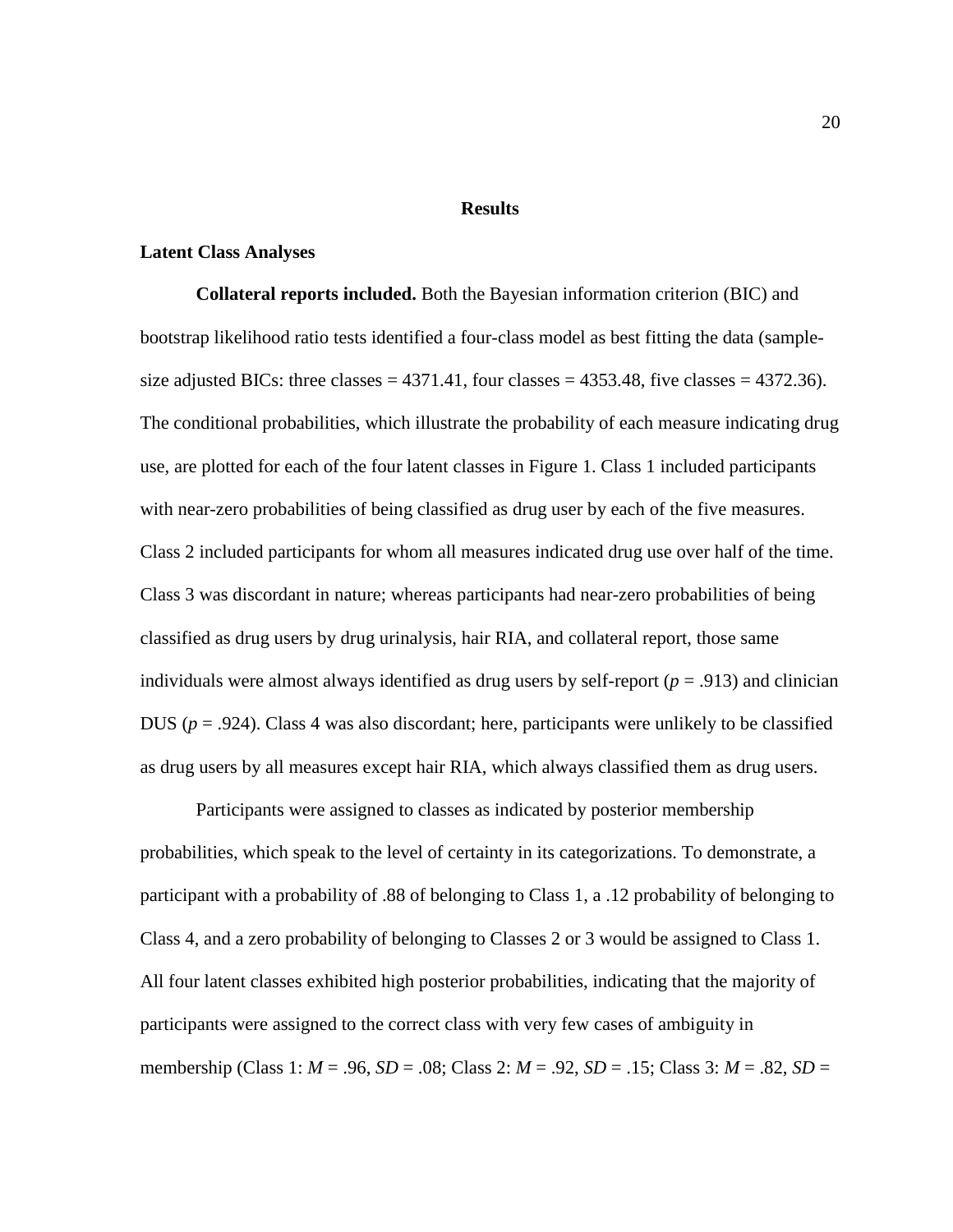.12; Class 4:  $M = .99$ ,  $SD = .04$ ). Descriptive analyses of the latent classes illustrated that Class 1 consisted of the majority of the sample (66.2%), followed by Class 2 (18.6%), Class 4 (10.1%), and Class 3 (5.2%).

**Collateral reports excluded.** When collateral reports were excluded from the latent class model, BIC and bootstrap likelihood ratio tests pointed to a four-class model (samplesize adjusted BICs: three classes =  $3993.37$ , four classes =  $3984.03$ , five classes =  $4004.56$ ). The model's conditional probabilities are plotted in Figure 2. Results were highly similar to those observed when collateral reports were included. Specifically, Class 1 had participants with near-zero probabilities of being classified as drug users by the four measures. Class 2 had participants for whom each measure indicated drug use over half of the time. Class 3 was discordant, including participants with low probabilities of being classified as drug users by drug urinalysis and hair RIA, but high probabilities by self-report and clinician DUS. Class 4 was also discordant; participants were unlikely to be classified as drug users by drug urinalysis, self-report, and clinician DUS, but highly likely to be classified as such by hair RIA. The four latent classes demonstrated high posterior probabilities (Class 1: *M* = .95, *SD* = .07; Class 2: *M* = .94, *SD* = .09; Class 3: *M* = .88, *SD* = .20; Class 4: *M* = .84, *SD* = .12). The majority of the sample was classified as Class 1 (65.7%), followed by Class 2 (14.9%), Class 4 (10.8%), and Class 3 (8.6%). Of note, the recommended class memberships derived by from the LCAs including and excluding collateral reports correlated highly,  $r(1,458) =$ .995,  $p < .001$ , with agreement observed in 95.8% of all cases.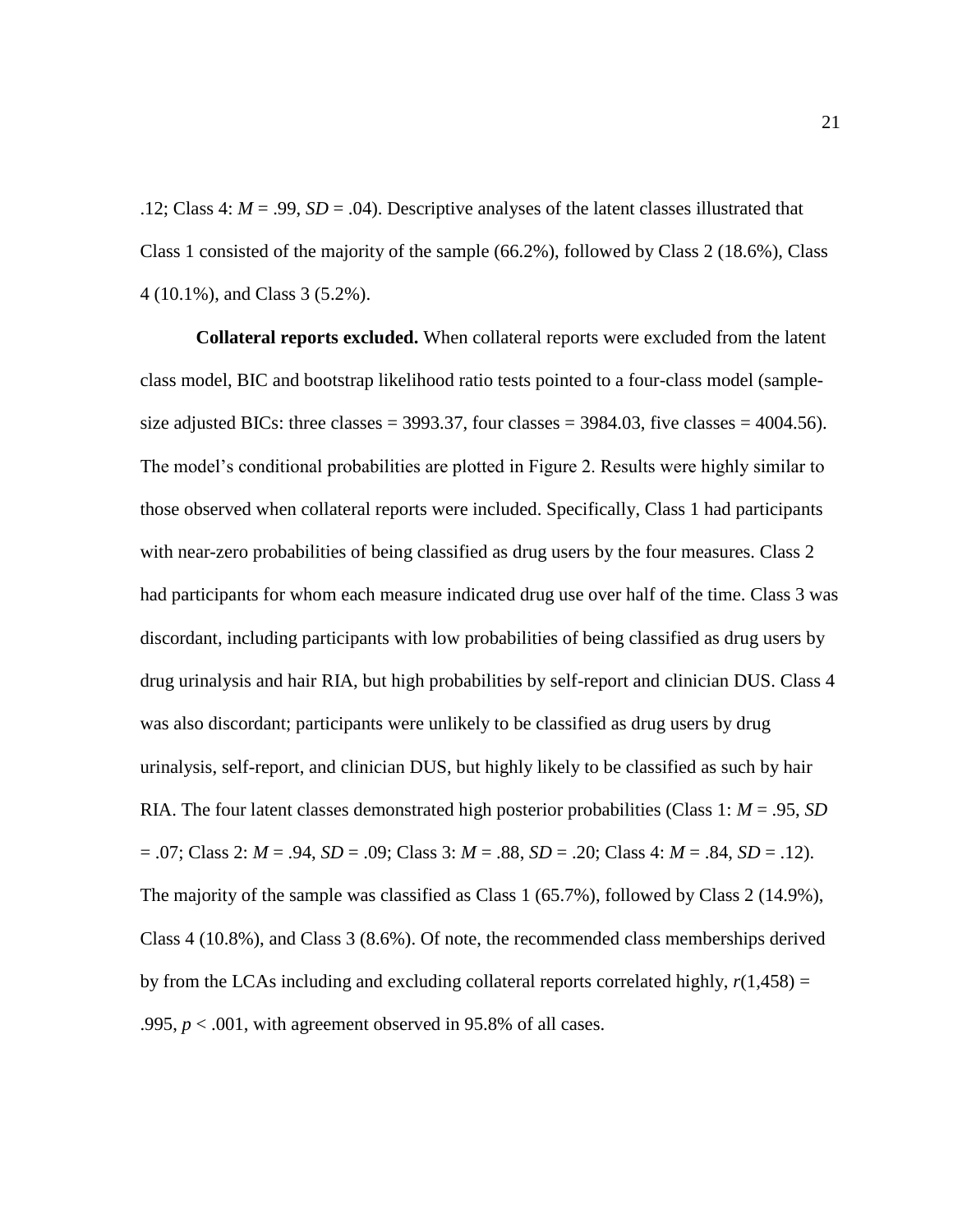#### **Descriptive Statistics**

Tables 2 and 3 present demographic characteristics overall and within the four classes when collateral reports were included and excluded, respectively.

#### **Bivariate Analyses**

**Collateral reports included.** Bivariate analyses showed the distribution of age, sex, and race/ethnicity differed significantly between classes when collateral reports were included (see Table 2, right hand column). Specifically, *post hoc* comparisons indicated that participants grouped in Classes 2 and 3 were significantly younger than those in Classes 1 and 4. Class 1 had a greater proportion of women than men, whereas the opposite was true in Class 2. Black participants were less likely to be in Class 1 compared to White and Hispanic participants. Conversely, Black participants were more likely to be in Class 2 than White and Hispanic participants. Black participants were also more likely to be categorized in Class 4 than their White counterparts. There were no significant differences in the proportion of Black, White and Hispanic participants in Class 3.

**Collateral reports excluded.** As above, bivariate analyses indicated that the distribution of age, sex, and race/ethnicity differed significantly between classes when collateral reports were excluded (see Table 3, right hand column). Specifically, *post hoc*  comparisons revealed an identical pattern of results to those reported above, with one exception: Black participants were more likely to be in Class 2 than their White, but not Hispanic, counterparts.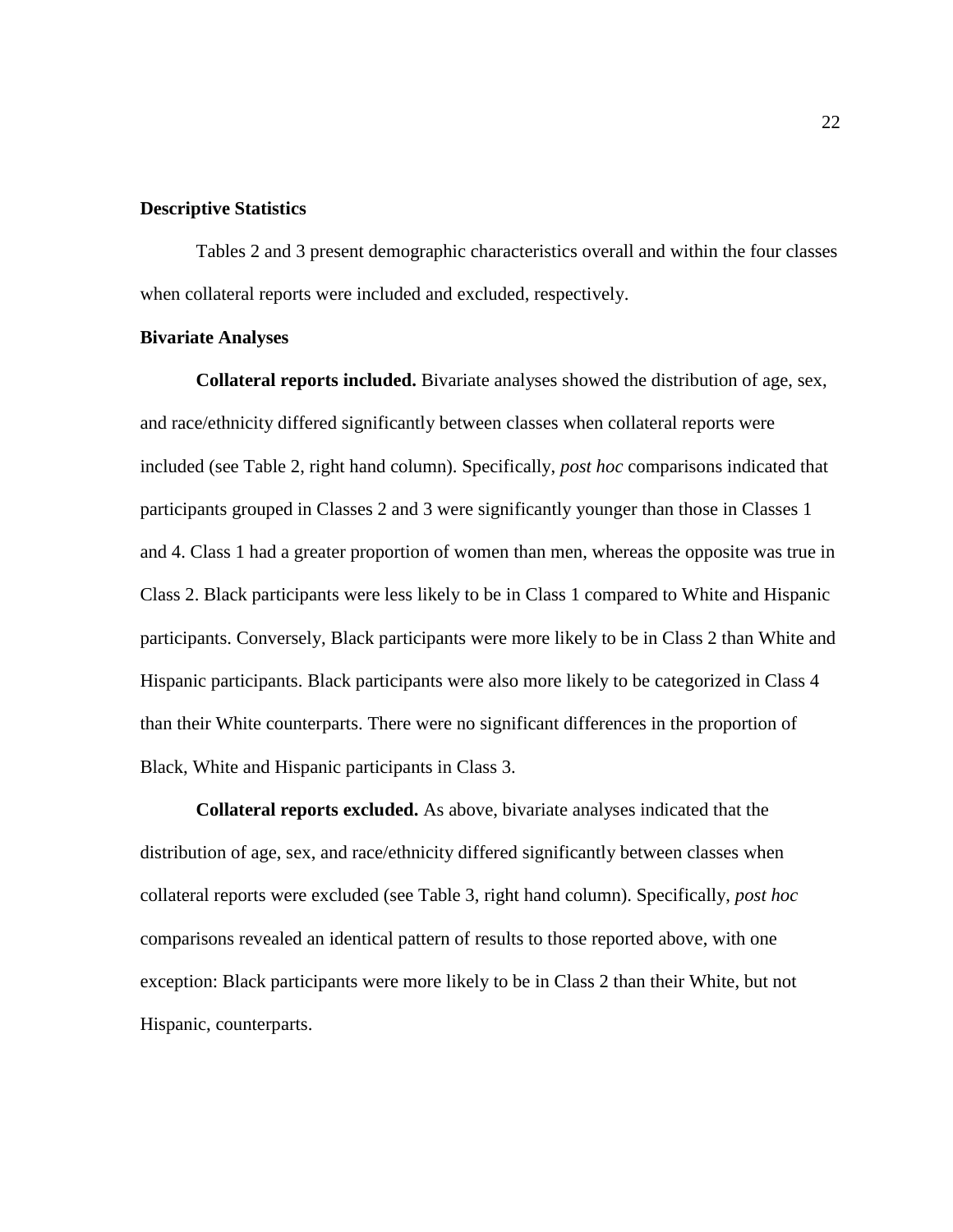#### **Multivariable Analyses**

**Collateral reports included.** Table 4 presents the results of the first multinomial logistic regression, including collateral report as a measure of drug use. Overall, there was moderate discrimination among categories on the basis of participant age, sex, and race/ethnicity, -2 LL = 1,239.89,  $\chi^2$  (15) = 164.62,  $p < .001$ , Nagelkerke  $R^2 = .13$ . In the sections that follow, I describe factors associated with membership in Classes 2, 3 and 4, in relation to Class 1.

*Class 2.* All three variables – age, sex, and race/ethnicity – significantly distinguished members of Class 2 from those of Class 1 (see Table 4). Younger participants were more likely to be grouped in Class 2 than Class 1. Male and Black participants were nearly three times as likely as female and White participants, respectively, to have measures agree on drug use rather than non-use.

*Class 3***.** Only participant age differentiated between Class 3 and Class 1, with younger participants significantly more likely to be grouped in Class 3 (see Table 4). Sex and race/ethnicity did not distinguish members of Class 3 from those of Class 1 (*p* = .751 and *p*s > .134, respectively).

*Class 4.* Participant race/ethnicity distinguished members of Class 4 from those of Class 1 (see Table 4). Specifically, Black participants were over three times as likely as White participants to have the hair RIA measure indicate drug use while all other measures indicated non-use. Age and sex did not distinguish members of Class 4 from those of Class 1  $(p = .634$  and .415, respectively).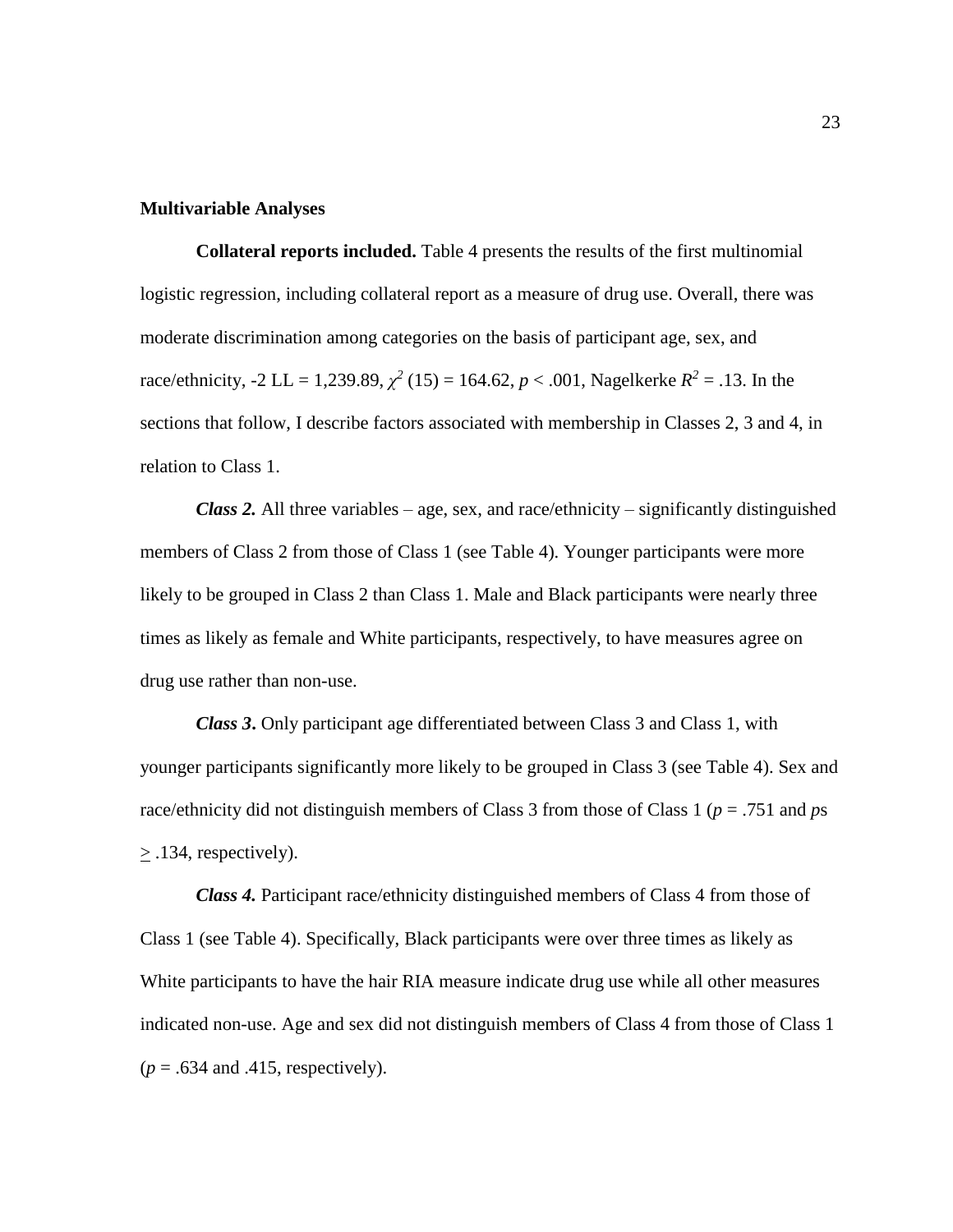**Collateral reports excluded.** Table 5 presents the results of the second multinomial logistic regression, which excluded collateral report as a measure of drug use. Again, there was moderate discrimination among categories on the basis of participant age, sex, and race/ethnicity, -2 LL = 1,297.49,  $\chi^2$  (15) = 159.87,  $p < .001$ , Nagelkerke  $R^2 = .12$ .

*Class 2.* As was the case when collateral reports were included, age, sex, and race/ethnicity significantly distinguished members of Class 2 from those of Class 1 (see Table 5). Younger participants were more likely to have measures agree on drug use rather than non-use. Male and Black participants were nearly three times as likely as female and White participants, respectively, to be in Class 2 than Class 1.

*Class 3***.** Participant age and sex, but not race/ethnicity, differentiated between Class 3 and Class 1 (see Table 5). Younger participants were significantly more likely to be implicated as drug users by self-report and clinician DUS, while results of drug urinalysis and hair RIA indicate non-use. Likewise, male participants were 1.6 times more likely than female participants to be in Class 3 rather than Class 1. Participant race/ethnicity did not differentiate Class 3 from Class 1 ( $ps \ge .084$ ).

*Class 4***.** Again, participant race/ethnicity was the sole difference between participants in Class 4 and Class 1. Specifically, Black participants were over three times as likely as White participants to have the hair RIA measure indicate drug use while all other measures indicated non-use. Age and sex did not distinguish members of Class 4 from those of Class 1  $(p = .474$  and  $.407$ , respectively).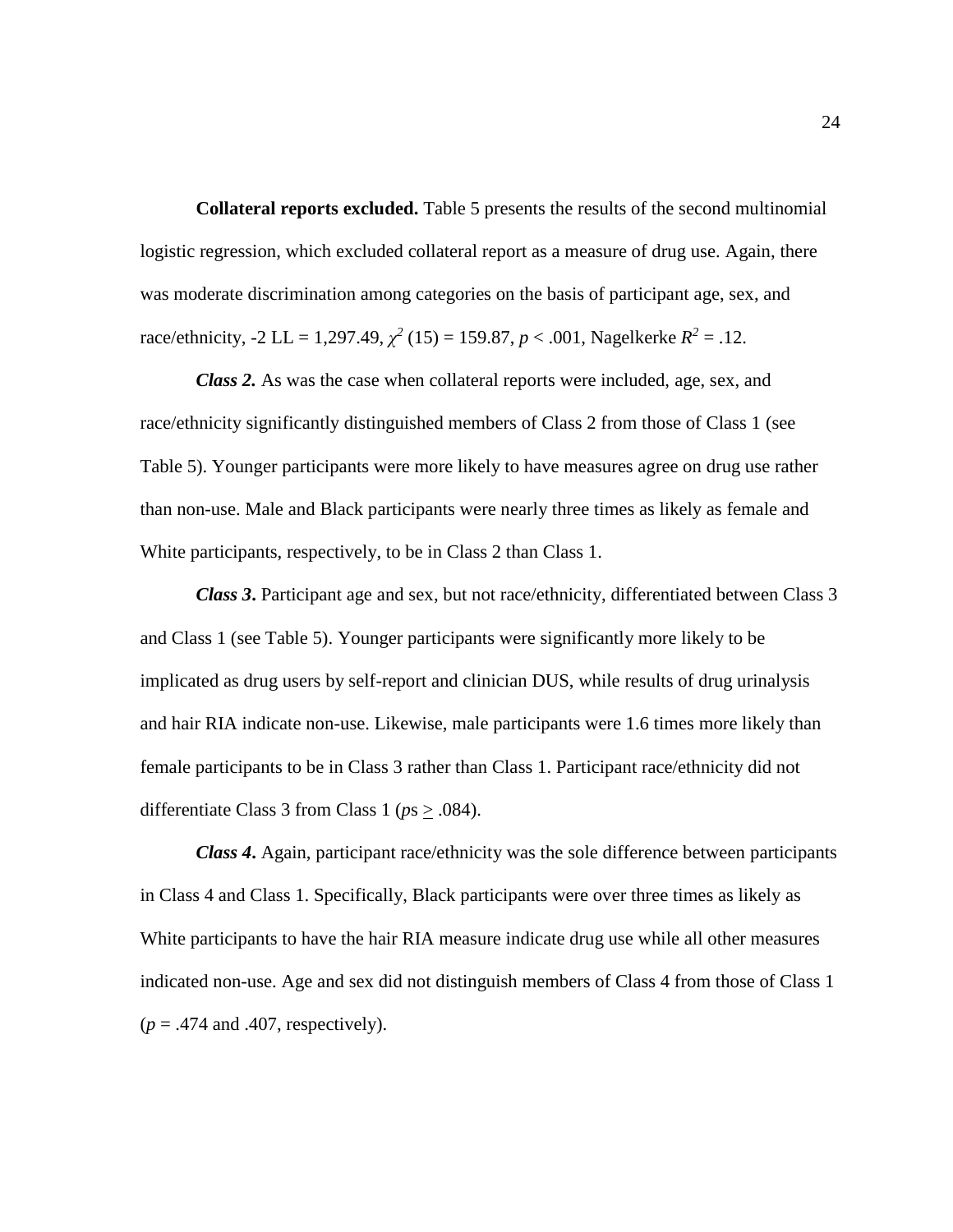#### **Discussion**

Accurate identification of illicit drug use among adults with schizophrenia is critical for research, policy, and practice (Bennett, 2009; Carey & Correia, 1998; Drake et al., 1989). For instance, results of drug use assessments are used to estimate drug use prevalence in epidemiological research, contribute to relevant policy formation, and inform individual treatment decisions (Center for Substance Abuse Treatment, 2005, 2009; Regier et al., 1998). Though there are strategies in place which effectively reduce adverse outcomes associated with co-occurrence of schizophrenia and drug use, they require accurate classification of drug use (Drake et al., 2001; Drake et al., 2004). In an effort to increase rates of detection, results of multiple assessment methods, such as self-report, collateral report, clinician interviews, and biological tests, are often used in combination. However, there may be discordance between results and, potentially, an increase in the likelihood of false positives. Furthermore, variables unrelated to drug use, such as participant age, sex, and race/ethnicity, may affect assessment results. To explore these two possibilities, the present study's research aims were to: 1) identify latent classes of concordance/discordance between self-report, collateral report, clinician interviews, and biological tests, and 2) examine participant age, sex, and race/ethnicity as correlates of these classes.

#### **Summary of Findings**

Including and excluding collateral reports, there were high rates of agreement between recommended class memberships. Results also were highly similar in the subsequent bivariate and multivariable analyses. As such, the following sections speak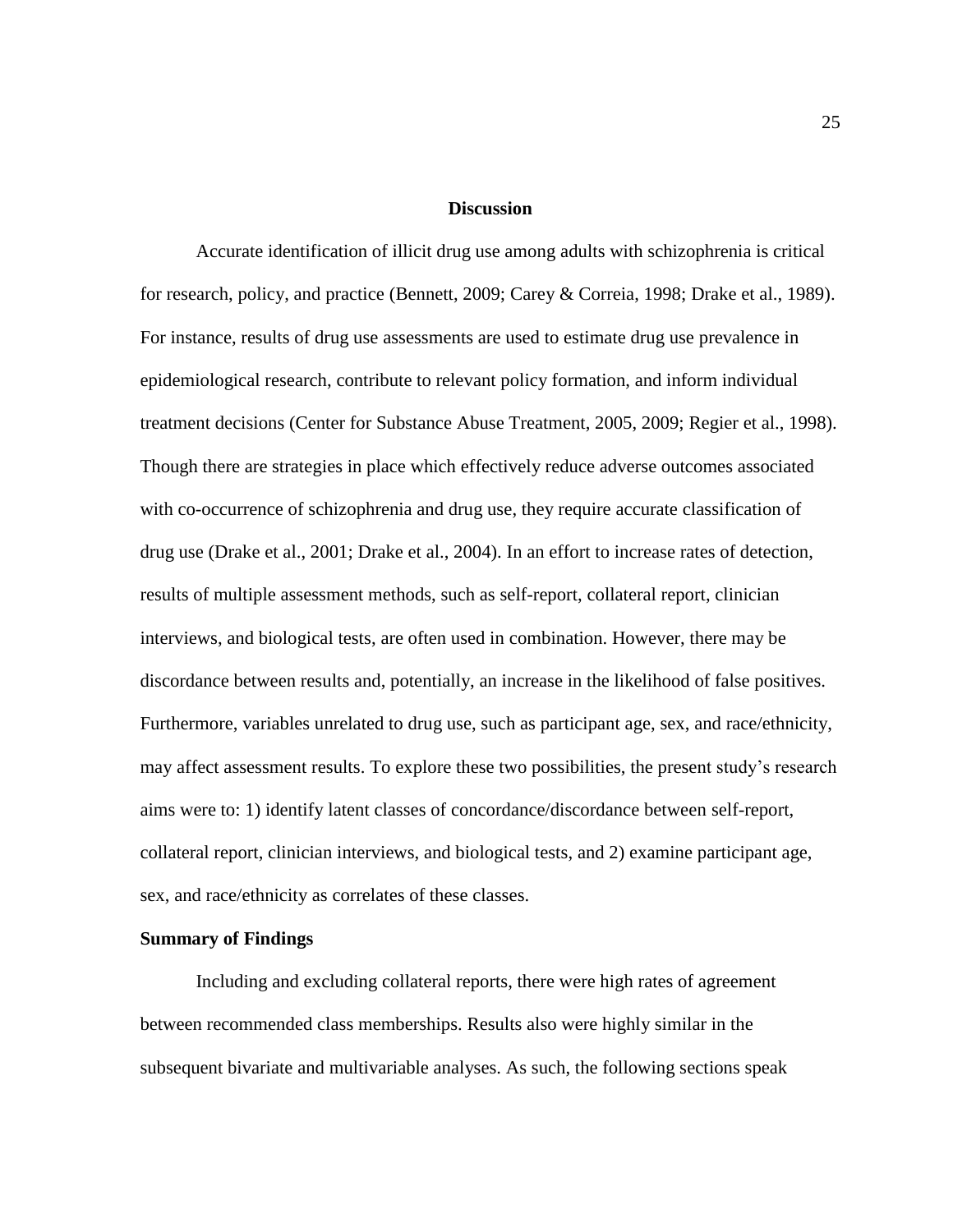broadly to the findings derived from both sets of analyses (i.e., those including and excluding collateral reports).

LCA identified four classes of concordant and discordant test results when multiple measures were used to detect drug use in a sample of 1,460 adults with schizophrenia. Classes 1 and 2 were concordant in nature, with high agreement among measures in their classification of drug non-use or use, respectively. Class 1 was comprised of participants with near-zero probabilities of being classified as using drugs by each of the five measures, while Class 2 included participants for whom all measures indicated drug use over half of the time. Classes 3 and 4, in contrast, were discordant in nature. Specifically, Class 3 was comprised of participants for whom biological tests and collateral report indicated non-use while self-report and clinician ratings indicated use. Due to the shorter timeframe of detection for drug urinalysis and collateral report compared to self-report and clinician ratings, some of the disagreement between measures may nonetheless represent accurate results; specifically, participants may have used within the past three months, but not within the last three to four weeks. However, hair RIA affords examination of use in the prior three months – the same timeframe as self-report and clinician ratings – suggesting that discordance observed in this class is not wholly a byproduct of differing timeframes. Class 4 included participants who were classified as non-users by all measures except for hair RIA, which indicated use. Importantly, the discordance observed in Class 4 is not the result of varying detection timeframes, because, as noted above, hair RIA, self-report and clinician ratings all measure drug use over the prior three months.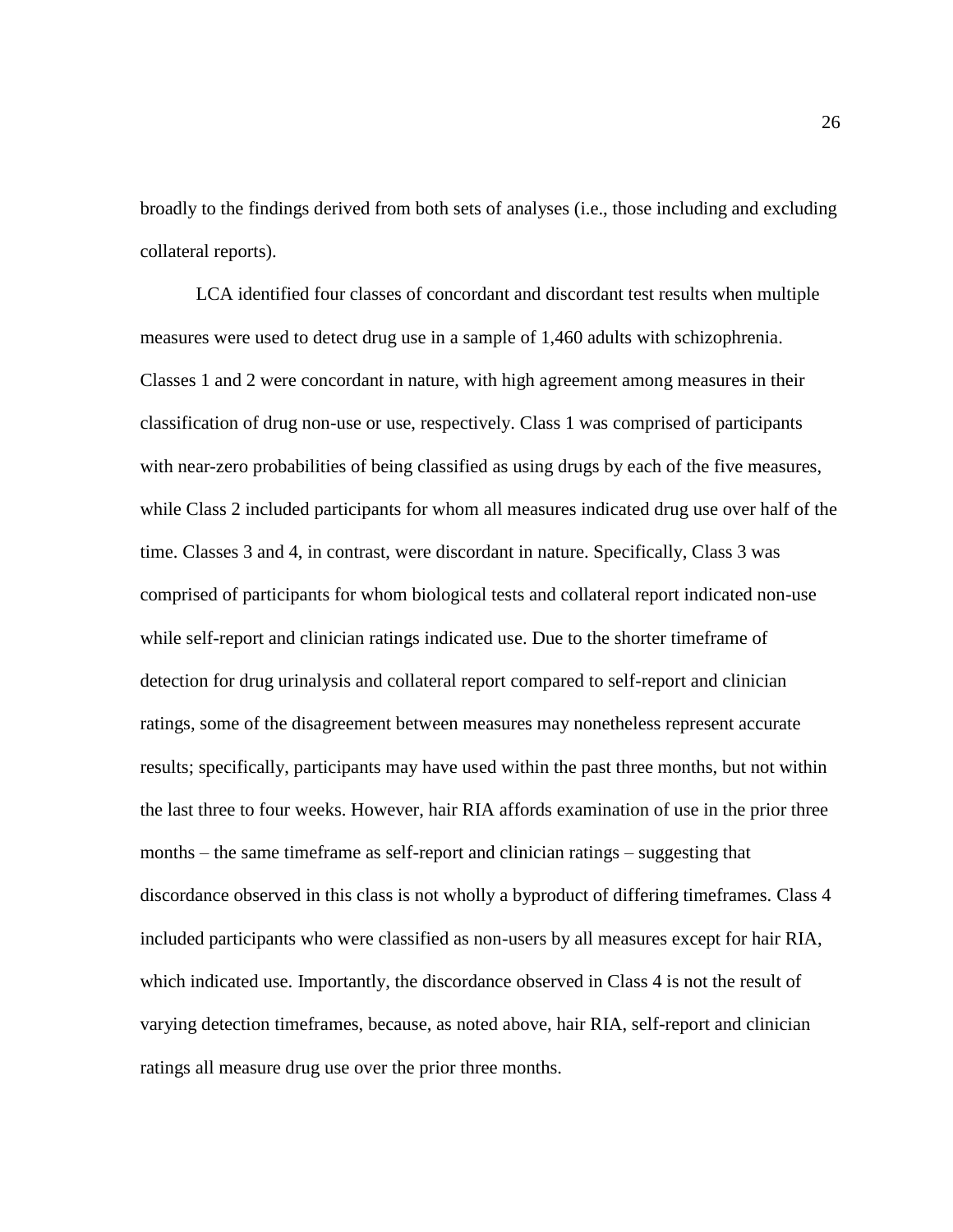In addition to the increased rates of detection associated with multi-method drug use assessments (e.g., Drake et al., 1990; see also Swartz et al., 2003), my LCA results suggest that this practice introduces discordance between results. Specifically, for a non-trivial number of participants (15.2% when collateral reports were included, and 19.4% when collateral reports were excluded), drug use measures disagreed in their classifications of users or non-users. Though no prior studies have applied LCA to evaluate drug use measures in adults with schizophrenia – nor, to my knowledge, in the general population – the accuracy of these assessment measures has been examined in samples of adults with serious mental illnesses, the findings of which support my results. Prior research has found selfreport and collateral report to effectively discriminate between users and non-users, while casting doubt on the accuracy of biological tests (Wolford et al., 1999). Specifically, in their sample of patients recently admitted to a psychiatric hospital, results of drug urinalysis and medical exams were less accurate than participant self-report and collateral report. More recently, two analyses of the CATIE data have used results of criterion measures (e.g., the SCID for the DSM-III-R and participant self-report) to examine accuracy of single and multimeasure drug use assessment approaches. Here, results showed that biological tests and clinician ratings added just minimal accuracy over self-report alone (Desmarais et al., 2013). Furthermore, the addition of biological tests to self-report led to heightened assessment accuracy for White participants but not for Black participants (Van Dorn, Desmarais, et al., 2012). This last finding, in particular, reflects the possibility that the reliability and validity of drug use measures may differ as a function of participant characteristics.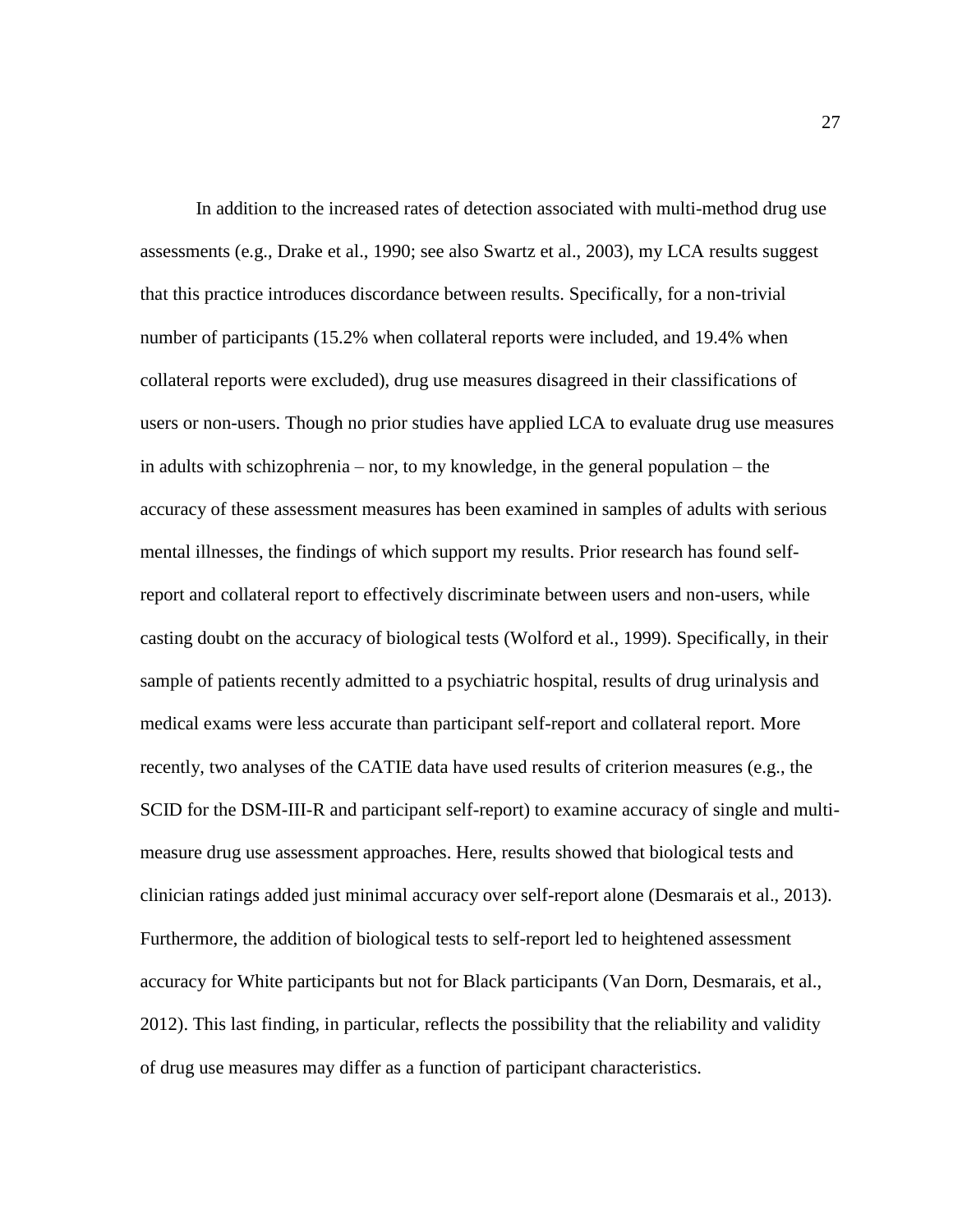Indeed, findings of my bivariate and multivariable analyses show differences in participant characteristics across classes. The first set of analyses compared participants in Class 1 with those in Class 2. Because measures were concordant in their classification of non-use and use, respectively, the results illustrate the demographic characteristics associated with drug users versus non-users. Here, findings revealed that drug users were more likely than non-users to be young, male, and Black. These results are generally consistent with those reported in prior studies of drug use among adults with schizophrenia. Younger age and male sex, in particular, are commonly recognized as correlates of drug use in this population (Cantwell, 2003; Kavanagh et al., 2004), as well as the general population (Compton, Thomas, Stinson, & Grant, 2007). In comparison, few studies have examined race/ethnicity as a correlate for drug use in adults with schizophrenia; those that have typically report no significant differences between racial/ethnic groups (e.g., Baldacchino et al., 2009; Sevy et al., 2001; but see Mueser et al., 1990 for an exception). This provides further evidence that the CATIE sample is representative of adults with schizophrenia, and, moreover, supports the validity of my findings.

The remaining bivariate and multivariable analyses compared participants in Class 1 with those in Classes 2 and 3, thus examining the demographic characteristics associated with an increased likelihood of discordance among measure results. Compared to those in Class 1, participants in Class 3 were significantly more likely to be younger in age. Prior research has found younger age is associated with better reliability in self-reporting drug use in this population (Bahorik et al., 2013; Drake et al., 1995). Though it is beyond the scope of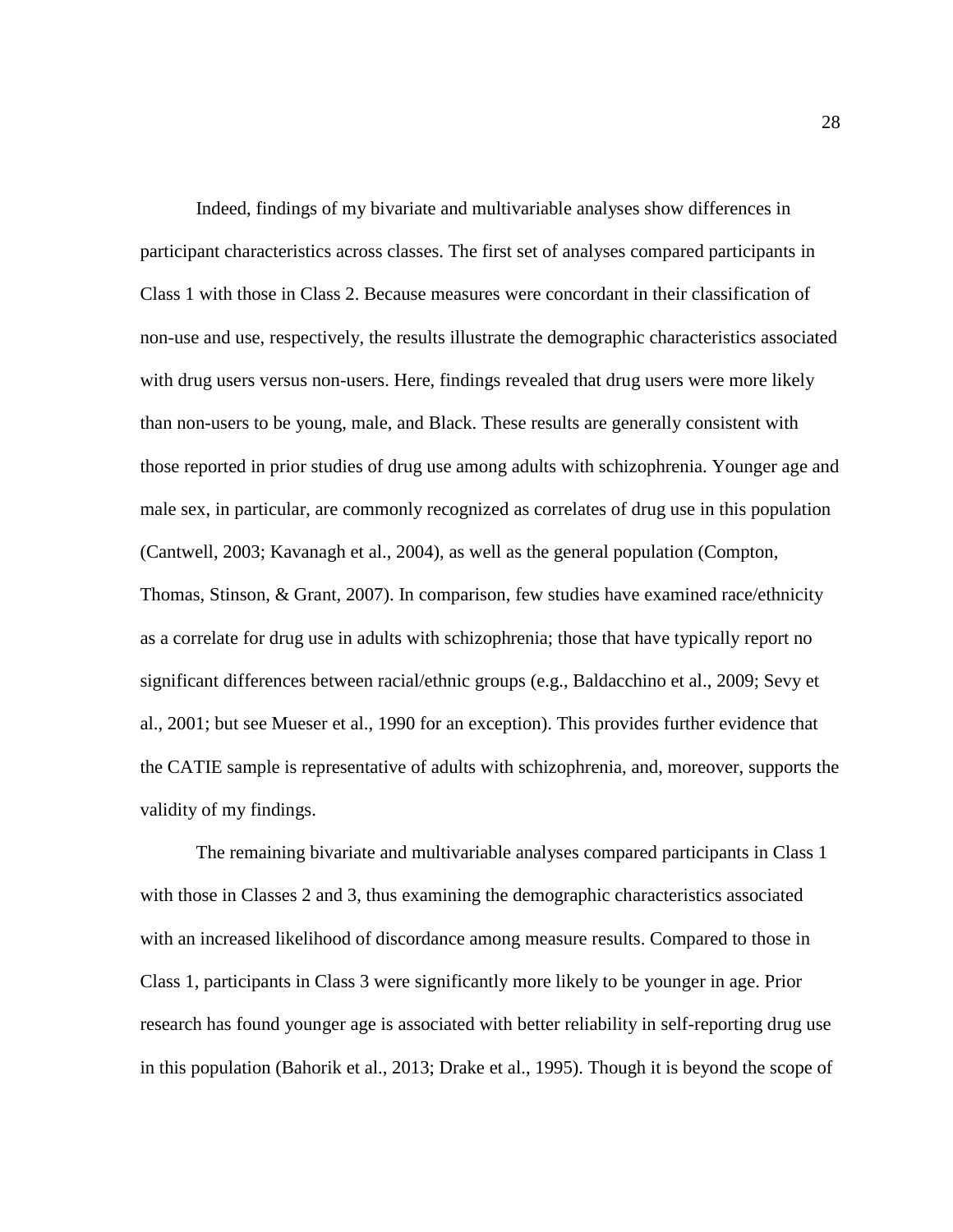the current project to definitively determine whether members of Class 3 were drug users or non-users, there is a growing recognition of self-report as a valid and viable option for assessing drug use in adults with schizophrenia (Carey & Correia, 1998; Desmarais et al., 2013; Van Dorn, Desmarais, et al., 2012; Wolford et al., 1999). Accordingly, the discordance between measures present in Class 3 is likely due, at least in part, to participant age and its effect on the self-reported drug use.

In comparison to participants classified as non-users, those grouped in Class 4 were significantly more likely to be Black than White. This result is consistent with a number of studies that indicate a bias in hair drug testing due to differences in hair across ethnicities (Borges et al., 2003; Cone & Joseph, 1996; Ledgerwood et al., 2008). Though there is no one accepted explanation for these differences between racial/ethnic groups, it is hypothesized that structural differences across specific hair types lead to selective binding/accumulation of a drug in the hair of Black participants, resulting in a greater likelihood of testing positive for use (Cone & Joseph, 1996). As such, the continued implementation of – and, in some circumstances, sole reliance on – hair RIA in research and clinical practice as the 'objective' measure of drug use assessment is not warranted in all cases.

#### **Implications**

The latent classes of concordant and, more importantly, discordant drug use assessment results suggest an increased risk of false positives if participants are identified as drug users with at least one positive result. Moreover, findings from bivariate and multivariable analyses show that discordance between drug use assessment results is, in part,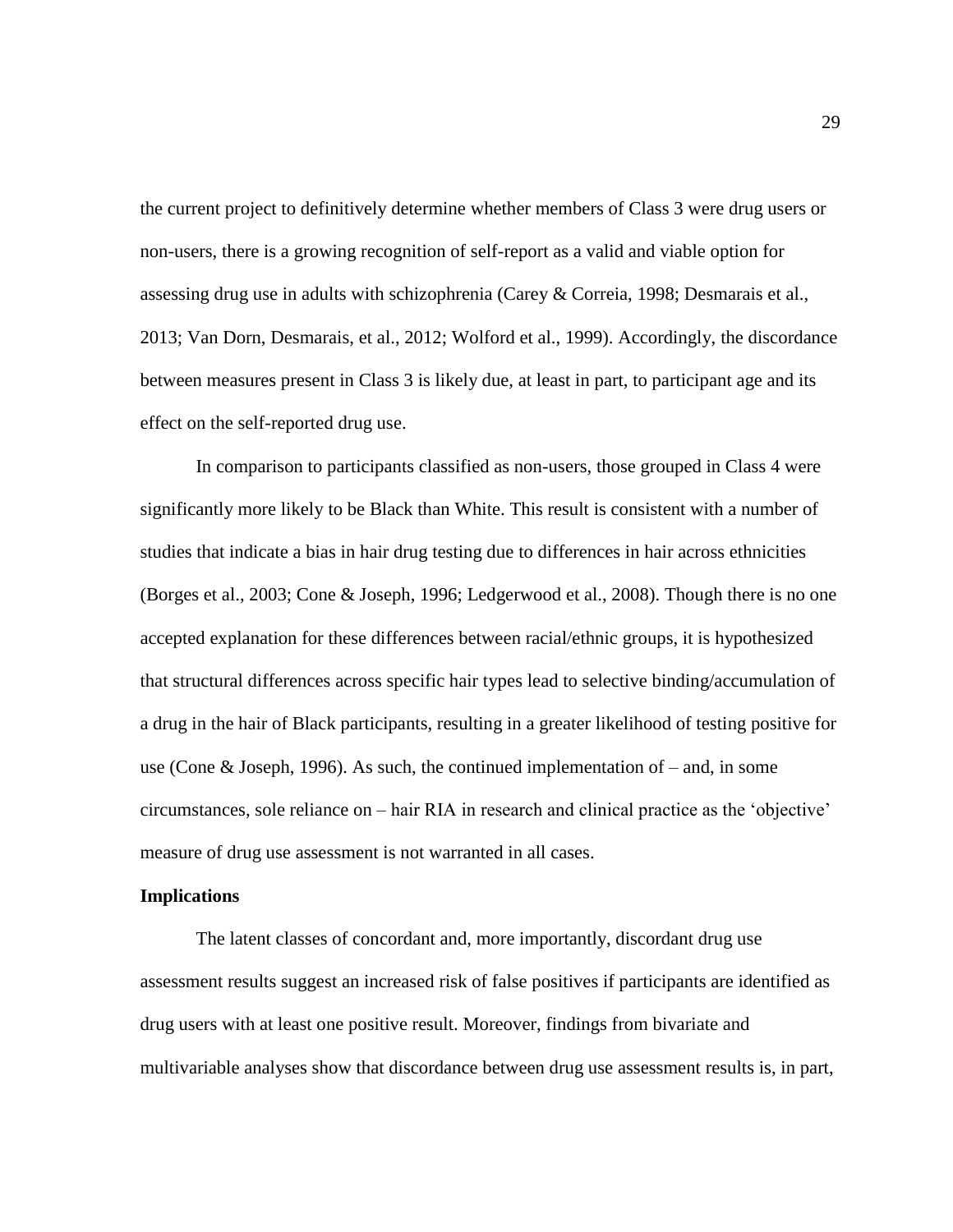a function of participant age and race/ethnicity. That results may be influenced by factors *other* than drug use suggests the need for further consideration of approaches used to detect drug use in adults with schizophrenia. For instance, other researchers have described concerns over the use of self-report assessment tools originally developed for the general population, which has prompted the development of drug use screening tools specifically for adults with mental illnesses, such as the Dartmouth Assessment of Lifestyle Instrument (Rosenberg et al., 1998). Population-specific instruments, along with tools for evaluating other factors (e.g., sobriety and cognitive impairment) that may affect self-report accuracy in adults with mental illnesses (Carey & Correia, 1998), can together form a "menu of assessment techniques" for clinicians and researchers to reference when deciding which assessment measures to use to maximize reliability (Bennett, 2009, p. 61). Additionally, when multiple measures are used, researchers and clinicians should consider requiring at least two positive test results for an individual to be classified as a drug user; the validity of such a strategy, however, would need to be established empirically. Finally, participants in Class 4 were only identified as users by hair RIA and were disproportionally Black, which brings the objectivity of the measure into question. Regardless the path that policy and practice take, researchers and clinicians should be aware that age and race/ethnicity can affect the likelihood of false positives.

#### **Limitations**

The present study has several limitations. First, I focused on age, sex, and race/ethnicity in bivariate and multivariable analyses, but other participant characteristics,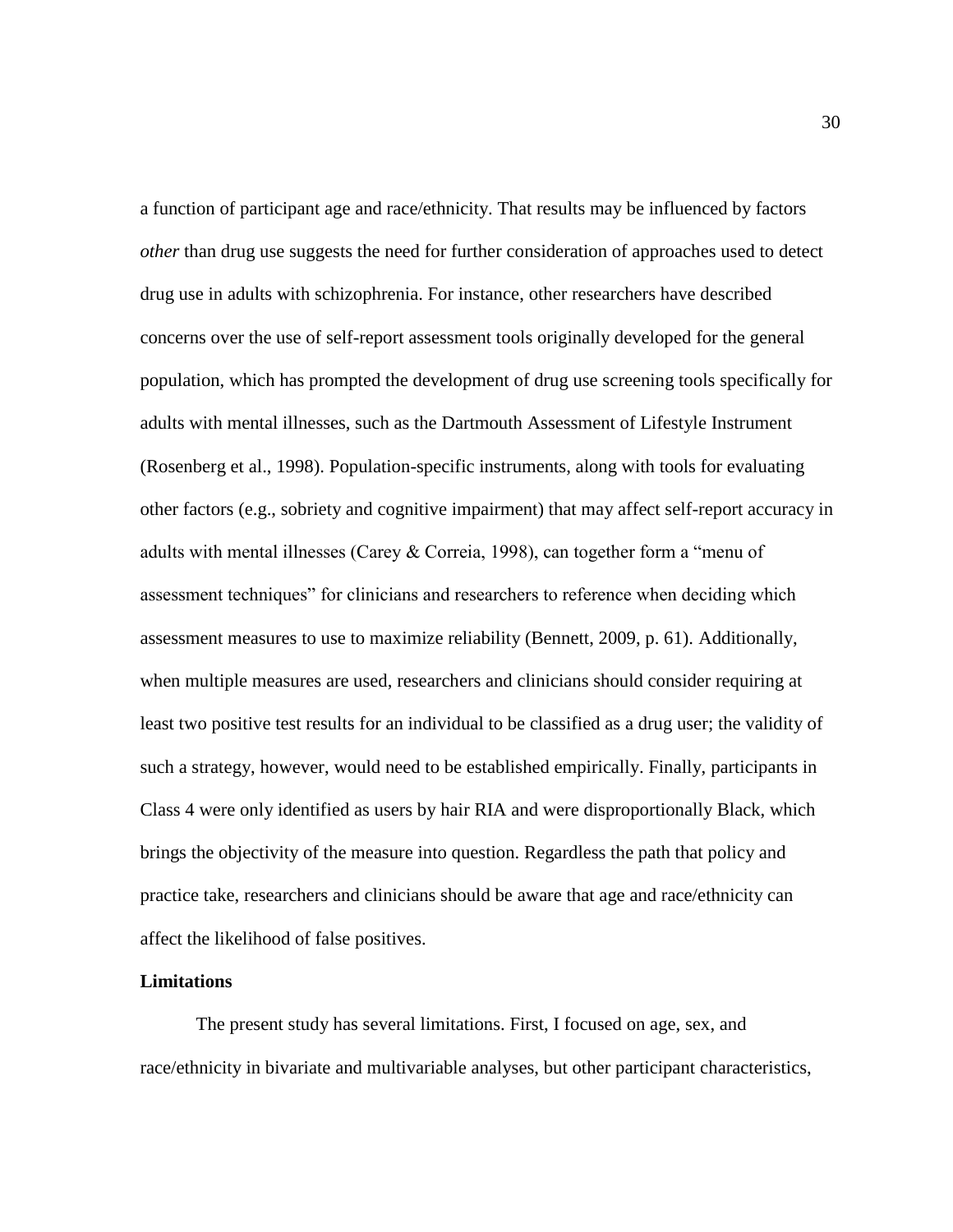such as socioeconomic status, homelessness, and severity of psychiatric symptoms, may distinguish participants between classes. Indeed, age, sex, and race/ethnicity accounted for just 13% of the variance when collateral reports were included, and 12% when excluded. Second, there were 323 participants (22.1%) without hair RIA data at baseline. Similarly, collateral reports were available for only a subset (44.2%) of the full sample. Though the remaining sample is still sufficiently large for LCA (Nylund et al., 2007), there may have been classes that went undetected due to this missing data. Third, participant knowledge that they were going to be providing biological samples may have increased admissions of drug use in their self-reports (Van Dorn, Desmarais, et al., 2012). However, self-report is considered an "essential tool" in detecting drug use and is often implemented in research and practice (Carey & Correia, 1998, p. 744); thus, its inclusion is also a strength of the study. Fourth, the detection timeframes varied by measure; specifically, self-report, clinician DUS, and hair RIA examined use in the prior three months, collateral report in the prior month, and drug urinalysis in the prior one to four days (up to three weeks, based on drug and frequency of use). However, the two discordant latent classes obtained through the LCA did reflect actual disagreement, as the conflicting measures (i.e., hair RIA and self-report/clinician ratings) referenced the same time period. Finally, the CATIE study sample was comprised of adults with schizophrenia willing to take part in a longitudinal clinical trial of antipsychotic medication; generalizability of these findings to untreated adults with schizophrenia (as well as adults with other mental illnesses) is unknown.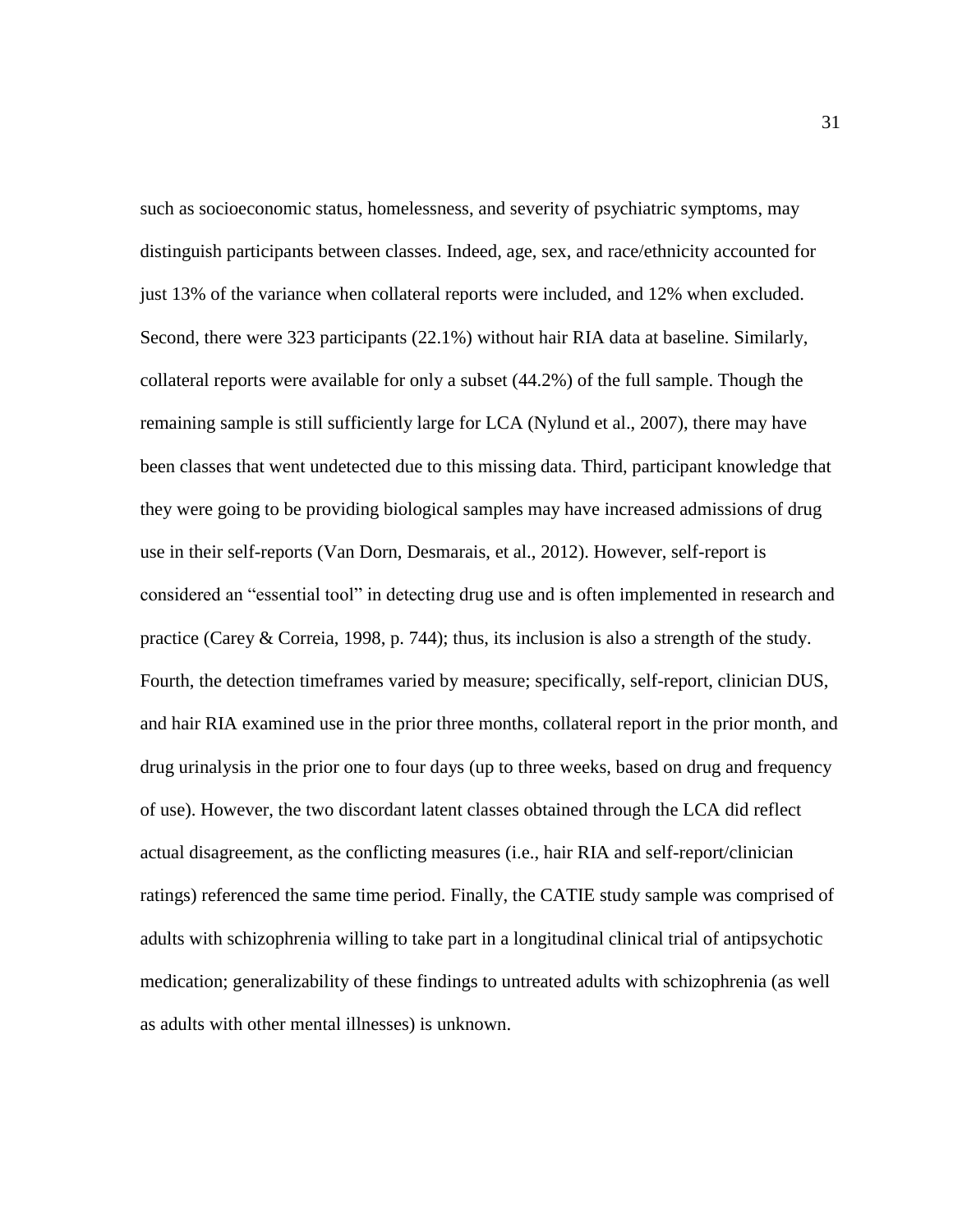### **Future Directions**

Building upon the current study findings, future research should consider the effects of additional variables, such as socioeconomic status, homelessness, and severity of psychiatric symptoms, on concordance or discordance between results of drug use assessment measures. Additionally, beyond racial/ethnic differences, there is mounting evidence that hair RIA results can be biased by cosmetic treatment and natural or artificial hair color (Cone & Joseph, 1996; Wennig, 2000). Moreover, inclusion of variables reflecting the condition of participants at the time of testing (e.g., cognitive impairment, motivation, and sobriety) may offer further insights regarding how best to conduct drug use assessment in adults with schizophrenia. Also, research comparing self-reports between participants who are and are not providing biological samples will provide a better understanding of the effect of biological testing on the level of disclosure in self-report. Finally, using the same reference period for all assessment measures will limit the possibility of discordant, yet accurate results.

#### **General Conclusion**

This study marks the first application of LCA to evaluate discordance between results of different drug use assessment methods in adults with schizophrenia or otherwise. Additional strengths of the study include the diversity of assessment approaches and the large, representative sample. Findings showed that discordance between results occurs at nontrivial rates and is, in part, attributable to participant age and race/ethnicity. These results may assist in developing population-specific guidelines for drug use assessments to limit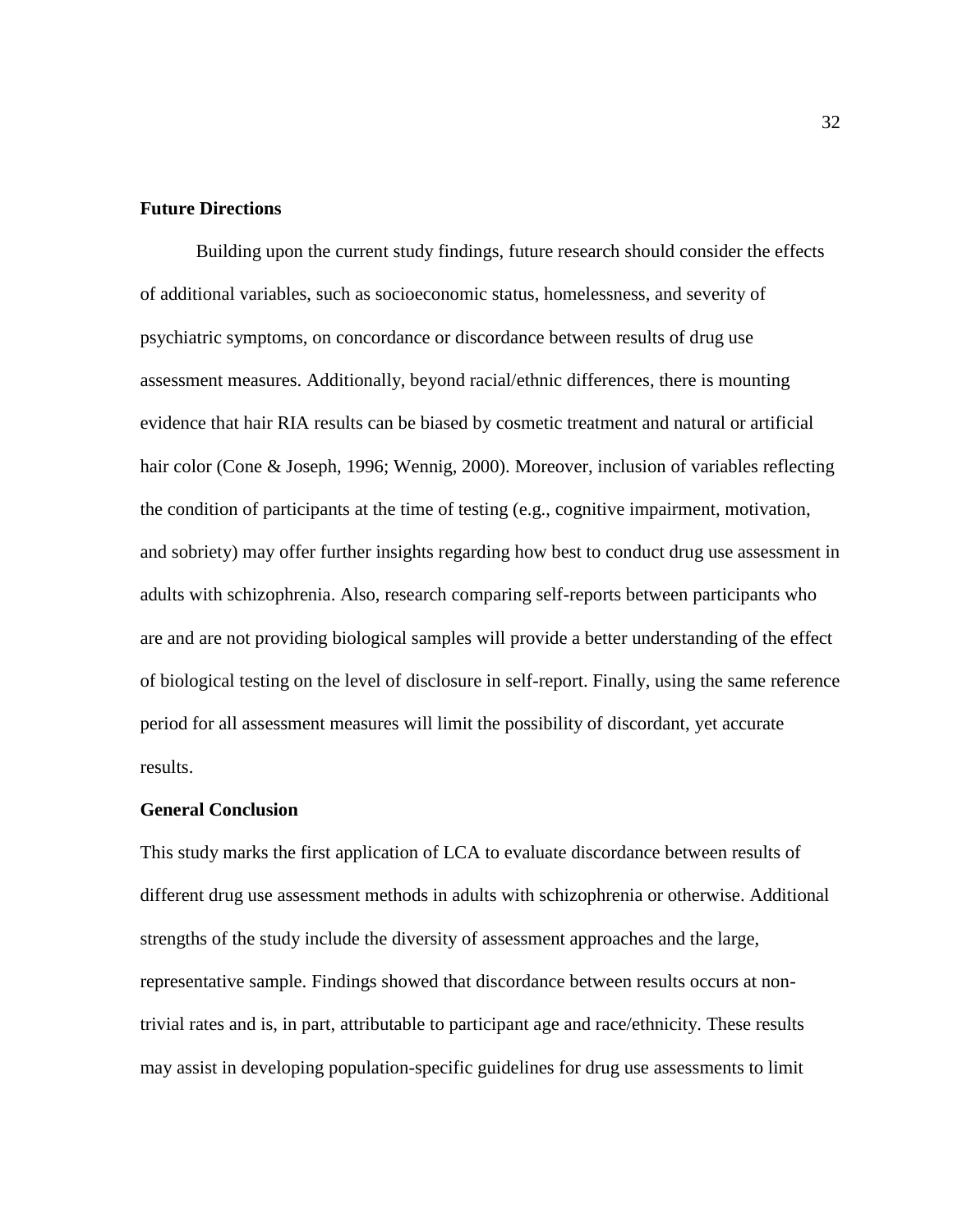discordance, reduce false positives, and, ultimately, improve detection and treatment of drug use in adults with schizophrenia.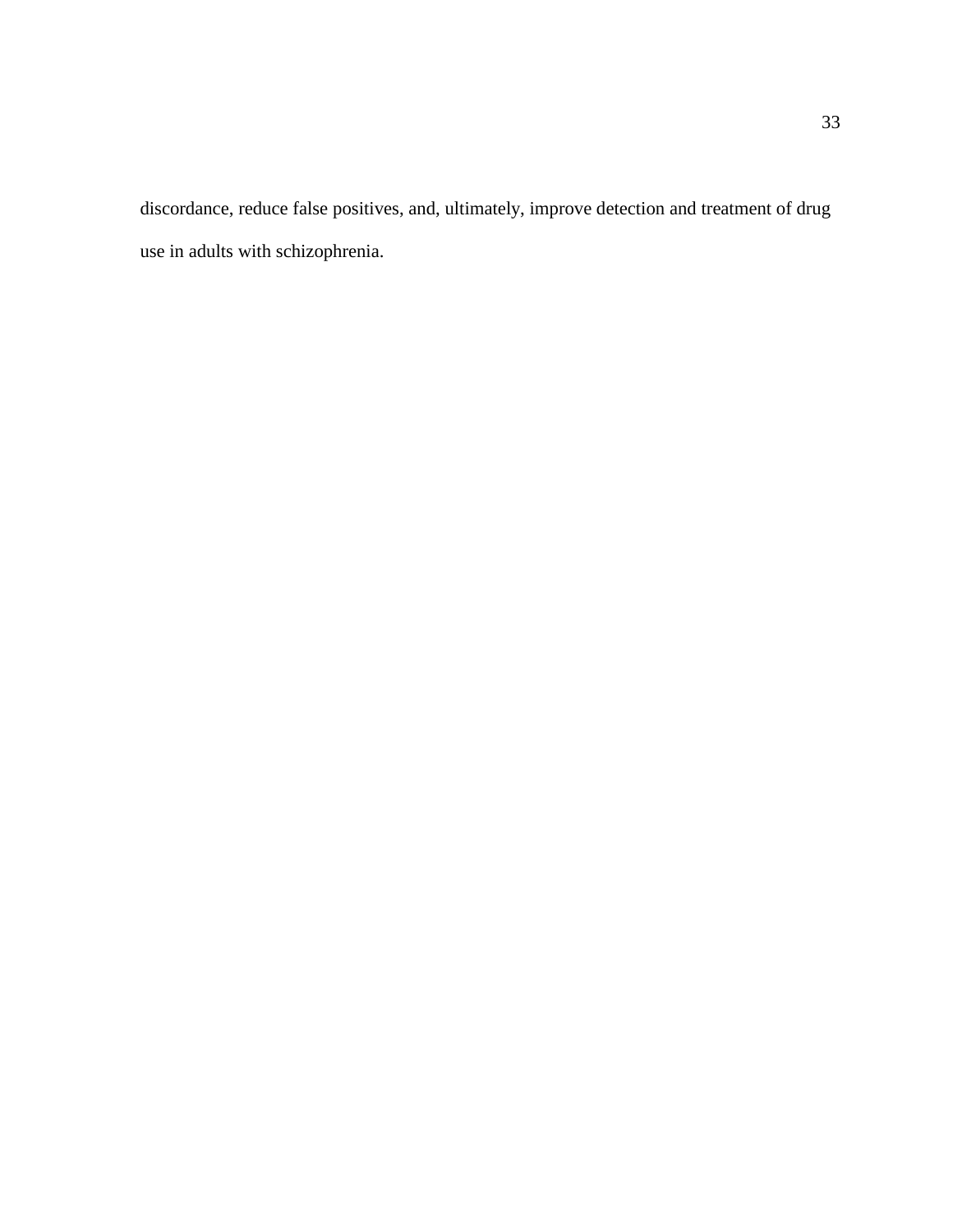#### **REFERENCES**

- Alcohol & Drug Abuse Institute. (2013, March). *Substance use screening & assessment instruments database*. Retrieved from http://lib.adai.washington.edu/instruments/
- Allison, P. D. (2012, April). Handling missing data by maximum likelihood. Paper presented at the SAS Global Forum, Orlando, Florida.
- American Psychiatric Association. (1987). *Diagnostic and statistical manual of mental disorders* (3rd ed., revised). Washington, DC: Author.
- Bahorik, A. L., Newhill, C. E., Queen, C. C., & Eack, S. M. (2013). Under-reporting of drug use among individuals with schizophrenia: Prevalence and predictors. *Psychological Medicine, 3*, 1-9. doi:10.1017/S0033291713002183
- Baldacchino, A., Blair, H., Scherbaum, N., Gross-Vehne, E. V. A., Riglietta, M., Tidone, L., … & Ghodse, H. (2009). Drugs and Psychosis Project: A multi-centre European study on comorbidity*. Drug and Alcohol Review, 28,* 379-389. doi:10.1111/j.1465- 3362.2009.00063.x
- Baumgartner, W. A., Hill, V. A., & Bland, W. H. (1989). Hair analysis for drugs of abuse. *Journal of Forensic Sciences, 34,* 1433–1453.

Bennett, M. E. (2009). Assessment of substance use and substance-use disorders in schizophrenia. *Clinical Schizophrenia & Related Psychoses, 3*, 50–63. doi:10.3371/CSRP.3.1.5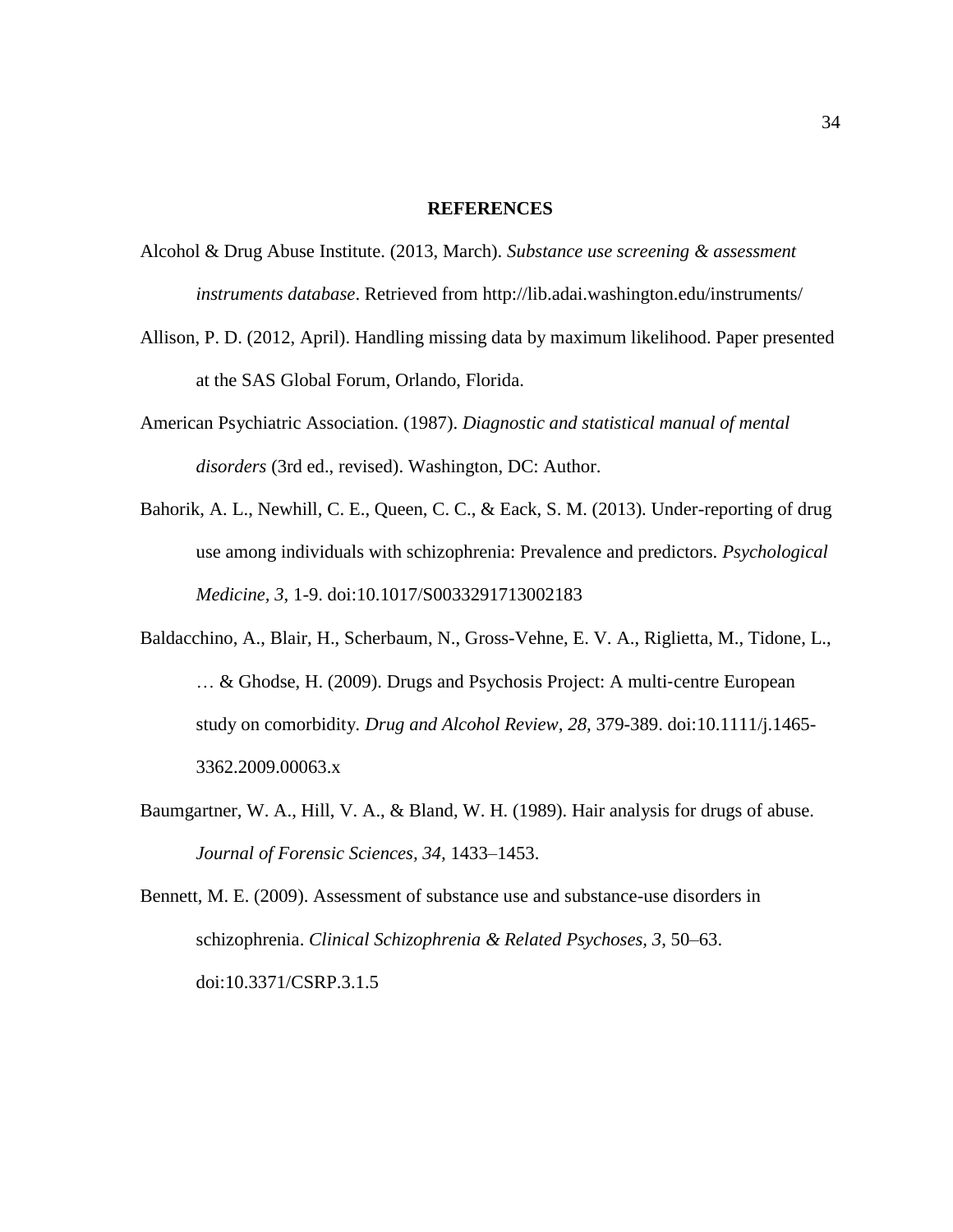- Borges, C. R., Roberts, J. C., Wilkins, D. G., & Rollins, D. E. (2003). Cocaine, benxoylecgonine, amphetamine, and N-acetyl amphetamine binding to melanin subtypes. *Journal of Analytic Toxicology, 27*, 125-134.
- Brunette, M. F., Mueser, K. T., & Drake, R. E. (2004). A review of research on residential programs for people with severe mental illness and co-occurring substance use disorders. *Drug & Alcohol Review, 23*, 471-481. doi:10.1080/09595230412331324590
- Bryant, K. J., Rounsaville, B. J., Spitzer, R. L., & Williams, J. B. (1992). Reliability of dual diagnosis: Substance dependence and psychiatric disorders. *Journal of Nervous and Mental Disease, 180,* 251–257. doi:10.1097/00005053-199204000-00007
- Cantwell, R. (2003). Substance use and schizophrenia: Effects on symptoms, social functioning and service use. *British Journal of Psychiatry, 182,* 324−329. doi:10.1192/bjp.02.259
- Carey, A., & Correia, C. J. (1998). Severe mental illness and addictions: Assessment considerations. *Addictive Behaviors, 23*, 735-748. doi:10.1016/S0306- 4603(98)00063-X

Center for Substance Abuse Treatment (2005). *Substance abuse treatment for adults in the criminal justice system* (pp. 213-233). Rockville, MD: Substance Abuse & Mental Health Services Administration. Retrieved from www.ncbi.nlm.nih.gov/books/NBK64141.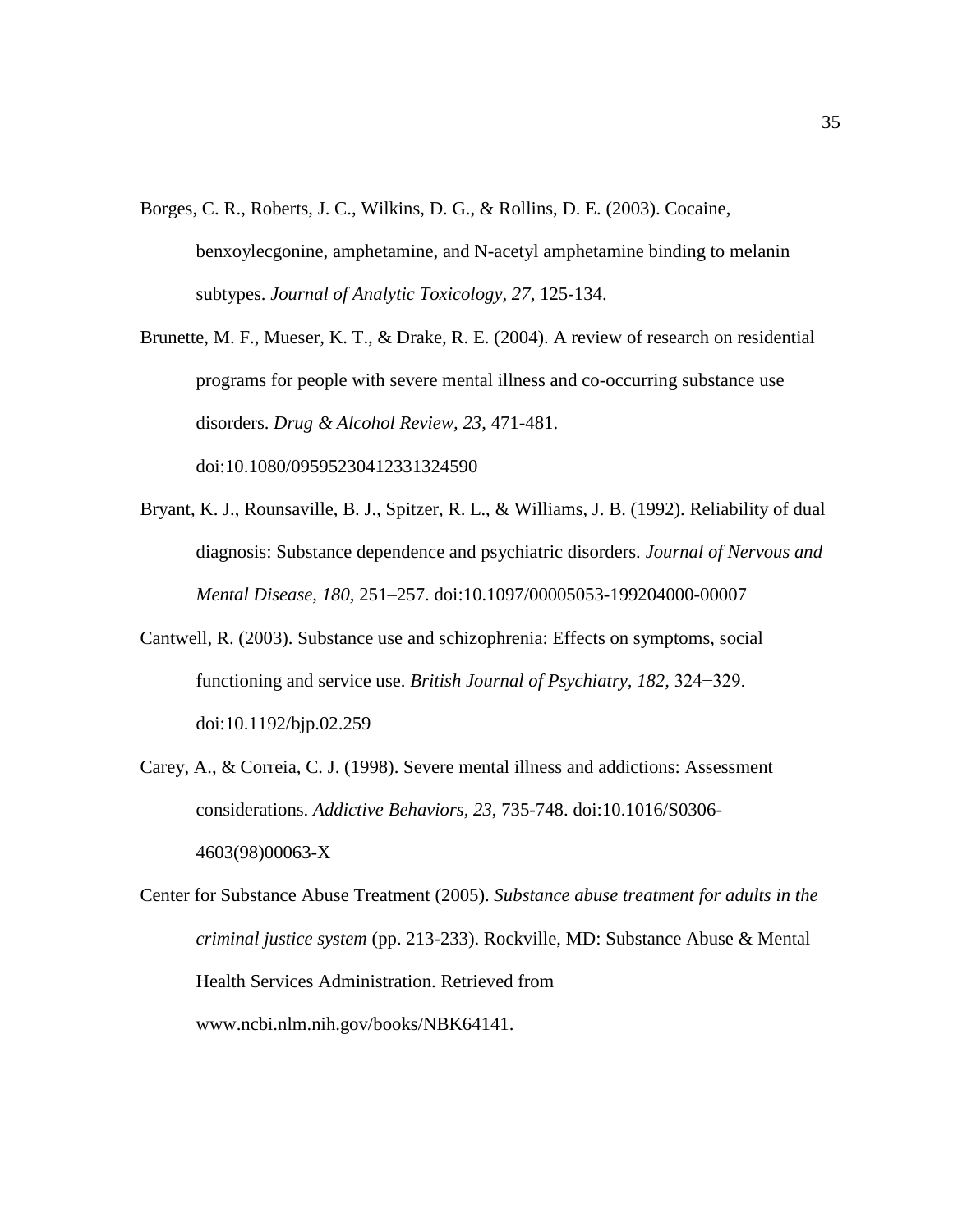- Center for Substance Abuse Treatment (2009). *Substance abuse treatment: Addressing the specific needs of women* (pp. 57-82). Rockville, MD: Substance Abuse & Mental Health Services Administration. Retrieved from www.ncbi.nlm.nih.gov/books/NBK83253.
- Compton, W. M., Thomas, Y. F., Stinson, F. S., & Grant, B. F. (2007). Prevalence, correlates, disability, and comorbidity of DSM-IV drug abuse and dependence in the United States: Results from the National Epidemiologic Survey on Alcohol and Related Conditions. *Archives of General Psychiatry, 64,* 566-576. doi:10.1001/archpsyc.64.5.566
- Comrey, A. L., & Lee, H. B. (1992). *A first course in factor analysis*. Hillsdale, NY: Erlbaum.
- Cone, E. J., & Joseph, R. E. (1996). The potential for bias in hair testing for drugs of abuse. In: P. Kintz (Ed.), *Drug Testing in Hair* (pp.69-93). Boca Raton, FL: CRC Press.
- Desmarais, S. L., Van Dorn, R. A., Sellers, B. G., Young, M. S., & Swartz, M. S. (2013). Accuracy of self-report, biological tests, collateral reports and clinician ratings for identifying substance use disorders among adults with schizophrenia. *Psychology of Addictive Behaviors, 27,* 774-787. doi:10.1037/a0031256
- Dickey, B., & Azeni, H. (1996). Persons with dual diagnoses of substance abuse and major mental illness: Their excess costs of psychiatric care. *American Journal of Public Health, 86*, 973-977. doi:10.2105/AJPH.86.7.973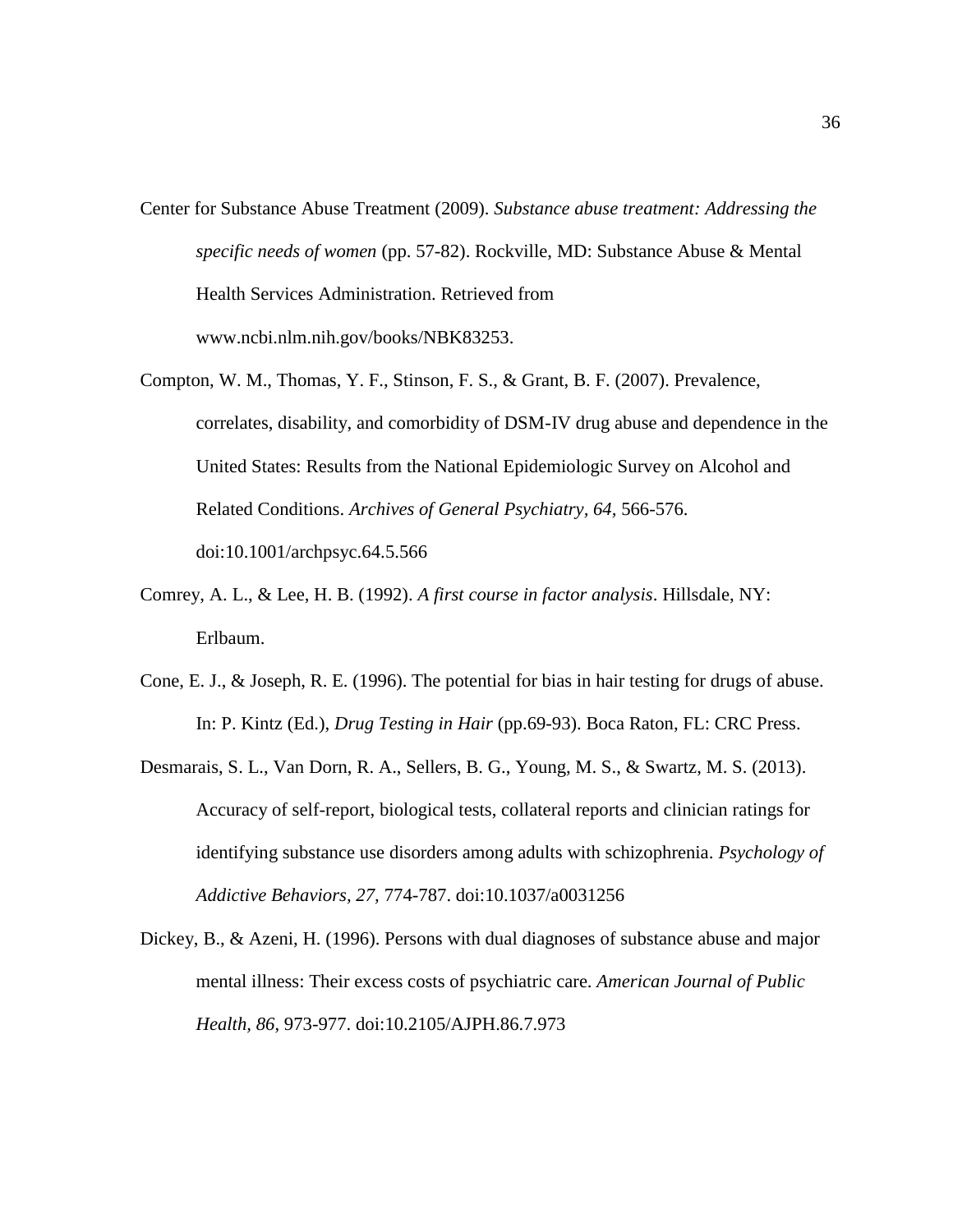- Dixon, L. (1999). Dual diagnosis of substance abuse in schizophrenia: Prevalence and impact on outcomes. *Schizophrenia Research, 35,* S93-S100. doi:10.1016/S0920- 9964(98)00161-3
- Drake, R. E., Essock, S. M., Shaner, A., Carey, K. B., Minkoff, K., Kola, L., … Riskards, L. (2001). Implementing dual diagnosis services for clients with severe mental illness. *Psychiatric Services, 52,* 469-476. doi:10.1176/appi.ps.52.4.469
- Drake, R. E., McHugo, G. J., & Biesanz, J. C. (1995). The test-retest reliability of standardized instruments among homeless persons with substance use disorders. *Journal of Studies on Alcohol & Drugs, 56,* 161-167.
- Drake, R. E., Mueser, K. T., Brunette, M. F., & McHugo, G. J. (2004). A review of treatments for people with severe mental illnesses and co-occurring substance use disorders. *Psychiatric Rehabilitation Journal, 27,* 360-374. doi:10.2975/27.2004.360.374
- Drake, R. E., Osher, F. C., Noordsy, D. L., Hurlbut, S. C., Teague, G. B., & Beaudett, M. S. (1990). Diagnosis of alcohol use disorders in schizophrenia. *Schizophrenia Bulletin, 16,* 57-67. doi:10.1093/schbul/16.1.57
- Drake, R. E., Osher, F. C., & Wallach, M. A. (1989). Alcohol use and abuse in schizophrenia: A prospective community study. *Journal of Nervous and Mental Disease, 177,* 408–414. doi:10.1097/00005053-198907000-00004
- Drake, R. E., & Wallach, M. A. (1993). Moderate drinking among people with severe mental illness. *Hospital and Community Psychiatry, 44*, 780-782.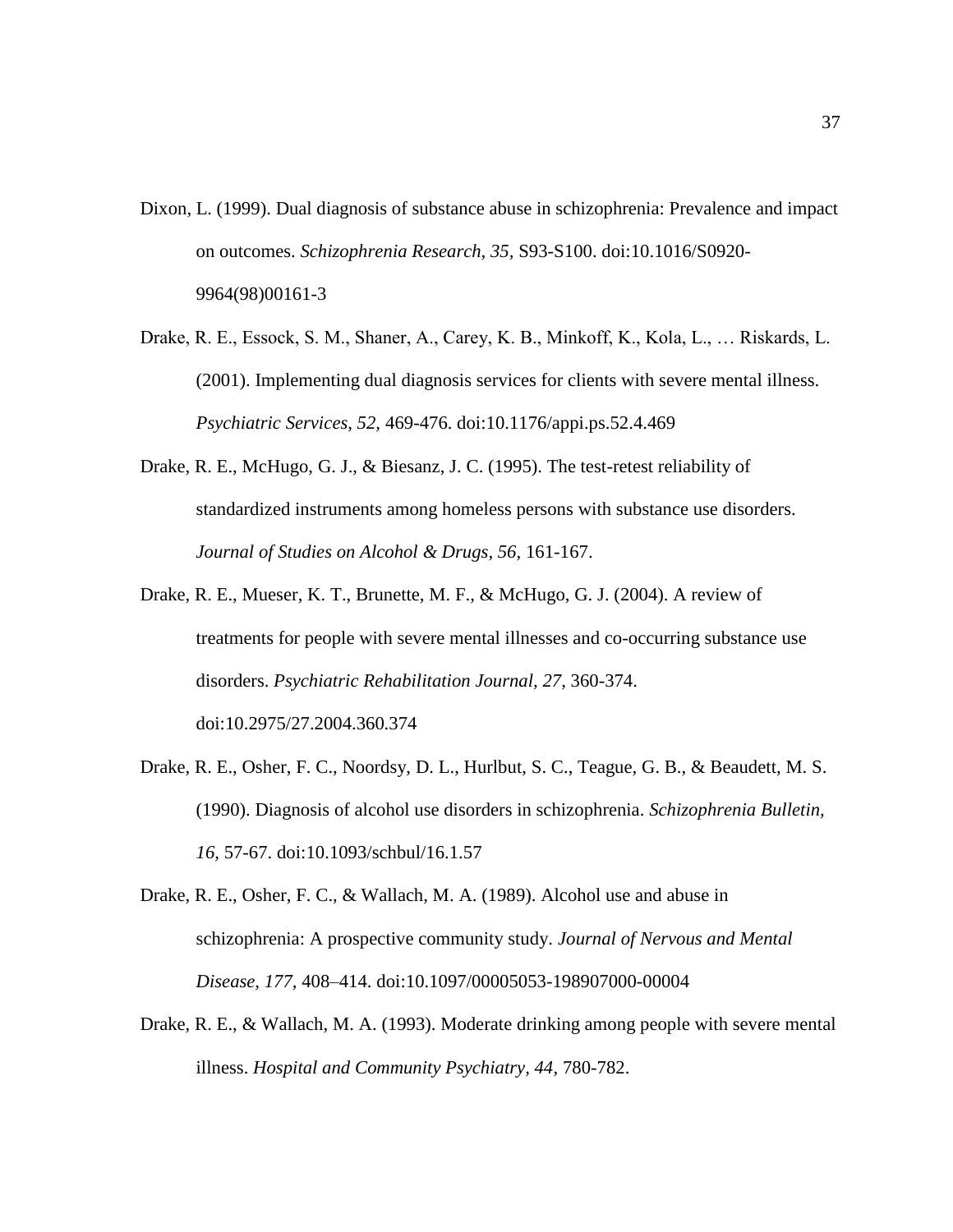- DuPont, R. L., & Baumgartner, W. A. (1995). Drug testing by urine and hair analysis: Complementary features and scientific issues. *Forensic Science International, 70*, 63– 76. doi:10.1016/0379-0738(94)01625-F
- Faul, F., Erdfelder, E., Lang, A.-G., & Buchner, A. (2007). G\*Power 3: A flexible statistical power analysis for the social, behavioral, and biomedical sciences. *Behavior Research Methods, 39,* 175-191. doi:10.3758/BF03193146
- Fendrich, M., Johnson, T. P., Wislar, J. S., Hubbell, A. Spiehler, V. (2004). The utility of drug testing in epidemiological research: Results from a general population survey. *Addiction, 99*, 197-208. doi:10.1111/j.1360-0443.2003.00632.x
- First, M. B., Spitzer, R. L., Gibbon, M., & Williams, J. B. W. (1996). *Structured Clinical Interview for Axes I and II DSM-IV Disorders-Patient Edition (SCID-I/P).* New York, NY: Biometrics Research Department, New York State Psychiatric Institute.
- Fowler, I. L., Carr, V. J., Carter, N. T., & Lewin, T. J. (1998). Patterns of current and lifetime substance use in schizophrenia. *Schizophrenia Bulletin, 24*, 443–455.
- Gelberg, L., Linn, L. S., & Leake, B. D. (1988). Mental health, alcohol and drug use, and criminal history among homeless adults. *American Journal of Psychiatry, 145*, 191- 196.
- Grant, B. F., Stinson, F. S., Dawson, D. A., Chou, S. P., Dufour, M. C., Compton, W., Pickering, M. S., & Kaplan, K. (2006). Prevalence and co-occurrence of substance use disorders and independent mood and anxiety disorders: Results from the National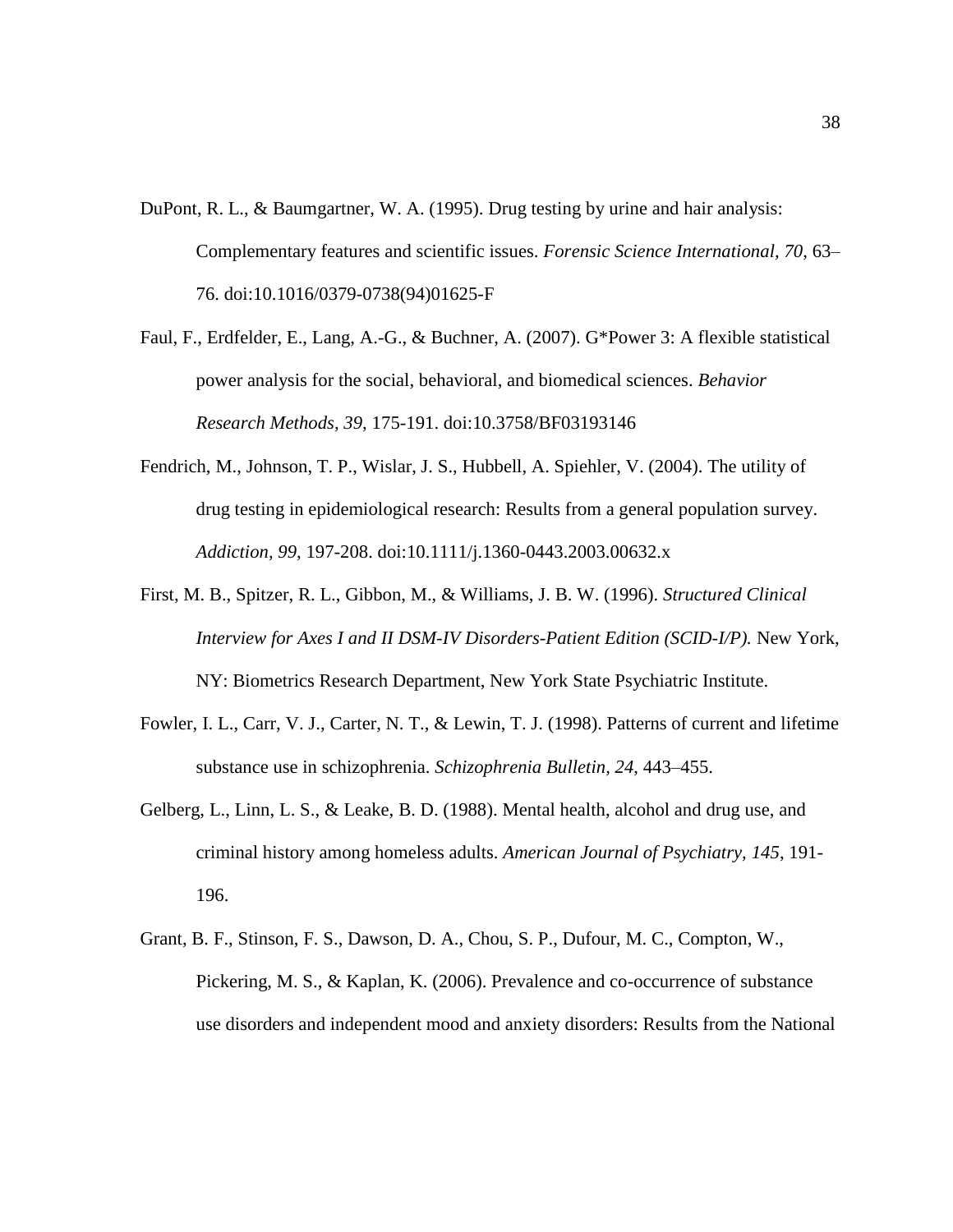Epidemiologic Survey on Alcohol and Related Conditions. *Archives of General Psychiatry, 61,* 807-816. doi:10.1001/archpsyc.61.8.807

- Gregg, L., Barrowclough, C., & Haddock, G. (2007). Reasons for increased substance use in psychosis. *Clinical Psychology Review, 27,* 494-510. doi:10.1016/j.cpr.2006.09.004
- Hagenaars, J. A., & McCutcheon, A. L. (2002). *Applied latent class analysis.* New York: Cambridge University Press.
- Hoffman, B.H. (1999). Analysis of race effects on drug test results. *Journal of Occupational and Environmental Medicine, 41,* 612–616.
- Janowsky, D. S., & Davis, J. M. (1976). Methylphenidate, dextroamphetamine, and levamphetamine. *Archives of General Psychiatry, 33*, 304-308.
- Janowsky, D. S., El-Yousef, M. K., Davis, J. M., & Sekerke, H. J. (1973). Provocation of schizophrenic symptoms by intravenous administration of methylphenidate. *Archives of General Psychiatry, 28*, 185-191.
- Ledgerwood, D. M., Goldberger, B. A., Risk, N. K., Lewis, C. E., & Kato Price, R. (2008). Comparison between self-report and hair analysis of illicit drug use in a community sample of middle-aged men. *Addictive Behaviors, 33*, 1131-1139. doi:10.1016/j.addbeh.2008.04.009
- Lieberman, J. A., Kane, J. M., & Alvir, J. (1987). Provocative tests with psychostimulant drugs in schizophrenia. *Psychopharmacology, 91*, 415-433. doi:10.1007/BF00216006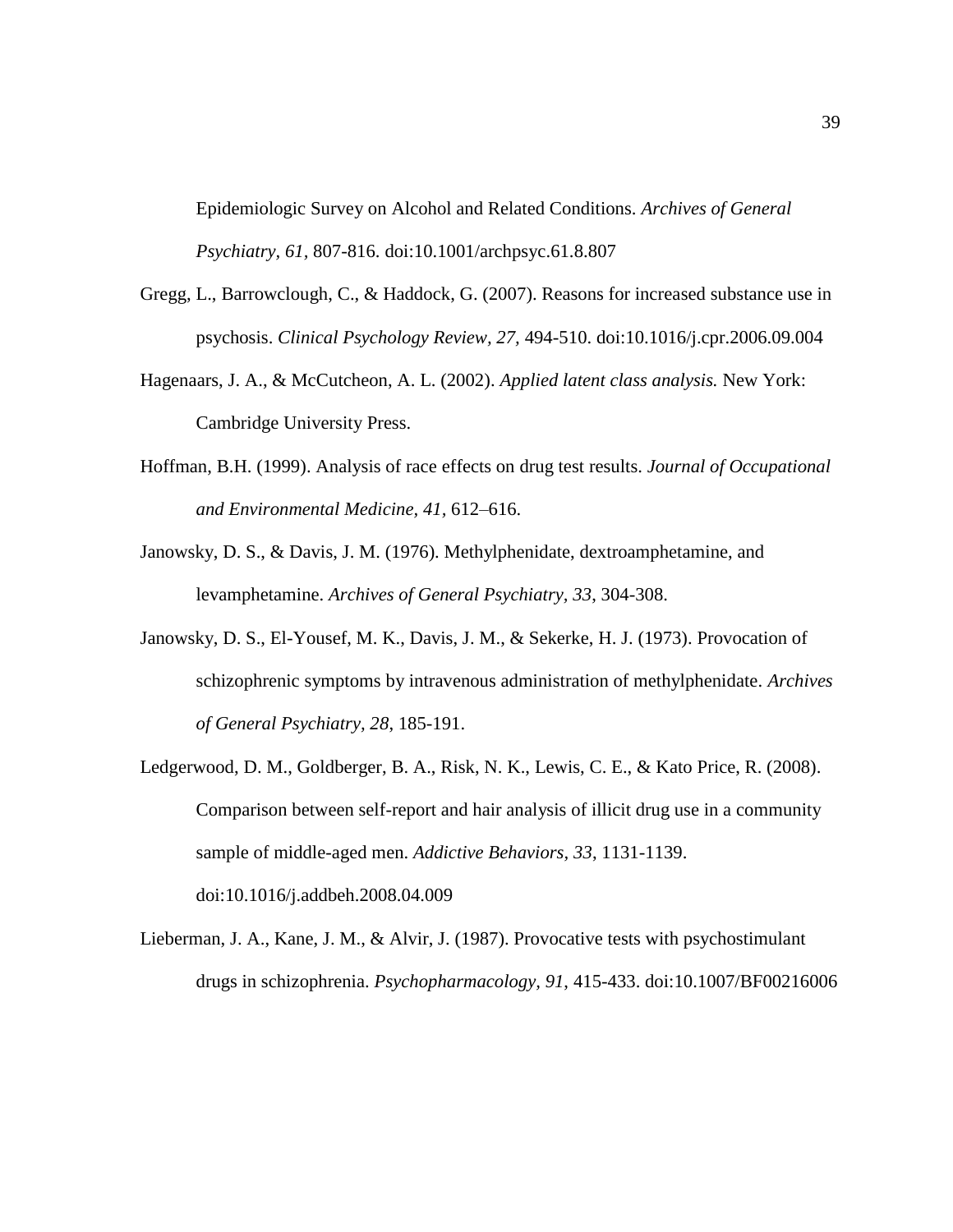- Lieberman, J. A., Kane, J. M., Gadaleta, D., Brenner, R., Lesser, M. S., & Kinon, B. (1984). Methylphenidate challenge as a predictor of relapse in schizophrenics. *American Journal of Psychiatry, 141,* 633-638.
- Lieberman, J. A., Stroup, T. S., McEvoy, J. P., Swartz, M. S., Rosenheck, R. A., Perkins, D. O., … Hsiao, J. K. (2005). Effectiveness of antipsychotic drugs in patients with chronic schizophrenia. *New England Journal of Medicine, 353*, 1209-1223.
- Kavanagh, D. J., Waghorn, G., Jenner, L., Chant, D. C., Carr, V., Evans, M., … McGrath, J. J. (2004). Demographic and clinical correlates of comorbid substance use disorders in psychosis: Multivariate analyses from an epidemiological sample. *Schizophrenia Research, 66,* 115−124. doi:10.1016/S0920-9964(03)00130-0
- Keefe, R. S. E., Bilder, R. M., Harvey, P. D., Davis, S. M., Palmer, B. W., Gold, J. M., . . . McEvoy, J. P. (2006). Baseline neurocognitive deficits in the CATIE schizophrenia trial. *Neuropsychopharmacology, 31,* 2033–2046. doi:10.1038/sj.npp.1301072
- Kelly, R. C., Mieczkowski, T., & Sweeney, S. A. (2000). Hair analysis for drugs of abuse: Hair color and race differentials or systematic differences in drug preferences? *Forensic Science International, 107*, 63-86. doi:10.1016/S0379-0738(99)00151-6

Mieczkowski, T. (2011). Assessing the potential for racial bias in hair analysis for cocaine: Examining the relative risk of positive outcomes when comparing urine samples to hair samples. *Forensic Science International, 206*, 29-34. doi:10.1016/j.forsciint.2010.06.011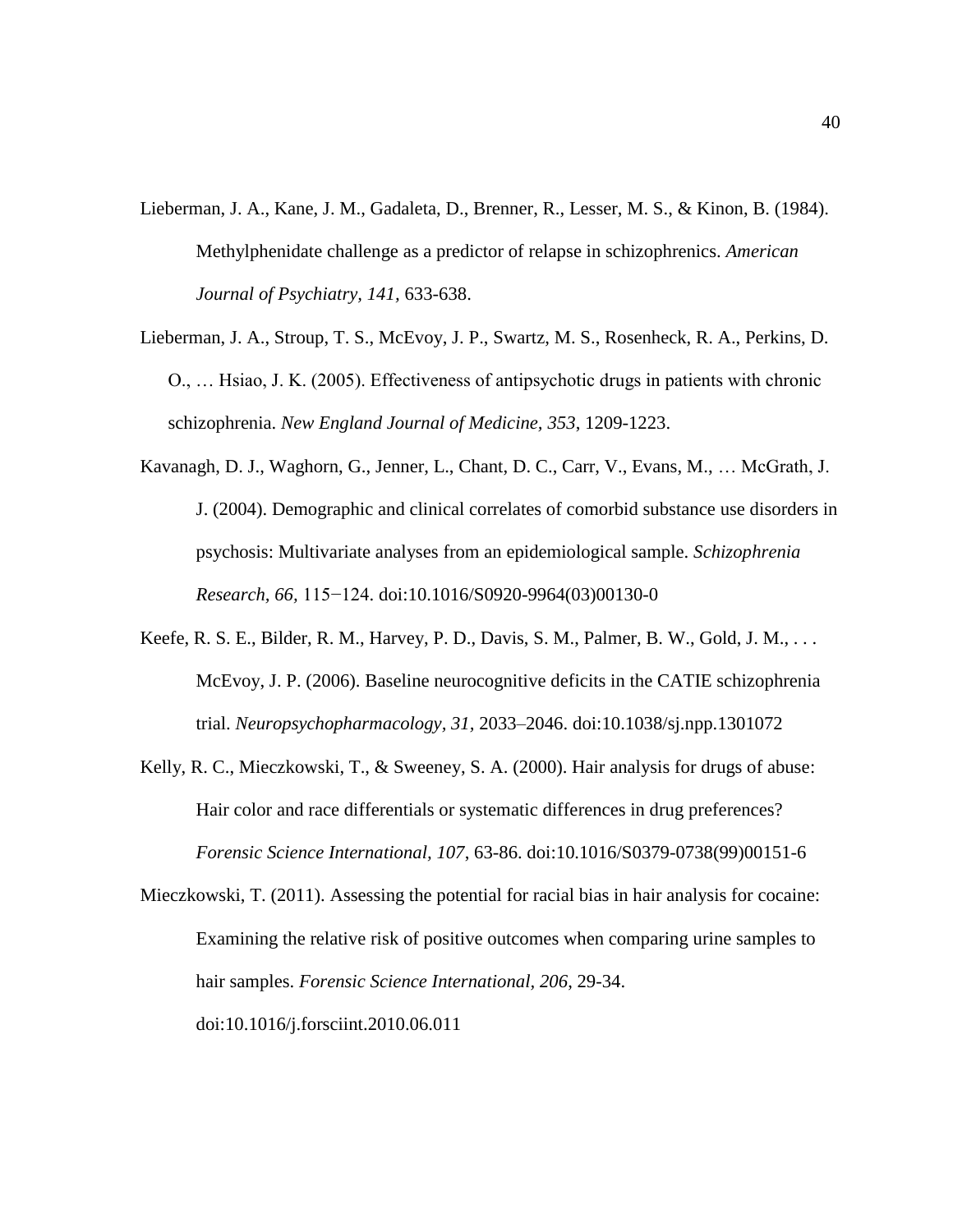- Mueser, K. T., Drake, R. E., & Wallach, M. A. (1998). Dual diagnosis: A review of etiological theories. *Addictive Behaviors, 23*, 717–734. doi:10.1016/S0306- 4603(98)00073-2
- Mueser, K. T., Yarnold, P. R., Levinson, D. F., Singh, H., Bellack, A. S., Kee, K., ... & Yadalam, K. G. (1990). Prevalence of substance abuse in schizophrenia: Demographic and clinical correlates. *Schizophrenia Bulletin, 16*, 31. doi:10.1093/schbul/16.1.31
- Muthén, L.K., & Muthén, B.O. (1998-2012). *Mplus User's Guide.* Los Angeles, CA: Muthén & Muthén.
- Müller, M. J., & Wetzel, H. (1998). Improvement of interrater reliability of PANSS items and subscales by standardized rater training. *Acta Psychiatrica Scandinavica, 98,* 135–139. doi:10.1111/j.1600-0447.1998.tb10055.x
- Nylund, K. L., Asparouhov, T., & Muthén, B.O. (2007). Deciding on the number of classes in latent class analysis: A Monte Carlo simulation study. *Structural Equation Modeling, 14*, 535-569. doi:10.1080/10705510701575396
- Pencer, A., & Addington, J. (2003). Substance use and cognition in early psychosis. *Journal of Psychiatry & Neuroscience, 28*, 48-54.
- Regier, D. A., Farmer, M. E., Rae, D. S., Locke, B. Z., Keith, S. J., Judd, L. L., & Goodwin, F. K. (1990). Comorbidity of mental disorders with alcohol and other drug abuse: Results from the Epidemiologic Catchment Area (ECA) Study. *Journal of the*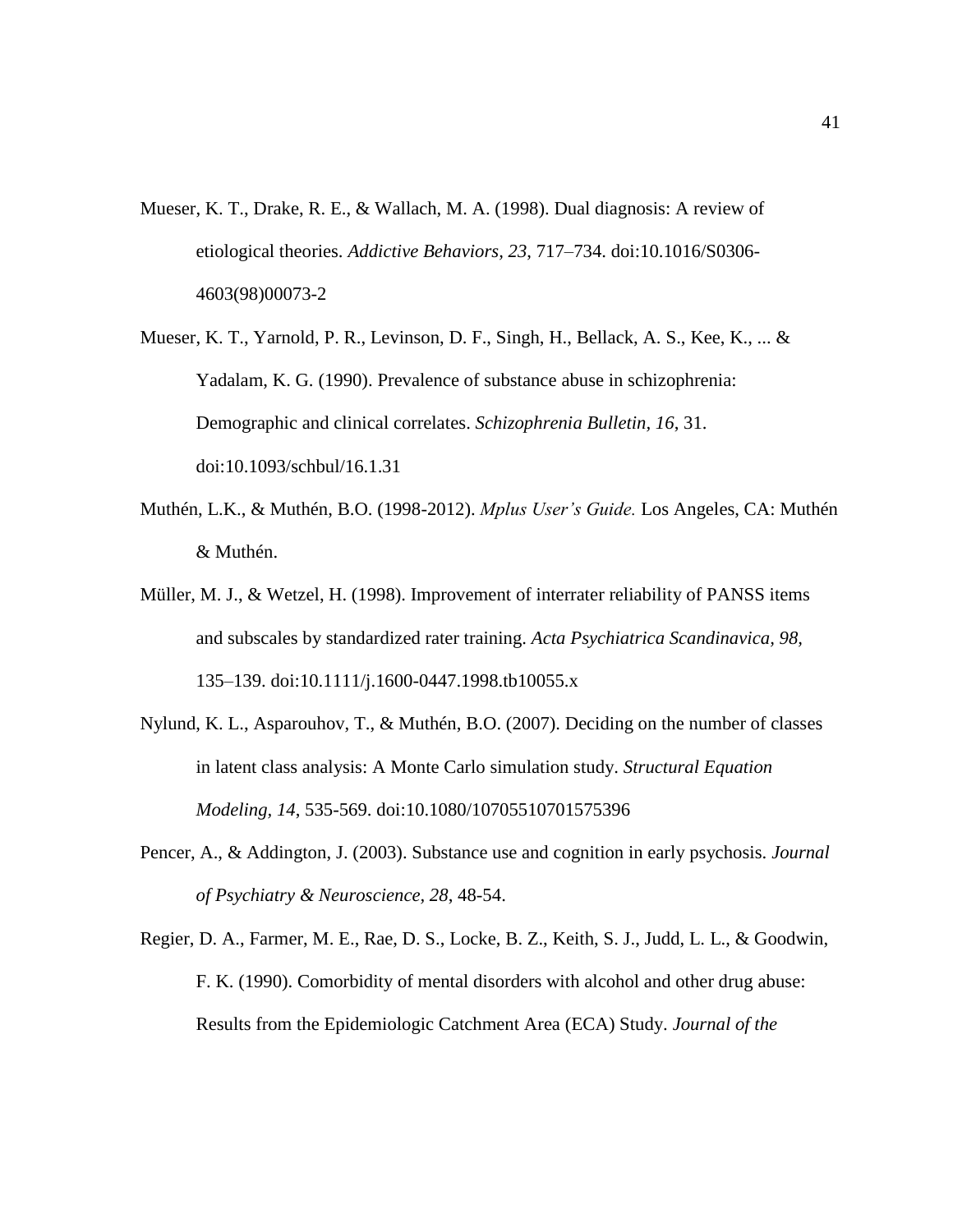*American Medical Association, 264*, 2511-2518.

doi:10.1001/jama.1990.03450190043026

Regier, D. A., Kaelber, C. T., Rae, D. S., Farmer, M. E., Knauper, B., Kessler, R. C., & Norquist, G. S. (1998). Limitations of diagnostic criteria and assessment instruments for mental disorders: Implications for research and policy. *Archives of General Psychiatry, 55*, 109-115. doi:10.1001/archpsyc.55.2.109

- Reimherr, F., Swartz, M. S., & Olsen, J. L., 2010. Substance use in persons with schizophrenia: incidence, baseline correlates, and effects on outcome. In: T.S. Stroup & J. A. Lieberman (Eds.), *Antipsychotic Trials in Schizophrenia* (pp.189-206). Cambridge, UK: Cambridge University Press.
- Robins, L. N., Wing, J., Wittchen, H. U., Helzer, J. E., Babor, T. F., Burke, J., … Towle, L. H. (1988). The Composite Diagnostic Interview: An epidemiologic instrument suitable for use in conjunction with different diagnostic systems and in different cultures. *Archives of General Psychiatry, 45*, 1069-1077.
- Rosenberg, S. D., Drake, R. E., Wolford, G. L., Mueser, K. T., Oxman, T. E., Vidaver, R. M., … & Luckoor, R. (1998). Dartmouth Assessment of Lifestyle Instrument (DALI): A substance use disorder screen for people with severe mental illness. *American Journal of Psychiatry, 155*, 232-238.
- Salyers, M. P., & Mueser, K. T. (2001). Social functioning, psychopathology, and medication side effects in relation to substance use and abuse in schizophrenia. *Schizophrenia Research, 48,* 109–123. doi:10.1016/S0920-9964(00)00063-3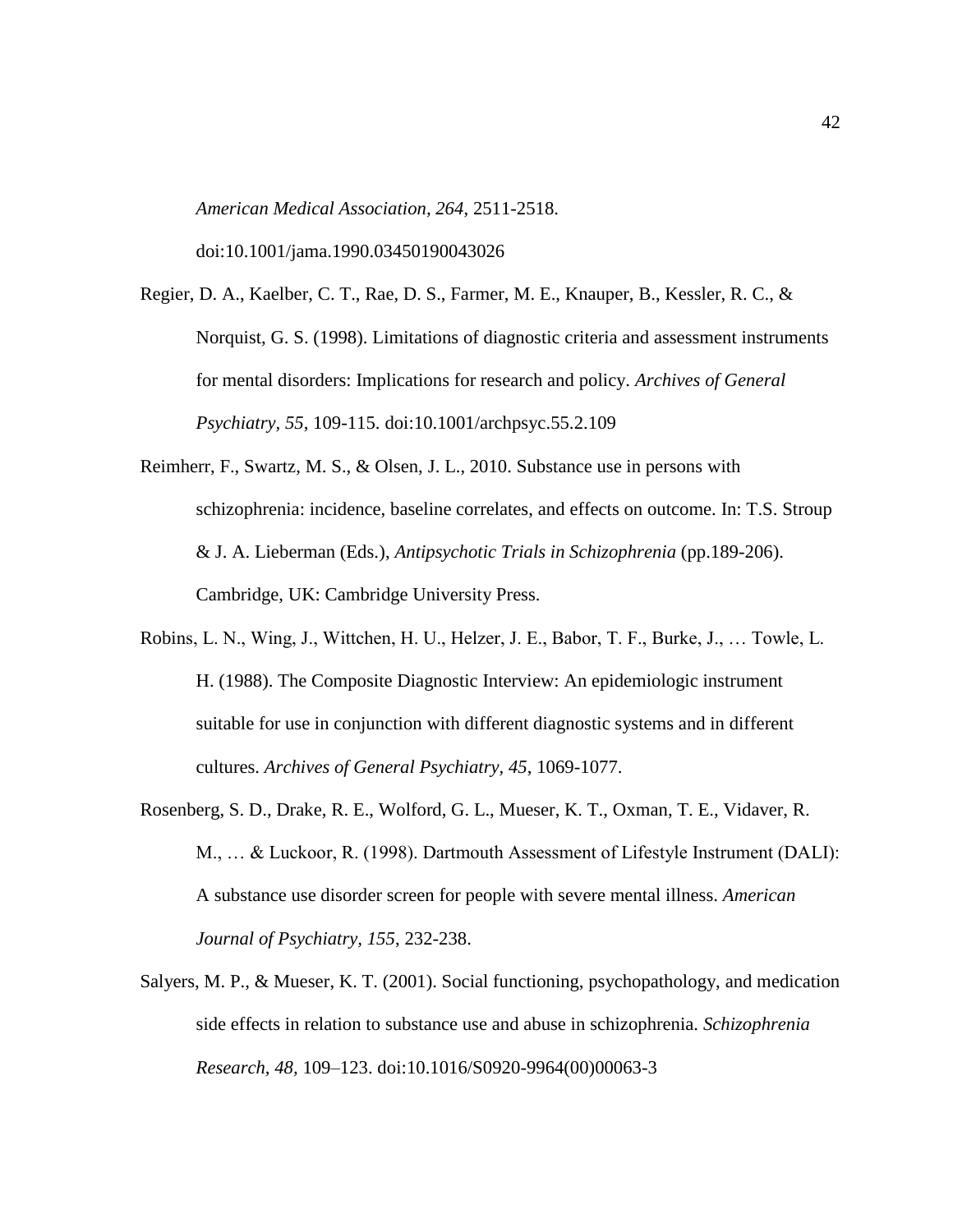- Sevy, S., Robinson, D. G., Holloway, S., Alvir, J. M., Woerner, M. G., … and Kane, J. (2001). Correlates of substance misuse in patients with first-episode schizophrenia and schizoaffective disorder. *Acta Psychiatrica Scandinavica, 104,* 367–374. doi:10.1111/j.1600-0447.2001.00452.x
- Shortreed, S. M., Laber, E. B., Stroup, T. S., Pineau, J., Murphy, S. A. (under review). *Overcoming missing data in a sequential, multiple assignment, randomized clinical trial of patients with schizophrenia.*
- Shortreed, S. M., & Moodie, E. E. M. (2012). Estimating the optimal dynamic antipsychotic treatment regime: Evidence from the sequential multiple assignment randomized CATIE Schizophrenia Study. *Journal of the Royal Statistical Society: Series C (Applied Statistics), 61,* 577-599. doi:10.1111/j.1467-9876.2012.01041.x
- Spitzer, R. L., Williams, J. B. W, Gibbon, M., & First, M. B. (1988). *Structured Clinical Interview for DSM-III-R – Patient Version*. New York: New York State Psychiatric Institute, Biometrics Research Department.
- Stroup, T. S., McEvoy, J. P., Swartz, M. S., Byerly, M. J., Glick, I. D., Canive, J. M., . . . Lieberman, J. A. (2003). The National Institute of Mental Health Clinical Antipsychotic Trials of Intervention Effectiveness (CATIE) Project: Schizophrenia trial design and protocol development. *Schizophrenia Bulletin, 29,* 15–31. doi:10.1093/oxfordjournals.schbul.a006986
- Swanson, J. W., Swartz, M. S., Van Dorn, R. A., Elbogen, E. B., Wagner, H. R., Rosenheck, R. A., Stroup, S., McEvoy, J. P., & Lieberman, J. A. (2006). A national study of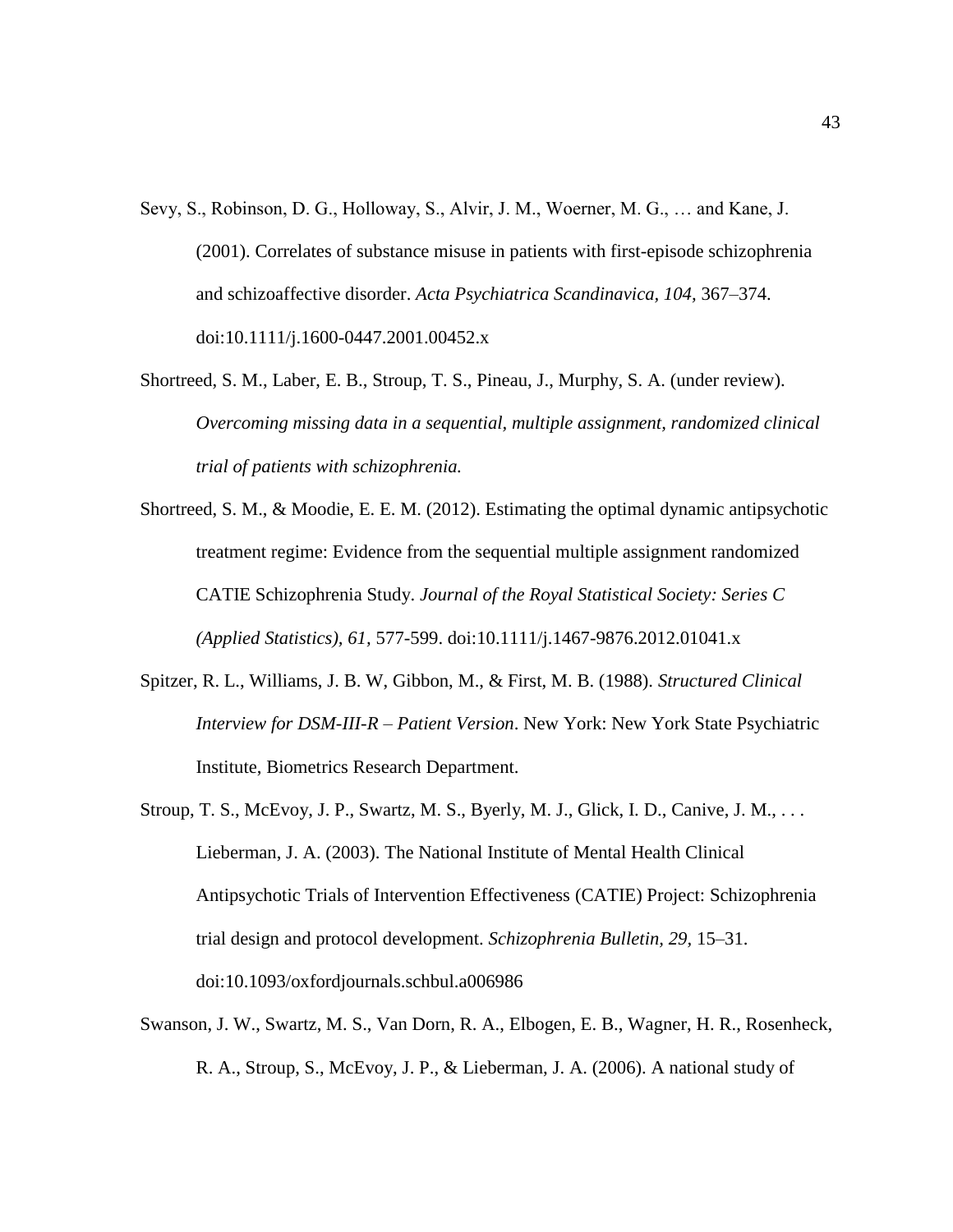violent behavior in persons with schizophrenia. *Archives of General Psychiatry, 63*, 490-499. doi:10.1001/archpsyc.63.5.490

- Swartz, M. S., Swanson, J. W., Hannon, M. J., (2003). Detection of illicit substance use in persons with schizophrenia. *Psychiatric Services, 54*, 891-895. doi:10.1176/appi.ps.54.6.891
- Swartz, M. S., Swanson, J. W., Hiday, V. A., Borum, R., Wagner, H. R., & Burns, B. J. (1998). Violence and severe mental illness: The effects of substance abuse and nonadherence to medication. *American Journal of Psychiatry, 155*, 226-231.
- Swartz, M. S., Wagner, H. R., Swanson, J. W., Stroup, T. S., McEvoy, J. P., Canive, J. M. … Lieberman, J.A. (2006a). Substance use in persons with schizophrenia: baseline prevalence and correlates from the NIMH CATIE study. *Journal of Nervous and Mental Disease, 194,* 164–172. doi:10.1097/01.nmd.0000202575.79453.6e
- Swartz, M. S., Wagner, H. R., Swanson, J. W., Stroup, T. S., McEvoy, J. P., McGee, M. F., & Lieberman, J. A. (2006b). Substance use and psychosocial functioning in schizophrenia among new enrollees in the NIMH CATIE study. *Psychiatric Services, 57,* 1110–1116. doi:10.1176/appi.ps.57.8.1110

Swofford, C. D., Kasckow, J. W., Scheller-Gilkey, G., & Inderbitzen, L. B. (1996). Substance use: A powerful predictor of relapse in schizophrenia. *Schizophrenia Research, 20*, 145-151. doi:10.1016/0920-9964(95)00068-2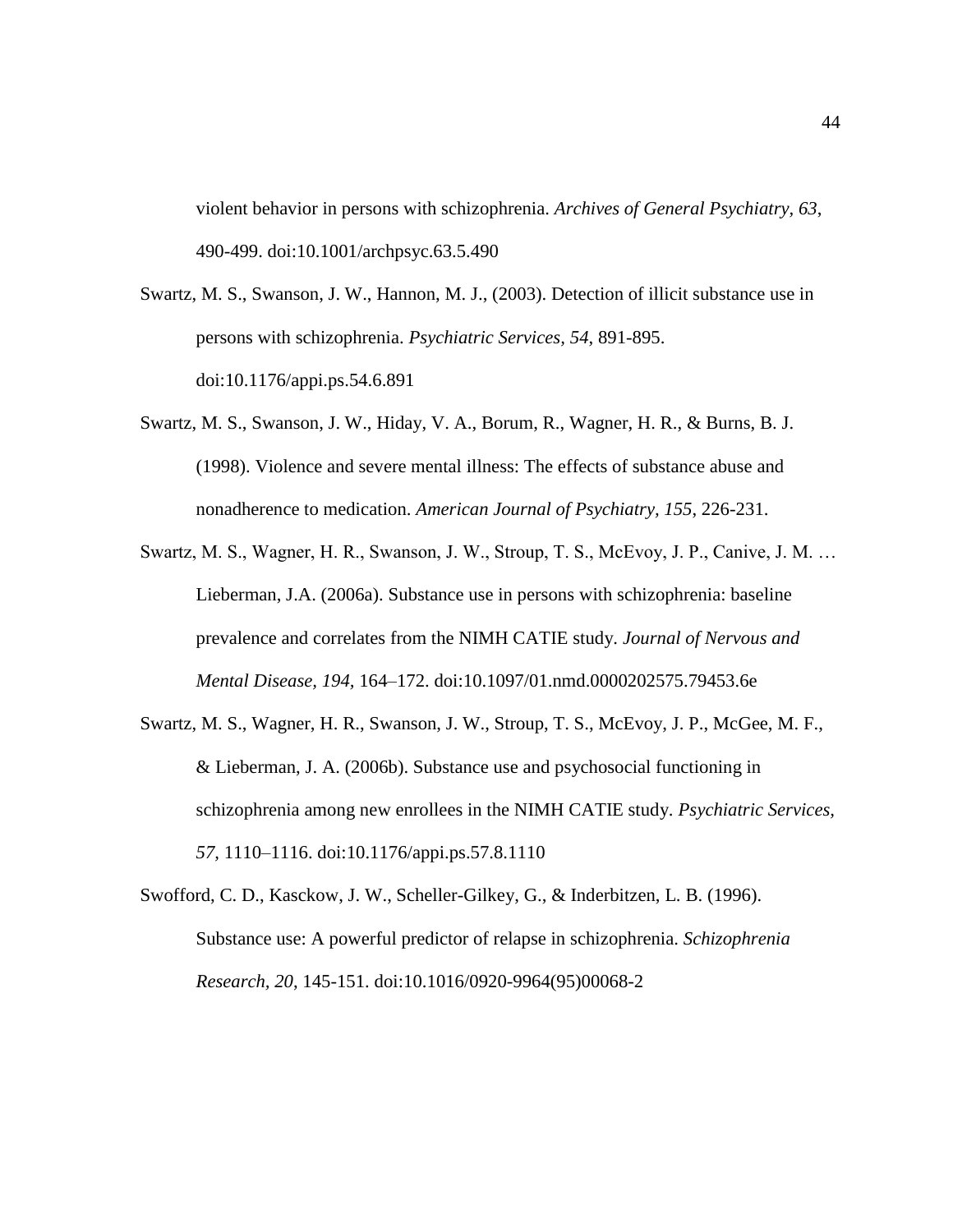- Swofford, C. D., Scheller-Gilkey, G., Miller, A. H., Woolwine, B., & Mance, R. (2000). Double jeopardy: Schizophrenia and substance use. *American Journal of Drug & Alcohol Abuse, 26*, 343-353. doi:10.1081/ADA-100100248
- Tabachnick, B. G., & Fidell, L. S. (2001). *Using multivariate statistics.* Needham Heights, MA: Allyn & Bacon.
- Tracy, K., Adler, L. A., Rotrosen, J., Edson, R., & Lavori, P. (1997). Interrater reliability issues in multicenter trials: I. Theoretical concepts and operational procedures in VA Cooperative Study #394. *Psychopharmacology Bulletin, 33,* 53–57.
- Van Dorn, R. A., Desmarais, S. L., Swartz, M. S., Young, M. S., & Sellers, B. G. (2014). Critique of Bahorik, Newhill, Queen, & Eack, Underreporting of drug use among individuals with schizophrenia: prevalence and predictors. *Psychological Medicine, 44,* 668-672. doi:10.1017/S0033291713002511
- Van Dorn, R. A., Desmarais, S. L., Tueller, S., Jolley, J. M, Johnson, K. L., & Swartz, M. S. (2013). Drug and alcohol trajectories among adults with schizophrenia: Data from the CATIE study. *Schizophrenia Research. 148,* 126-129. doi:10.1016/j.schres.2013.05.006
- Van Dorn, R. A., Desmarais, S. L., Young, M. S., Sellers, B. G., & Swartz, M. S. (2012). Assessing illicit drug use among adults with schizophrenia. *Psychiatry Research, 200*, 228-236. doi:10.1016/j.psychres.2012.05.028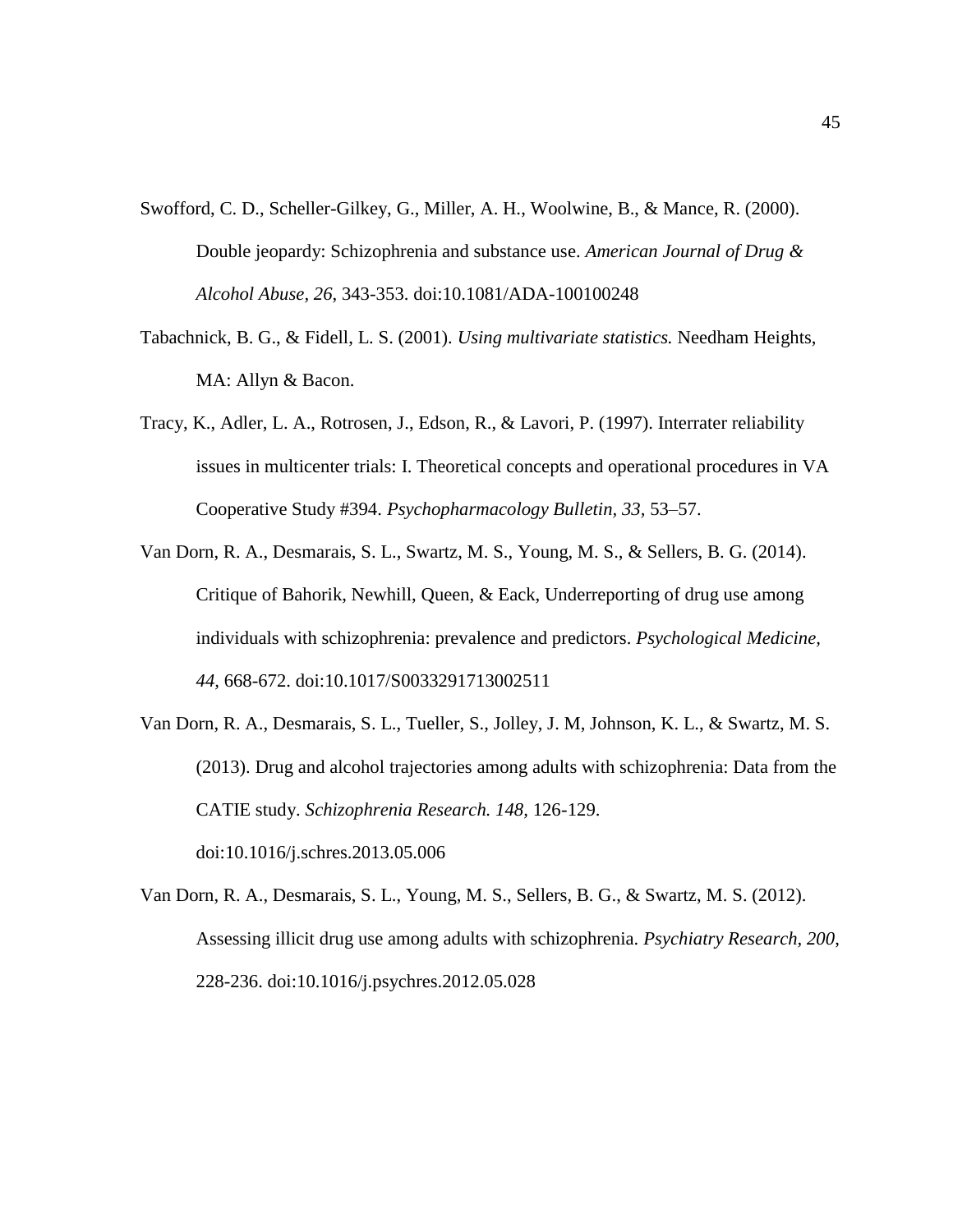- Van Dorn, R. A., Volavka, J., & Johnson, N. (2012). Mental disorder and violence: Is there a relationship beyond substance use? *Social Psychiatry and Psychiatric Epidemiology, 47,* 487–503. doi:10.1007/s00127-011-0356-x
- Vermunt, J. K., & Magidson, J. (2004). Latent class analysis. In M. Lewis-Beck, A. Bryman, & T. F. Liao (Eds.), *Encyclopedia of research methods for the social sciences*. Thousand Oakes, CA: Sage Publications.
- Verstraete, A. G. (2004). Detection times of drugs of abuse in blood, urine, and oral fluid. *Therapeutic Drug Monitoring, 26,* 200–205.
- Vincenti, A., Ventriglio, A., Baldessarini, R. J., Talamo, A., Fitzmaurice, G., & Centorrino, F. (2010). Characteristics and clinical changes during hospitalization in bipolar and psychotic disorder patients with versus without substance-use disorders. *Pharmacopsychiatry, 43,* 225–232. doi:10.1055/s-0030-1254153
- Wennig, R. (2000). Potential problems with the interpretation of hair analysis results. *Forensic Science International, 107*, 5-12. doi:10.1016/S0379-0738(99)00146-2
- Wolford, G. L., Rosenberg, S. D., Drake, R. E., Mueser, K. T., Oxman, T. E., Hoffman, D., Vidaver, R. M., Luckoor, R. & Carrieri, K. L. (1999). Evaluation of methods for detecting substance use in persons with severe mental illness. *Psychology of Addictive Behaviors, 13,* 313–326. doi:10.1037/a0031256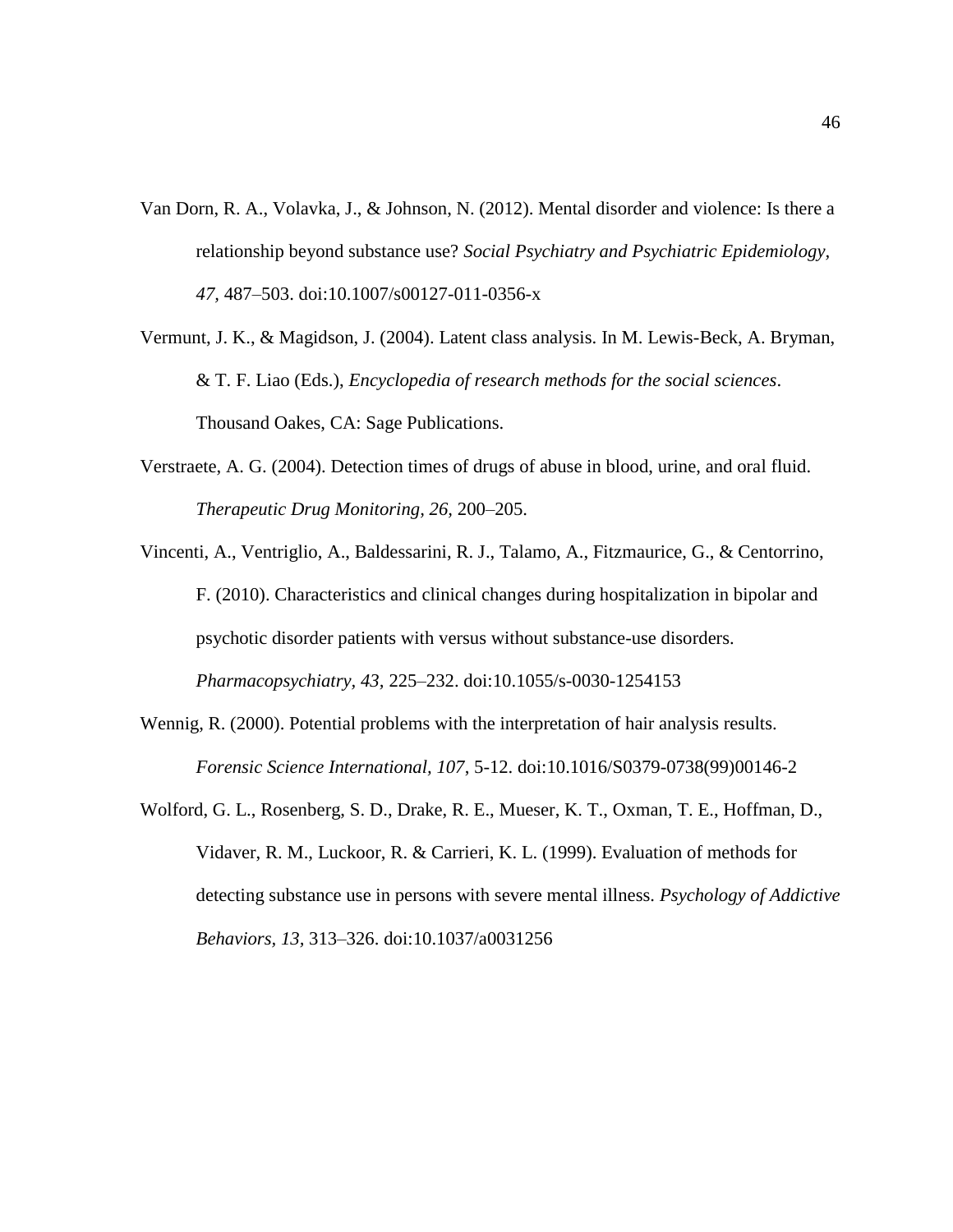**APPENDICES**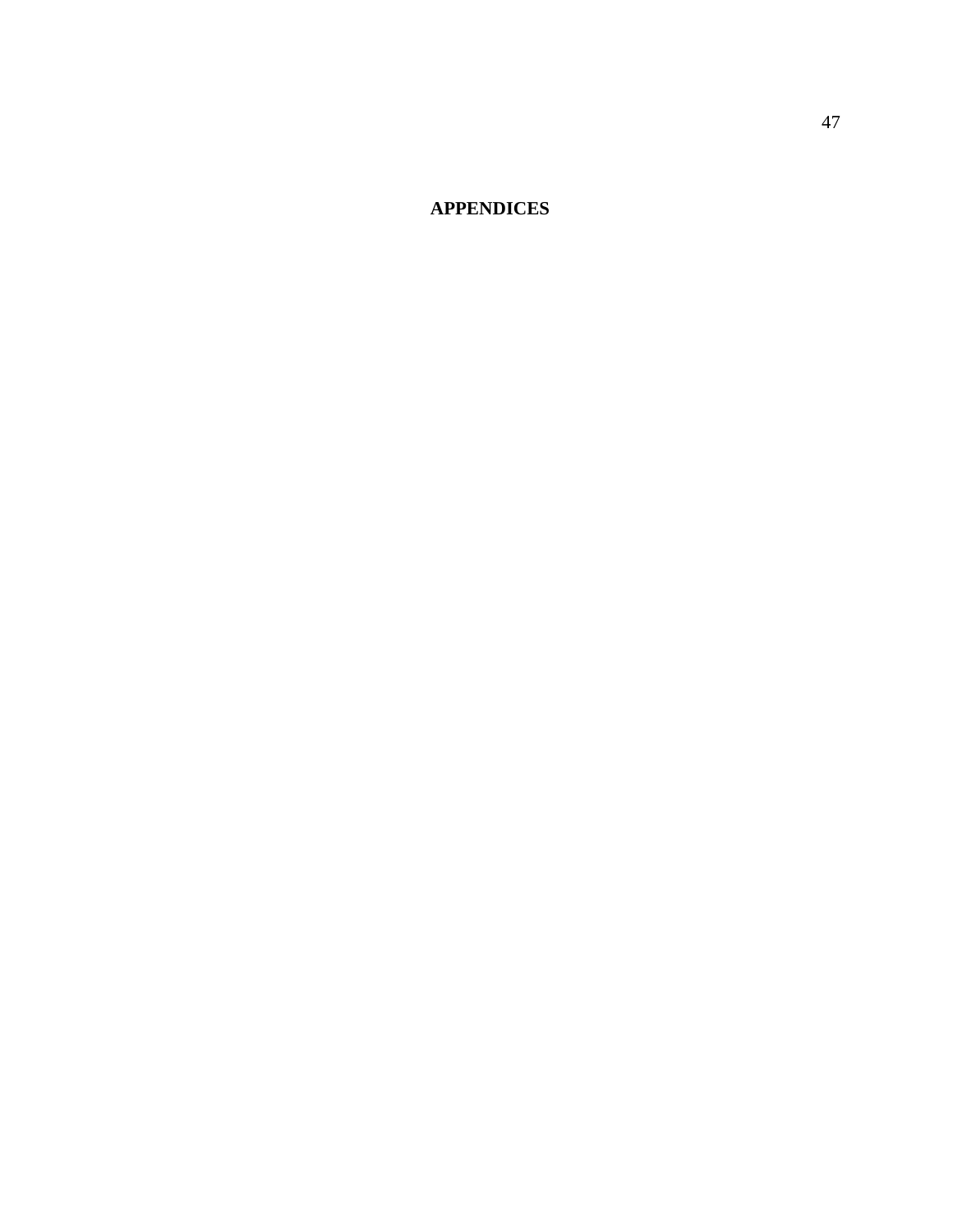# Appendix A

# Self-Report Measures from the CATIE study

II.

| <b>Tobacco/Alcohol/Drug Use</b>                                                                       |                                                  |
|-------------------------------------------------------------------------------------------------------|--------------------------------------------------|
| In the past 3 months, have you used:                                                                  |                                                  |
| 6. Tobacco products (e.g.<br>cigarettes, cigars, pipe, chewing<br>tobacco, snuff)? :<br>(CS06, AI)    | $\bigcirc$ Yes (1) $\bigcirc$ No (0)             |
| 7. Alcohol?: (CS07, A1)                                                                               | $\bigcirc$ Yes (1)<br>$\bigcirc$ No (0)          |
| 8. Marijuana?: (CS08, A1)                                                                             | $\bigcirc$ Yes (1)<br>$\bigcirc$ No (0)          |
| 9. Cocaine?: (CS09, A1)                                                                               | $\bigcirc$ Yes (1)<br>$\bigcirc$ No (0)          |
| 10. Opiates?: (CS10, A1)                                                                              | $\bigcirc$ Yes (1)<br>$\bigcirc$ No (0)          |
| 11. PCP?: (CS11, A1)                                                                                  | $\bigcirc$ Yes (1)<br>$\bigcirc$ No (0)          |
| 12. Amphetamines?: (CS12, A1)                                                                         | $\bigcirc$ Yes (1)<br>$\bigcirc$ No (0)          |
| 13. Other?: (CS13, A1)                                                                                | $\bigcirc$ No (0)<br>$\bigcirc$ Yes, specify (1) |
|                                                                                                       | $\overline{\text{CS13}}\text{A}, \text{A200}$    |
| 14. On average, how many<br>cigarettes per day have you<br>smoked in the past 7 days?<br>(CSCIGS, N2) | $(0-99)$                                         |

 $\overline{a}$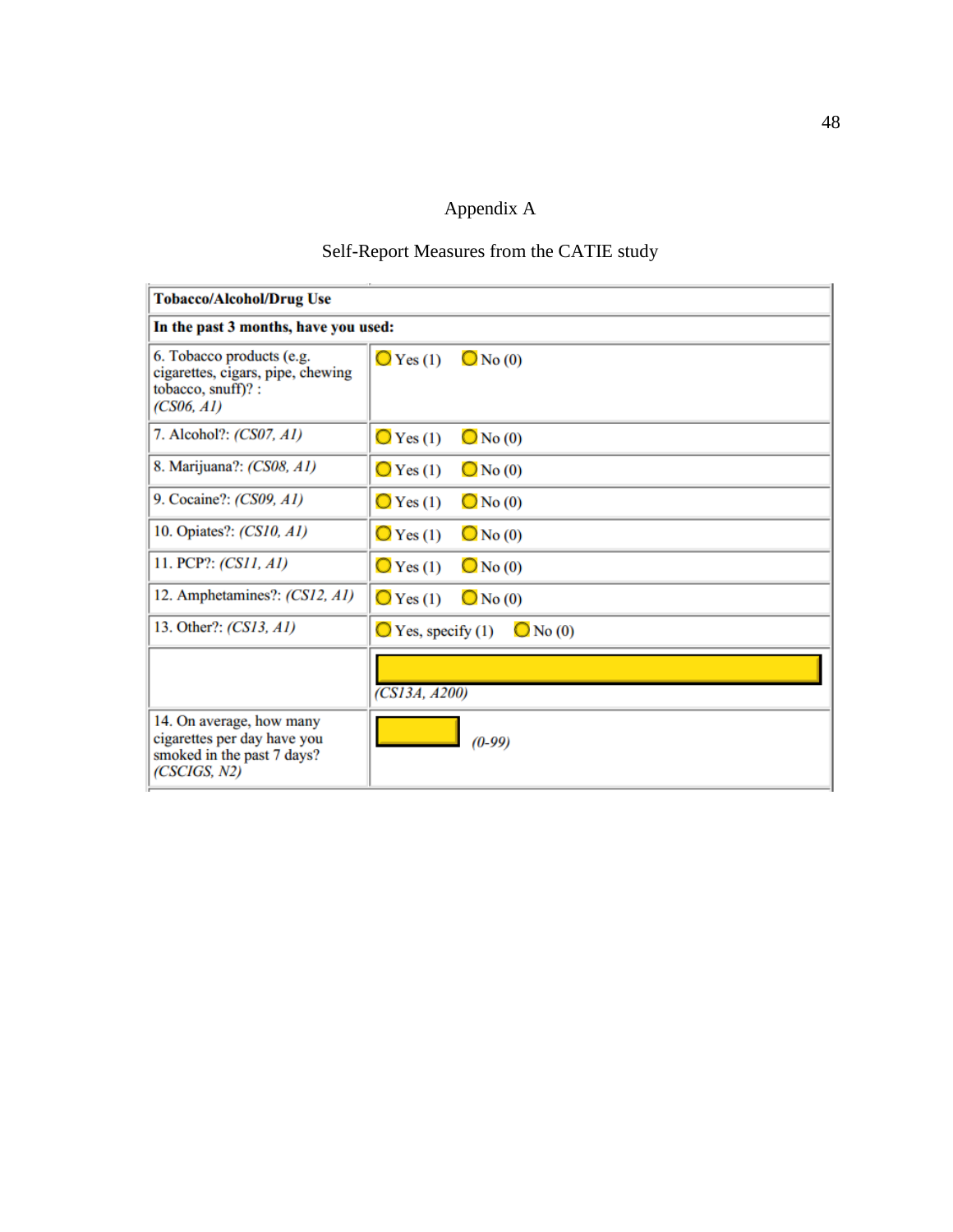# Appendix B

# Clinician Drug Use Scale from the CATIE study

## **Clinician Drug Use Scale**

| 15.                                                                      | Please rate your client's use of drugs over the last three months according to the following scale. If<br>the person is concurrently in an institution, the reporting interval is the time period prior to<br>institutionalization. You should weight evidence from self-report, interviews, behavioral<br>observations, and collateral reports (family, day center, community, etc.) in making this rating.                                                                                                                                                                                                                                     |                                                |       |  |  |  |  |  |  |
|--------------------------------------------------------------------------|--------------------------------------------------------------------------------------------------------------------------------------------------------------------------------------------------------------------------------------------------------------------------------------------------------------------------------------------------------------------------------------------------------------------------------------------------------------------------------------------------------------------------------------------------------------------------------------------------------------------------------------------------|------------------------------------------------|-------|--|--|--|--|--|--|
| <b>Abstinent</b><br>Client has not used drugs during this time interval. |                                                                                                                                                                                                                                                                                                                                                                                                                                                                                                                                                                                                                                                  |                                                |       |  |  |  |  |  |  |
|                                                                          | Client has used drugs during this time interval, but there is no<br>evidence of persistent or recurrent social, occupational,<br>psychological, or physical problems related to use and no<br>evidence of recurrent dangerous use.                                                                                                                                                                                                                                                                                                                                                                                                               | <b>Use Without</b><br>Impairment               | $= 2$ |  |  |  |  |  |  |
|                                                                          | Client has used drugs during this time interval and there is<br>evidence of persistent or recurrent social, occupational,<br>psychological, or physical problems related to use and no<br>evidence of recurrent dangerous use. For example, recurrent<br>drug use leads to disruptive behavior and housing problems.<br>Problems have persisted for at least one month.                                                                                                                                                                                                                                                                          | Abuse                                          | $=$ 3 |  |  |  |  |  |  |
|                                                                          | Meets criteria for use without impairment, plus at least three<br>of the following: greater amounts or intervals of use than<br>intended, much of time used obtaining or using substance,<br>frequent intoxication or withdrawal interferes with other<br>activities, important activities given up because of drug use,<br>continued use despite knowledge of substance related<br>problems, marked tolerance, characteristic withdrawal<br>symptoms, drugs taken to relieve or avoid withdrawal<br>symptoms. For example, binges and preoccupation with<br>drugs have caused client to drop out of job training and drug<br>social activities. | Dependence                                     | $= 4$ |  |  |  |  |  |  |
|                                                                          | Meets criteria for dependence plus related problems are so<br>severe that they make non-institutional living difficult. For<br>example, constant drug use leads to disruptive behavior and<br>inability to pay rent so that client is frequently reported to<br>police and seeking hospitalization.                                                                                                                                                                                                                                                                                                                                              | <b>Dependence With</b><br>Institutionalization | $= 5$ |  |  |  |  |  |  |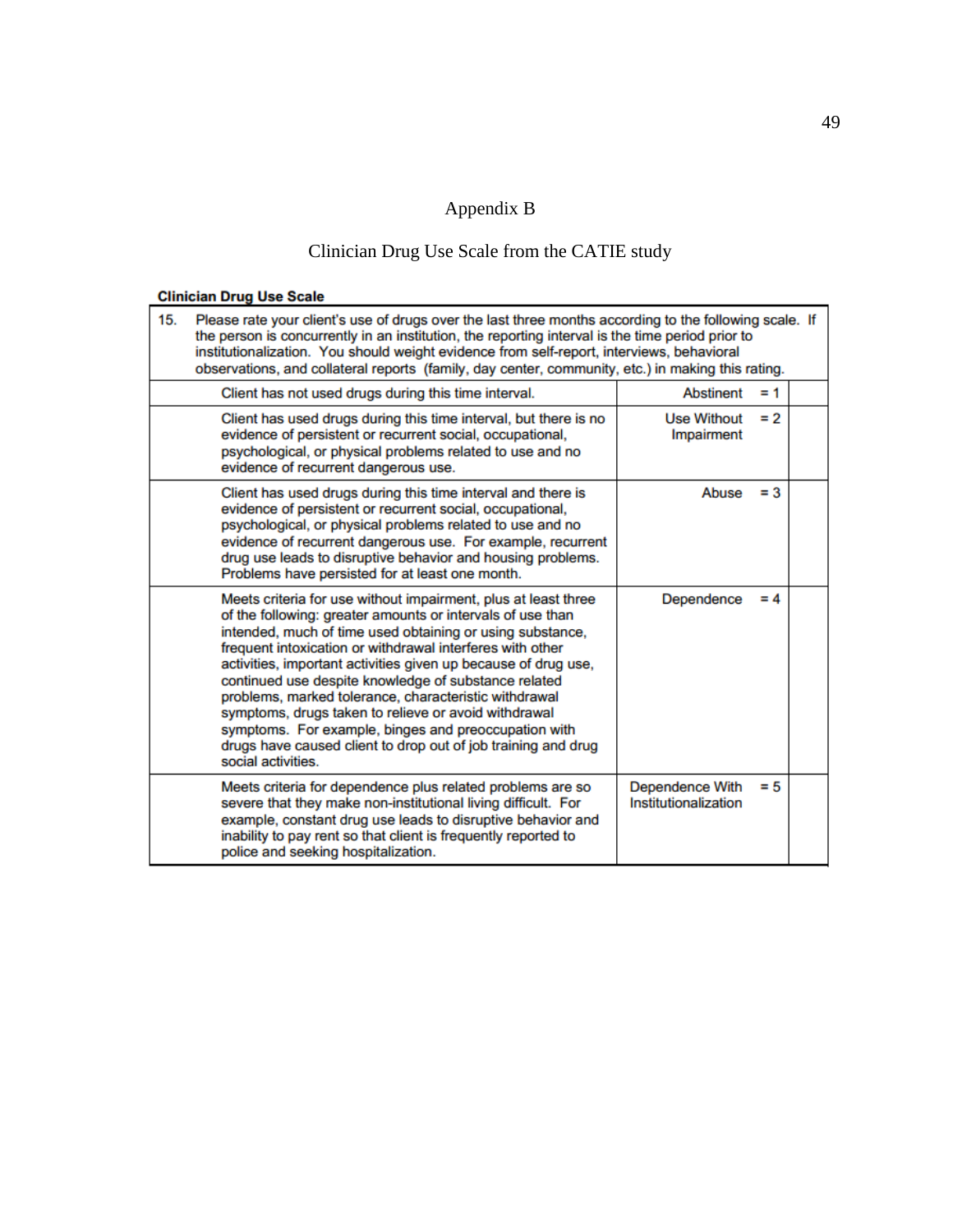# *Variables Included in the Present Study*

| Covariates               | <b>Operational Definition</b>                                                                     |
|--------------------------|---------------------------------------------------------------------------------------------------|
| <b>Sex</b>               | Male $(0)$ ; Female $(1)$                                                                         |
| Age                      | Participant age (in years)                                                                        |
| Race/Ethnicity           | White $(y/n)$ ; Black $(y/n)$ ; Hispanic $(y/n)$ ; Other $(y/n)$                                  |
| <b>Drug Use Measures</b> |                                                                                                   |
| Self-report              | Drug use in prior three months                                                                    |
|                          | Marijuana (y/n); Cocaine (y/n); Opiates (y/n); PCP (y/n);<br>Amphetamines $(y/n)$ ; Other $(y/n)$ |
| Collateral Report        | Drug use in prior month (according to family member/caregiver)                                    |
|                          | Non-use $(0)$ ; Use $(1)$                                                                         |
| Clinician Drug Use Scale | Drug use in prior three months (according to clinician)                                           |
|                          | Non-use $(0)$ ; Use $(1)$                                                                         |
| Hair Radioimmunoassay    | Drug use in prior three months                                                                    |
|                          | Non-use $(0)$ ; Use $(1)$                                                                         |
| Drug Urinalysis          | Drug use in prior one to four days (and up to three weeks)                                        |
|                          | Non-use $(0)$ ; Use $(1)$                                                                         |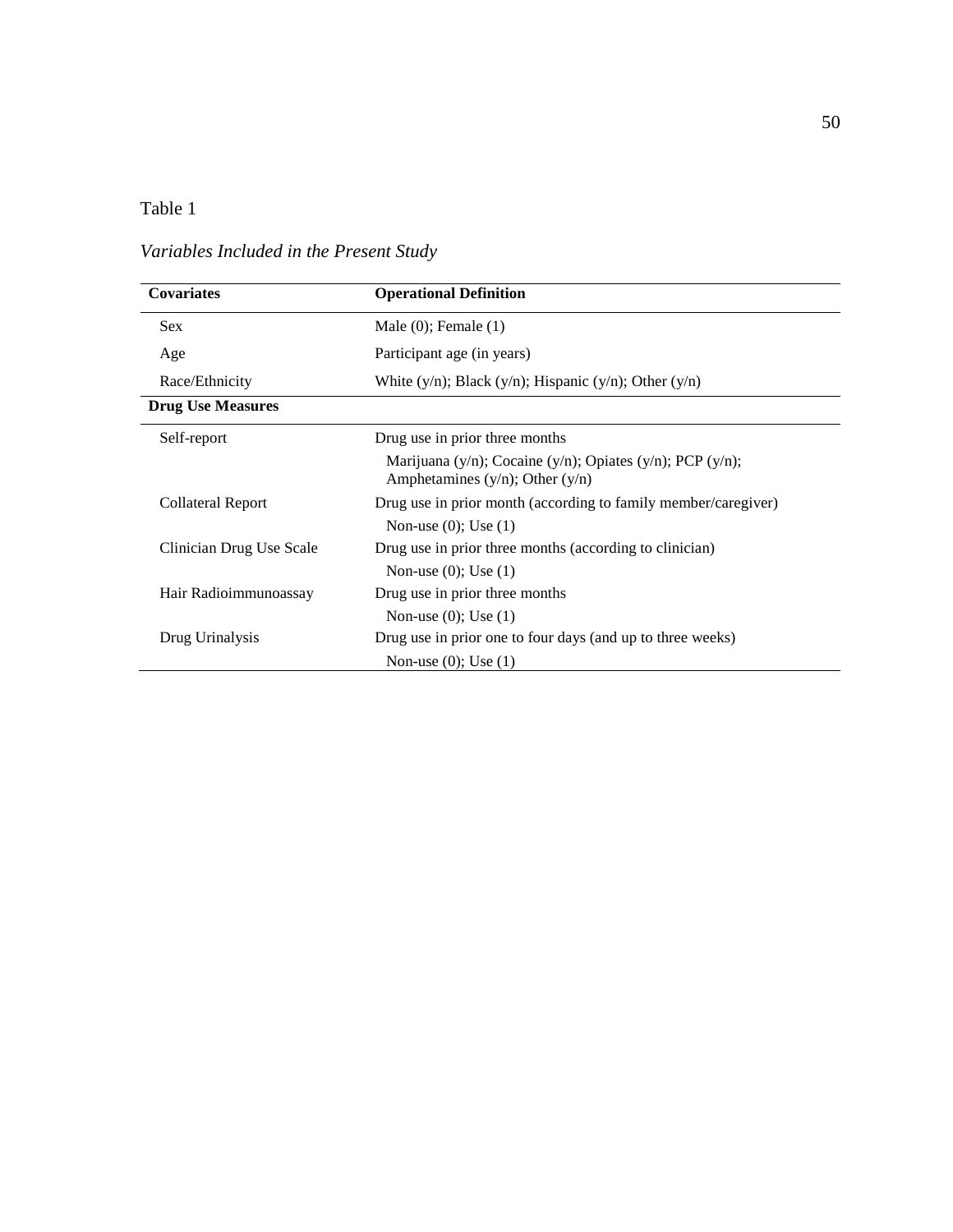## *Sample Characteristics Overall and by Latent Class (Collateral Report Included)*

| <b>Sample Characteristics</b> | <b>Total</b>   |       |                  |       | 2                |       | 3                |       | 4                |       | <b>Comparisons</b> |
|-------------------------------|----------------|-------|------------------|-------|------------------|-------|------------------|-------|------------------|-------|--------------------|
|                               | $\overline{N}$ | $\%$  | $\overline{N}$   | $\%$  | $\boldsymbol{N}$ | %     | $\boldsymbol{N}$ | $\%$  | $\overline{N}$   | $\%$  | $\chi^2$           |
| Overall                       | 1,460          | 100.0 | 966              | 66.2  | 271              | 18.6  | 76               | 5.2   | 147              | 10.1  | 1,372.827***       |
| Categorical Variables         |                |       |                  |       |                  |       |                  |       |                  |       |                    |
| <b>Sex</b>                    |                |       |                  |       |                  |       |                  |       |                  |       | 27.399***          |
| Female                        | 381            | 26.1  | 283              | 74.3  | 37               | 9.7   | 19               | 5.0   | 42               | 11.0  |                    |
| Male                          | 1,079          | 73.9  | 683              | 63.3  | 234              | 21.7  | 57               | 5.3   | 105              | 9.7   |                    |
| Race/Ethnicity                |                |       |                  |       |                  |       |                  |       |                  |       | 71.674***          |
| White                         | 722            | 49.5  | 529              | 73.3  | 102              | 14.1  | 44               | 6.1   | 47               | 6.5   | 46.16***           |
| <b>Black</b>                  | 506            | 34.7  | 274              | 54.2  | 133              | 26.3  | 20               | 4.0   | 79               | 15.6  | 67.65***           |
| Hispanic                      | 170            | 11.6  | 123              | 72.4  | 25               | 14.7  | 7                | 4.1   | 15               | 8.8   | 3.39               |
| Other/Mixed                   | 61             | 4.2   | 39               | 63.9  | 11               | 18.0  | 5                | 8.2   | 6                | 9.8   | 1.16               |
| Continuous Variable           |                |       | $\boldsymbol{M}$ | SD    | $\boldsymbol{M}$ | SD    | $\boldsymbol{M}$ | SD    | $\boldsymbol{M}$ | SD    | $\cal F$           |
| Age                           | 1,460          |       | 41.73            | 10.99 | 37.35            | 10.60 | 34.20            | 11.27 | 42.07            | 10.45 | 21.178***          |

*Notes.* % = valid percent. Inconsistencies across cells reflect missing data.  $*p < .05$ .  $**p < .01$ .  $***p < .001$ .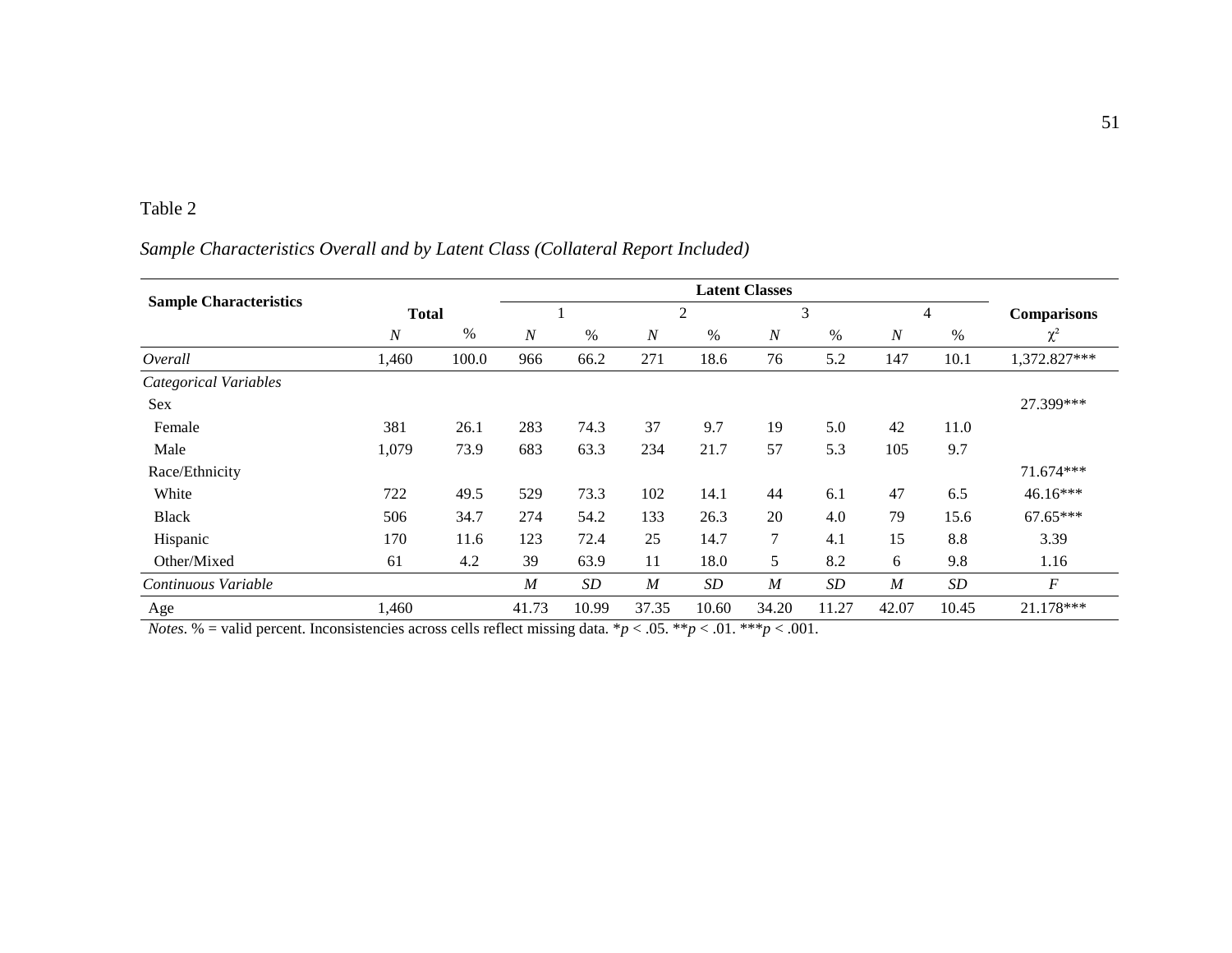## *Sample Characteristics Overall and by Latent Class (Collateral Report Excluded)*

| <b>Sample Characteristics</b> | <b>Total</b>     |       |                  |           |                  | 2         |                  | 3         |                  | 4     | <b>Comparisons</b> |
|-------------------------------|------------------|-------|------------------|-----------|------------------|-----------|------------------|-----------|------------------|-------|--------------------|
|                               | $\boldsymbol{N}$ | $\%$  | $\boldsymbol{N}$ | $\%$      | $\boldsymbol{N}$ | $\%$      | $\boldsymbol{N}$ | $\%$      | $\boldsymbol{N}$ | $\%$  | $\chi^2$           |
| Overall                       | 1,460            | 100.0 | 959              | 65.7      | 218              | 14.9      | 125              | 10.8      | 158              | 8.6   | 1,301.079***       |
| Categorical Variables         |                  |       |                  |           |                  |           |                  |           |                  |       |                    |
| <b>Sex</b>                    |                  |       |                  |           |                  |           |                  |           |                  |       | 24.599***          |
| Female                        | 381              | 26.1  | 281              | 73.8      | 31               | 8.1       | 24               | 6.3       | 45               | 11.8  |                    |
| Male                          | 1,079            | 73.9  | 678              | 62.8      | 187              | 13.3      | 101              | 9.4       | 113              | 10.5  |                    |
| Race/Ethnicity                |                  |       |                  |           |                  |           |                  |           |                  |       | 67.852***          |
| White                         | 722              | 49.5  | 527              | 73.0      | 80               | 11.1      | 64               | 8.9       | 51               | 7.1   | 44.89***           |
| <b>Black</b>                  | 506              | 34.7  | 271              | 53.6      | 108              | 21.3      | 43               | 8.5       | 84               | 16.6  | 65.57***           |
| Hispanic                      | 170              | 11.6  | 121              | 71.2      | 22               | 12.9      | 10               | 5.9       | 17               | 10.0  | 3.13               |
| Other/Mixed                   | 61               | 4.2   | 39               | 63.9      | 8                | 13.1      | 8                | 13.1      | 6                | 9.8   | 1.77               |
| Continuous Variable           |                  |       | $\boldsymbol{M}$ | <b>SD</b> | $\boldsymbol{M}$ | <b>SD</b> | $\boldsymbol{M}$ | <b>SD</b> | $\boldsymbol{M}$ | SD    | $\boldsymbol{F}$   |
| Age                           | 1,460            |       | 41.71            | 11.00     | 37.66            | 10.48     | 34.62            | 11.10     | 42.25            | 10.35 | 22.446***          |

*Notes.* % = valid percent. Inconsistencies across cells reflect missing data.  $*p < .05$ .  $**p < .01$ .  $***p < .001$ .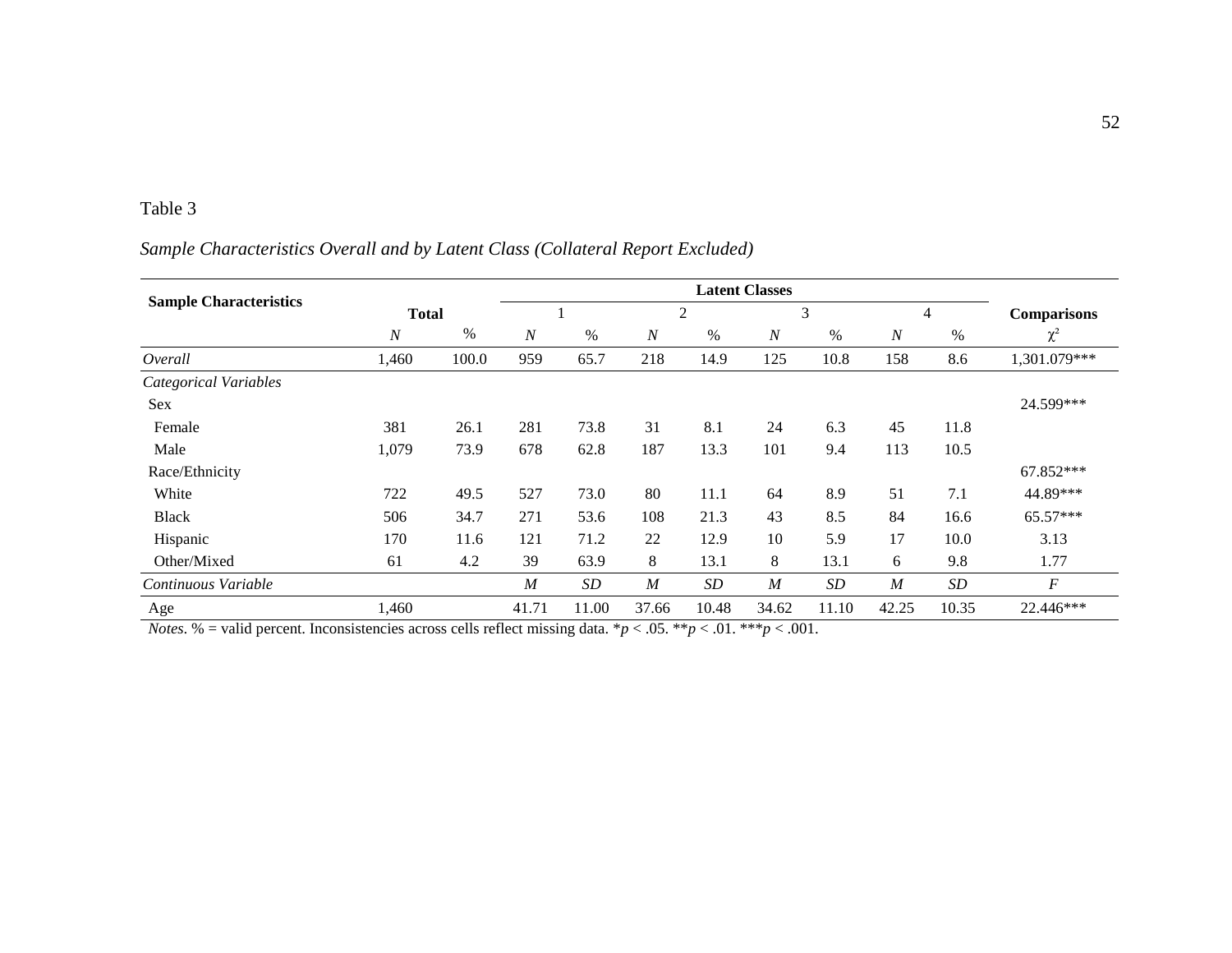*Multinomial Logistic Regression Analysis of Class Membership as a Function of Participant Characteristics (Collateral Report Included)*

|                      | Class 2 vs. Class 1      |           |                          |            |           | Class 3 vs. Class 1    | Class 4 vs. Class 1 |           |                          |  |
|----------------------|--------------------------|-----------|--------------------------|------------|-----------|------------------------|---------------------|-----------|--------------------------|--|
| <b>Variables</b>     | Estimate                 | <b>SE</b> | Odds (95% CI)            | Estimate   | <b>SE</b> | Odds (95% CI)          | Estimate            | <b>SE</b> | Odds (95% CI)            |  |
| Intercept            | $-1.077**$               | 0.335     | $\blacksquare$           | $-0.080$   | 0.506     |                        | $-2.718***$         | 0.435     | $\overline{\phantom{0}}$ |  |
| Age                  | $-0.035***$              | 0.007     | $0.966(0.953 - 0.978)$   | $-0.64***$ | 0.011     | $0.938(0.917-0.959)$   | 0.004               | 0.009     | $1.004(0.987-1.021)$     |  |
| <b>Sex</b>           |                          |           |                          |            |           |                        |                     |           |                          |  |
| Female <sup>a</sup>  | $\overline{\phantom{a}}$ |           | $\overline{\phantom{a}}$ |            |           | -                      |                     |           |                          |  |
| Male                 | $1.005***$               | 0.196     | 2.733 (1.862-4.012)      | 0.089      | 0.282     | 1.093 (0.630-1.899)    | 0.164               | 0.201     | $1.178(0.795-1.745)$     |  |
| Race/Ethnicity       |                          |           |                          |            |           |                        |                     |           |                          |  |
| White <sup>a</sup>   |                          |           | $\overline{\phantom{a}}$ |            |           |                        |                     |           |                          |  |
| <b>Black</b>         | $0.990***$               | 0.156     | $2.691(1.983 - 3.651)$   | $-0.132$   | 0.284     | $0.877(0.502 - 1.531)$ | $1.196***$          | 0.200     | 3.305 (2.234-4.890)      |  |
| Hispanic             | $-0.083$                 | 0.251     | $0.920(0.563 - 1.504)$   | $-0.638$   | 0.426     | $0.528(0.229-1.218)$   | 0.333               | 0.315     | 1.395 (0.753-2.585)      |  |
| Other race/ethnicity | 0.395                    | 0.369     | 1.485 (0.721-3.058)      | 0.233      | 0.510     | $1.262(0.465 - 3.427)$ | 0.603               | 0.468     | 1.827 (0.729-4.575)      |  |

*Notes*. Class 1 served as reference group in the analyses. \* $p < .05$ ; \*\* $p < .01$ ; \*\* $p < .001$ aReference group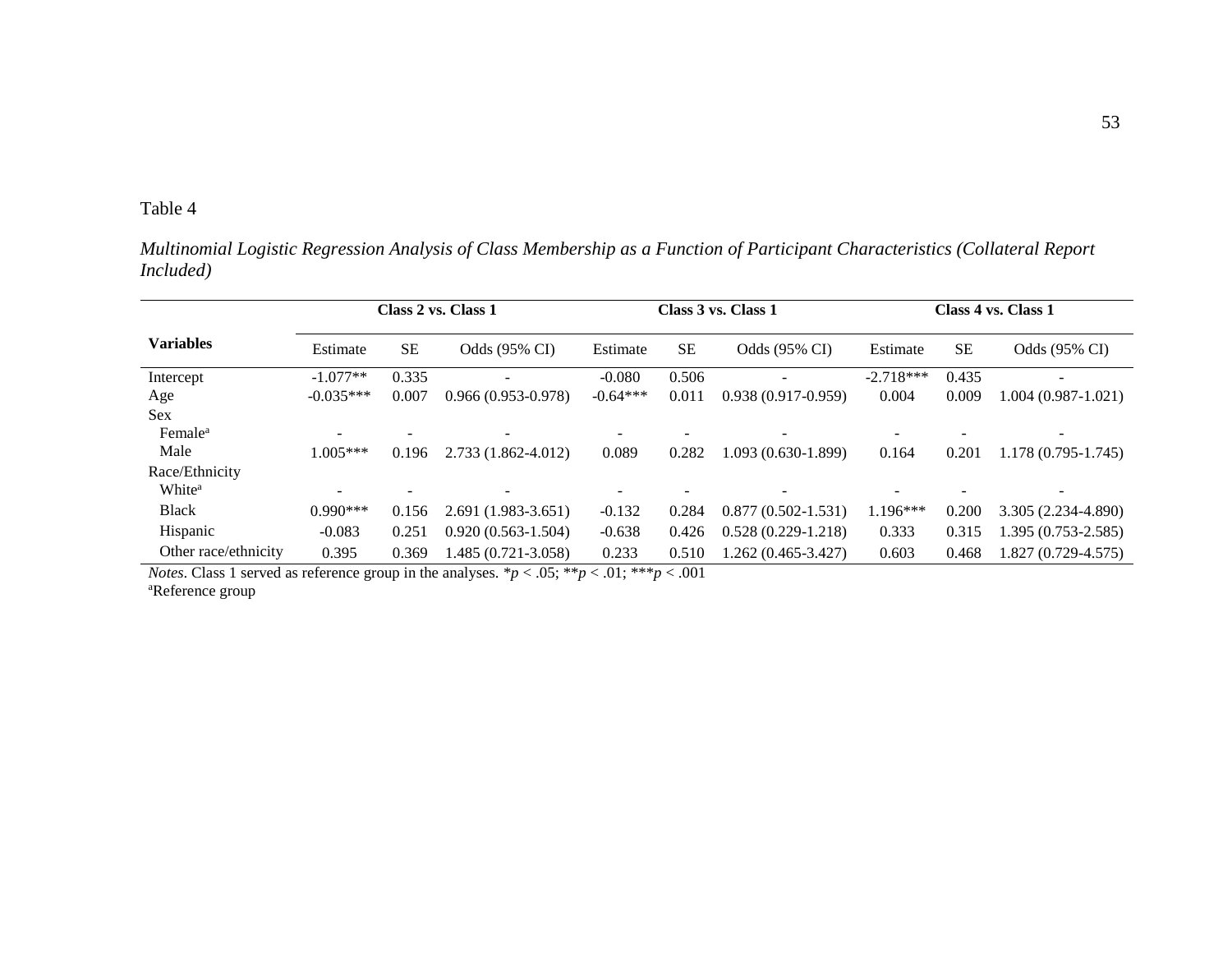*Multinomial Logistic Regression Analysis of Class Membership as a Function of Participant Characteristics (Collateral Report Excluded)*

|                      | Class 2 vs. Class 1 |           |                          |             |           | Class 3 vs. Class 1    | Class 4 vs. Class 1 |           |                          |  |
|----------------------|---------------------|-----------|--------------------------|-------------|-----------|------------------------|---------------------|-----------|--------------------------|--|
| <b>Variables</b>     | Estimate            | <b>SE</b> | Odds (95% CI)            | Estimate    | <b>SE</b> | Odds (95% CI)          | Estimate            | <b>SE</b> | Odds (95% CI)            |  |
| Intercept            | $-1.381***$         | 0.364     | $\blacksquare$           | $-0.192$    | 0.423     |                        | $-2.712***$         | 0.423     | $\overline{\phantom{0}}$ |  |
| Age                  | $-0.032***$         | 0.007     | $0.968(0.955-0.982)$     | $-0.059***$ | 0.009     | $0.942(0.926-0.959)$   | 0.006               | 0.008     | 1.006 (0.990-1.022)      |  |
| <b>Sex</b>           |                     |           |                          |             |           |                        |                     |           |                          |  |
| Female <sup>a</sup>  |                     |           | ۰                        |             |           |                        |                     |           |                          |  |
| Male                 | $0.960***$          | 0.211     | $2.611(1.725-3.951)$     | $0.487*$    | 0.244     | $1.627(1.008-2.626)$   | 0.161               | 0.195     | $1.175(0.802 - 1.721)$   |  |
| Race/Ethnicity       |                     |           |                          |             |           |                        |                     |           |                          |  |
| White <sup>a</sup>   |                     |           | $\overline{\phantom{0}}$ |             |           |                        |                     |           |                          |  |
| <b>Black</b>         | $1.026***$          | 0.169     | 2.791 (2.004-3.888)      | 0.298       | 0.216     | $1.347(0.882 - 2.057)$ | $1.183***$          | 0.194     | $3.264(2.233-4.771)$     |  |
| Hispanic             | 0.055               | 0.266     | 0.056 (0.627-1.780)      | $-0.625$    | 0.362     | $0.535(0.263 - 1.089)$ | 0.396               | 0.299     | 1.486 (0.826-2.671)      |  |
| Other race/ethnicity | 0.323               | 0.415     | 1.381 (0.612-3.115)      | 0.402       | 0.421     | 1.494 (0.655-3.410)    | 0.526               | 0.466     | 1.692 (0.678-4.222)      |  |

*Notes*. Class 1 served as reference group in the analyses. \* $p < .05$ ; \*\* $p < .01$ ; \*\* $p < .001$ aReference group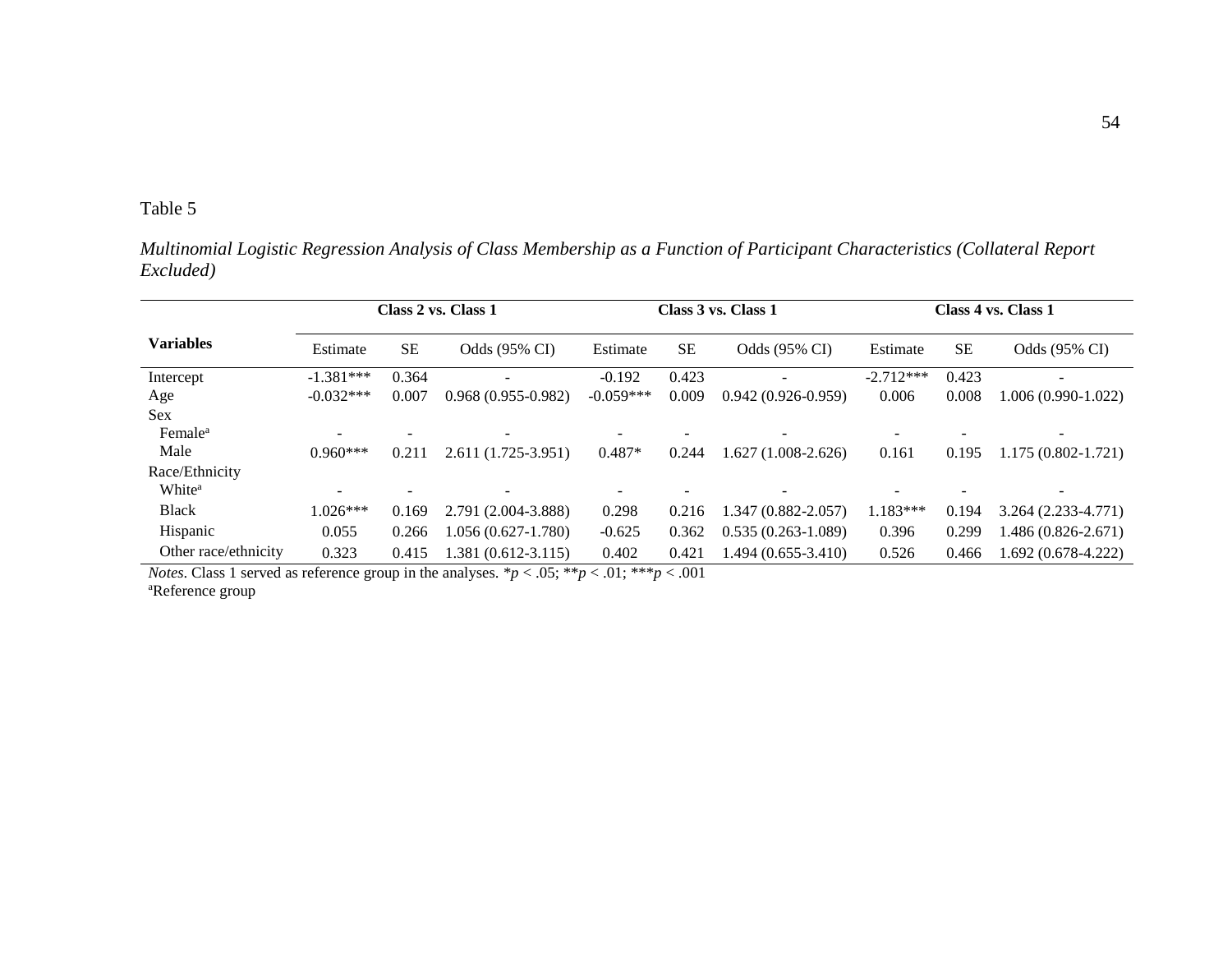

*Figure 1*. Conditional probabilities of drug use assessment measures (collateral report included)